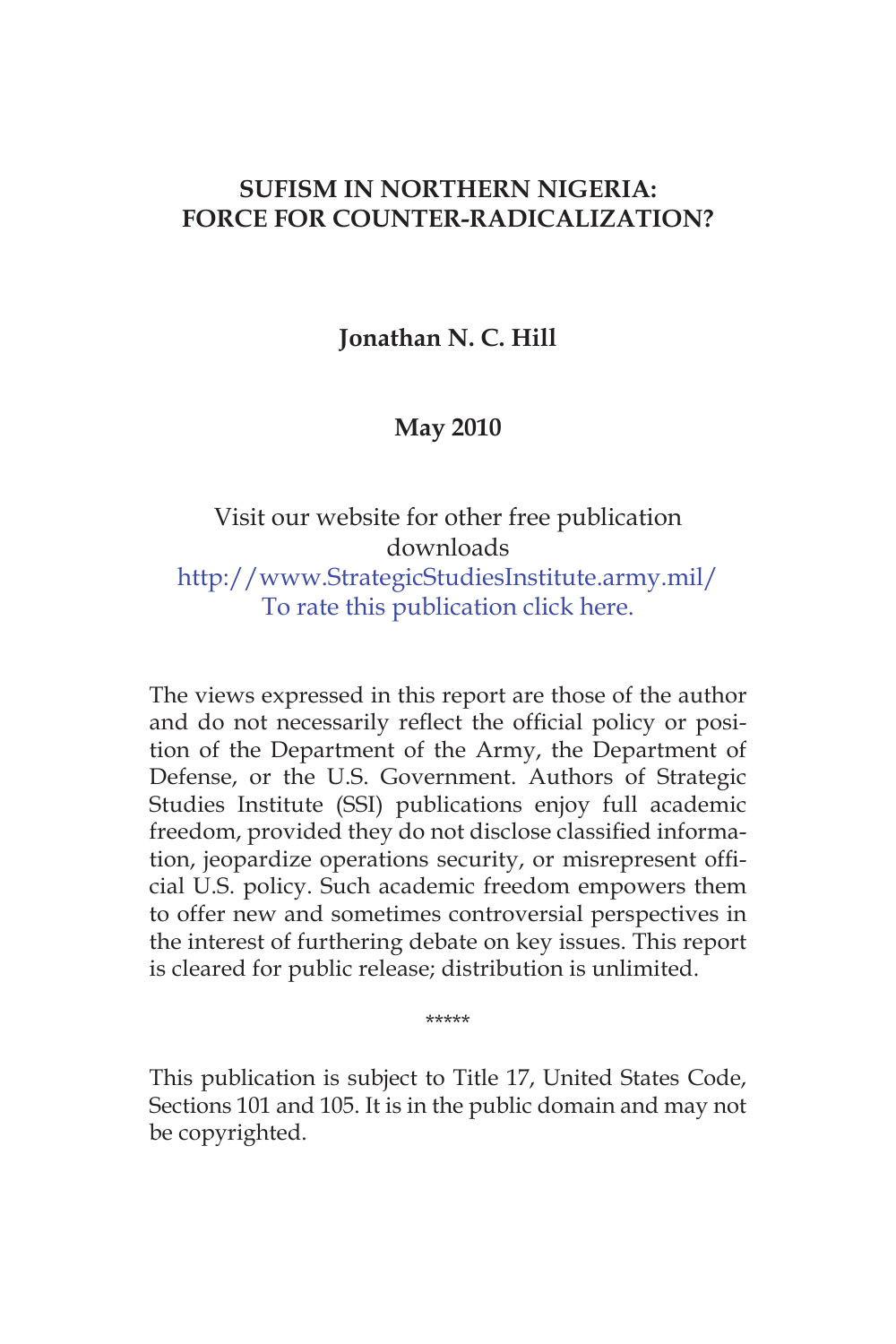Comments pertaining to this report are invited and should be forwarded to: Director, Strategic Studies Institute, U.S. Army War College, 122 Forbes Ave, Carlisle, PA 17013-5244.

\*\*\*\*\*

All Strategic Studies Institute (SSI) publications may be downloaded free of charge from the SSI website. Hard copies of this report may also be obtained free of charge by placing an order on the SSI website. The SSI website address is: *www. StrategicStudiesInstitute.army.mil*.

\*\*\*\*\*

The Strategic Studies Institute publishes a monthly e-mail newsletter to update the national security community on the research of our analysts, recent and forthcoming publications, and upcoming conferences sponsored by the Institute. Each newsletter also provides a strategic commentary by one of our research analysts. If you are interested in receiving this newsletter, please subscribe on the SSI website at *www.StrategicStudiesInstitute.army. mil*/*newsletter/.*

ISBN 1-58487-443-0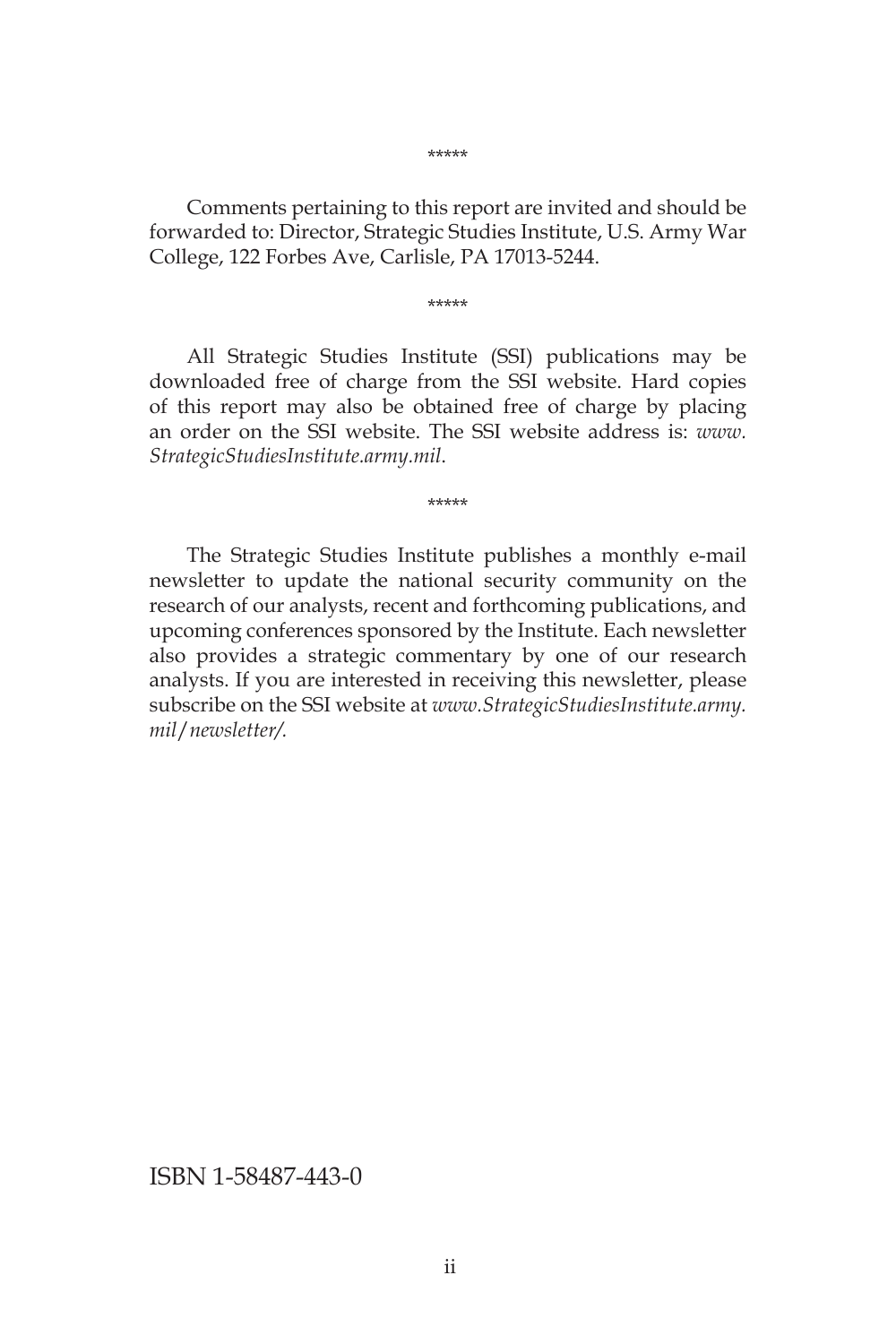#### **FOREWORD**

Abdul Farouk Abdulmutallab's recent failed attempt to bring down Northwest Flight 253 as it came into land in Detroit, Michigan, has placed the issue of Islamic radicalism in West Africa squarely on the international political agenda. Indeed, his actions and close association with Al Qaeda have raised a number of urgent questions. For instance, what are the chances of further attacks against U.S. interests being planned and launched from Nigeria? Is the country now the latest battleground between Al Qaeda and those who oppose it?

Dr. Jonathan Hill's monograph goes some way to addressing these questions by examining the political, economic, social, and cultural conditions found in the country's Islamic heartland in the north. But it also considers how the threat of Islamic radicalism might be countered, and in particular, the role that the local Sufi Brotherhoods might play in meeting it.

Osaaqe 9. Roll.f.

DOUGLAS C. LOVELACE, JR. Director Strategic Studies Institute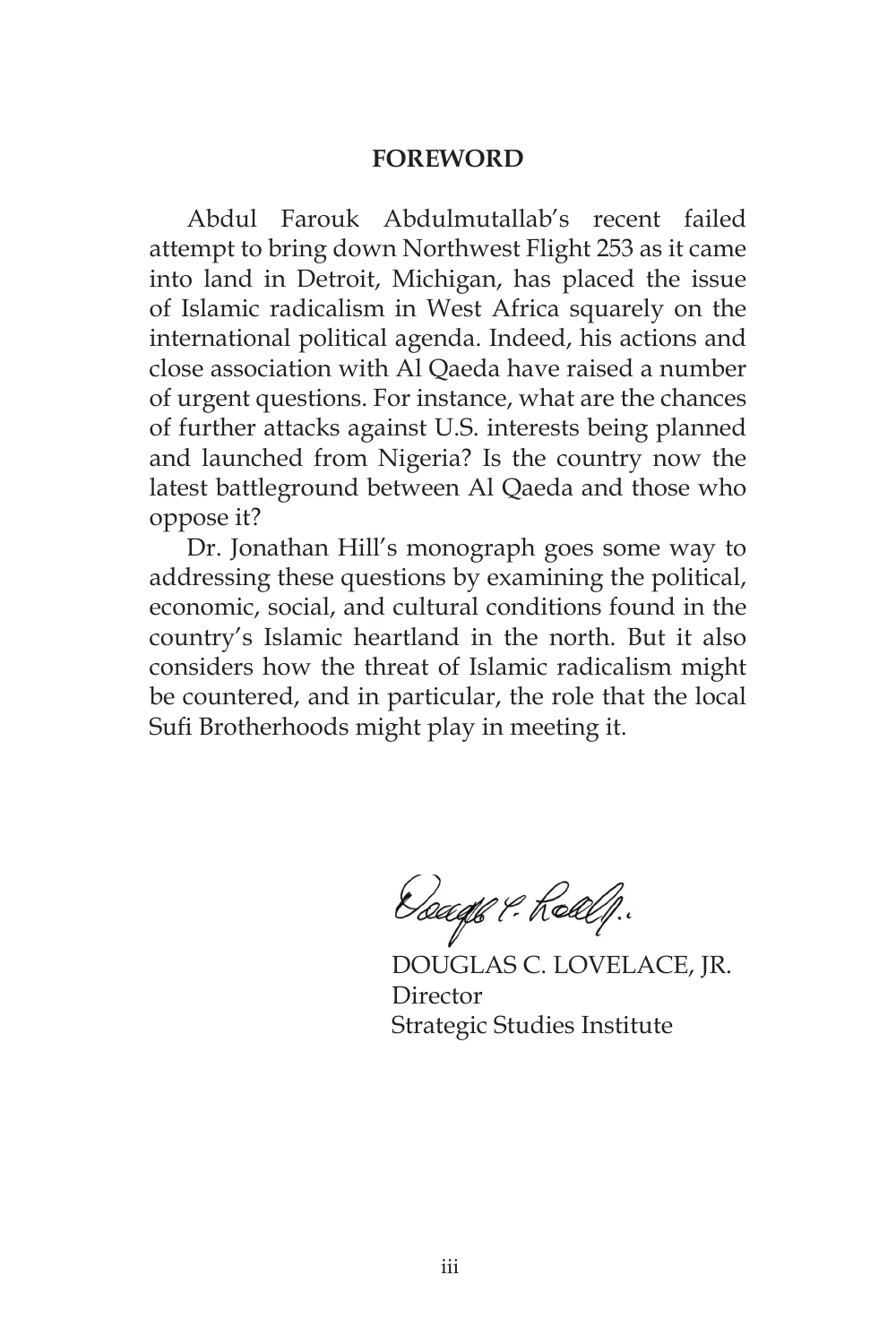## **ABOUT THE AUTHOR**

JONATHAN N. C. HILL is a lecturer in the Defence Studies Department at King's College, London, United Kingdom, based at the Joint Services Command and Staff College. He has provided academic support to both the British Peace Support Team (BPST) in South Africa and the British Defence Advisory Team (BDAT) in Nigeria. Dr. Hill has published widely on issues of African security. His most recent book, *Identity in Algerian Politics: The Legacy of Colonial Rule*, was released by Lynne Rienner Publishers in June 2009. He is currently working on a new book, a clutch of articles on Algeria and Nigeria. Dr. Hill holds a Ph.D. in postcolonial politics from the University of Wales, Aberystywth, United Kingdom.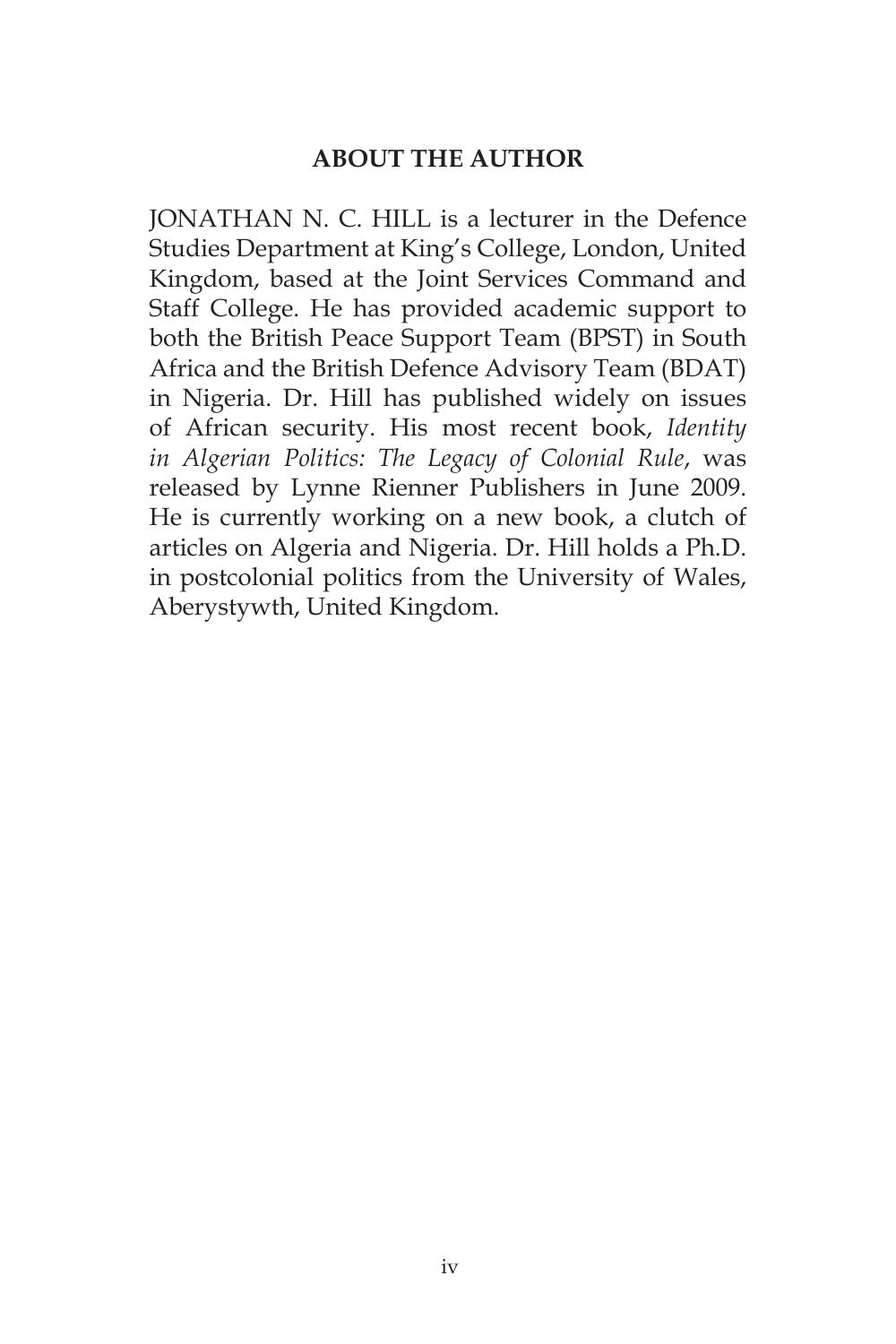#### **SUMMARY**

In light of the ongoing threats issued by Al Qaeda against the United States and its allies, the need to prevent the radicalization of young Muslim men and women remains as pressing as ever. Perhaps nowhere is this task more urgent than in the countries of West Africa. The global expanse of the ongoing war on terror places these territories in the frontline. With large Muslim populations that have hitherto remained mostly impervious to the advances of Islamism, the challenge now confronting the Nigerian government and the international community is ensuring that this remains the case. But in recent years, Islamist groups have been highly active in the region. The aim of this monograph is to assess the potential of Nigeria's *Sufi* Brotherhoods to act, both individually and collectively, as a force for counter-radicalization, to prevent young people from joining Islamist groups.1

To achieve this goal, the monograph is divided into four main parts. The first considers U.S. strategic interests in Nigeria. It argues that most of these interests have some sort of security dimension relating to either oil, terrorism, the safety of shipping in the Gulf of Guinea, or the peace and stability of West Africa. In particular, it notes that as the region's key actor, Nigeria can be a vector of either stability or volatility. As such, it is incumbent upon the United States to try to ensure that the country remains as stable as possible.

Section two then looks at the various groups and organizations involved. It opens with an overview of *Sufism* before moving on to trace the histories of the two main Brotherhoods in northern Nigeria, the *Qadiriyya* and *Tijaniyya*. This includes an explanation of the suspicion and hostility that exists between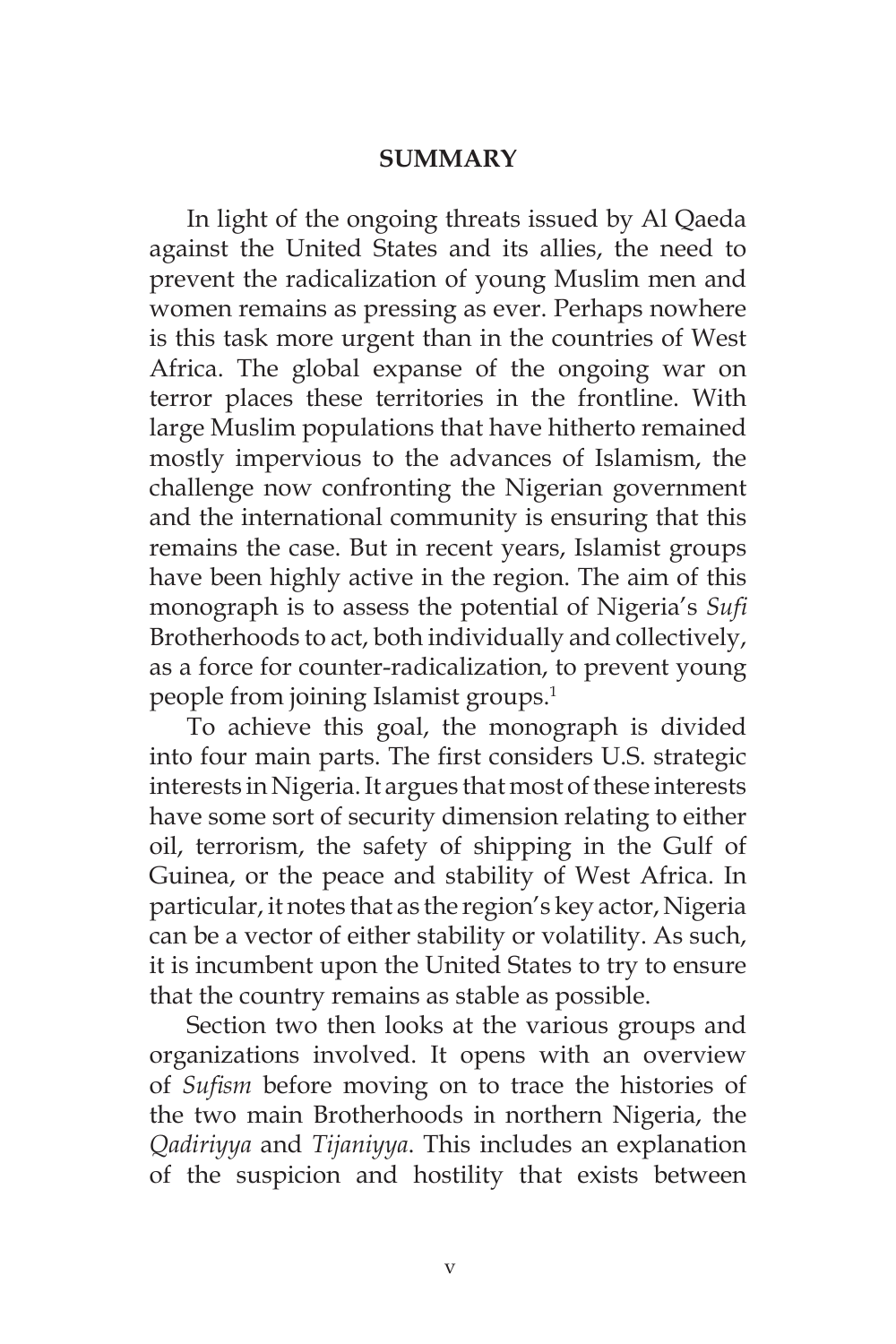*Sufis* and *salafists* throughout the Islamic world and in Nigeria specifically. This antagonism is driven by both theological and political considerations. Yet the Islamist movement must not be considered a unified front, as it is made up a variety of different groups, each with their own agendas and methods for pursuing them. The section finishes with an examination of the means the *Qadiriyya* and *Tijaniyya* use to counter the Islamists' influence.

The third section examines the political, economic, and social conditions in Nigeria—and the north in particular—today. As past experience in other parts of the Islamic world demonstrate, these circumstances are often critical to an Islamist group's ability to expand its membership and propagate its message. While the monograph is at pains to show that the spread of these organizations and ideals is not solely the result of high unemployment and political disenfranchisement, they are clearly contributing factors. And the picture that emerges is indeed worrying, for Nigeria seems to suffer from many of the social ills that have so helped Islamist groups elsewhere in the Middle East and Africa. The main conclusion this section draws is that northern Nigeria represents fertile ground for Islamist groups to cultivate.

The last section outlines the monograph's conclusions before offering up a series of recommendations. Its main suggestion is that the U.S. Government establish a permanent consular presence in the northern city of Kano, Nigeria. Such a mission would act as a focal point through which aid, development assistance, and military training could be channeled. In this way, the United States could extend its influence throughout the entire region and into Niger, Mali, and the southern *Sahel*. This recommendation, like the others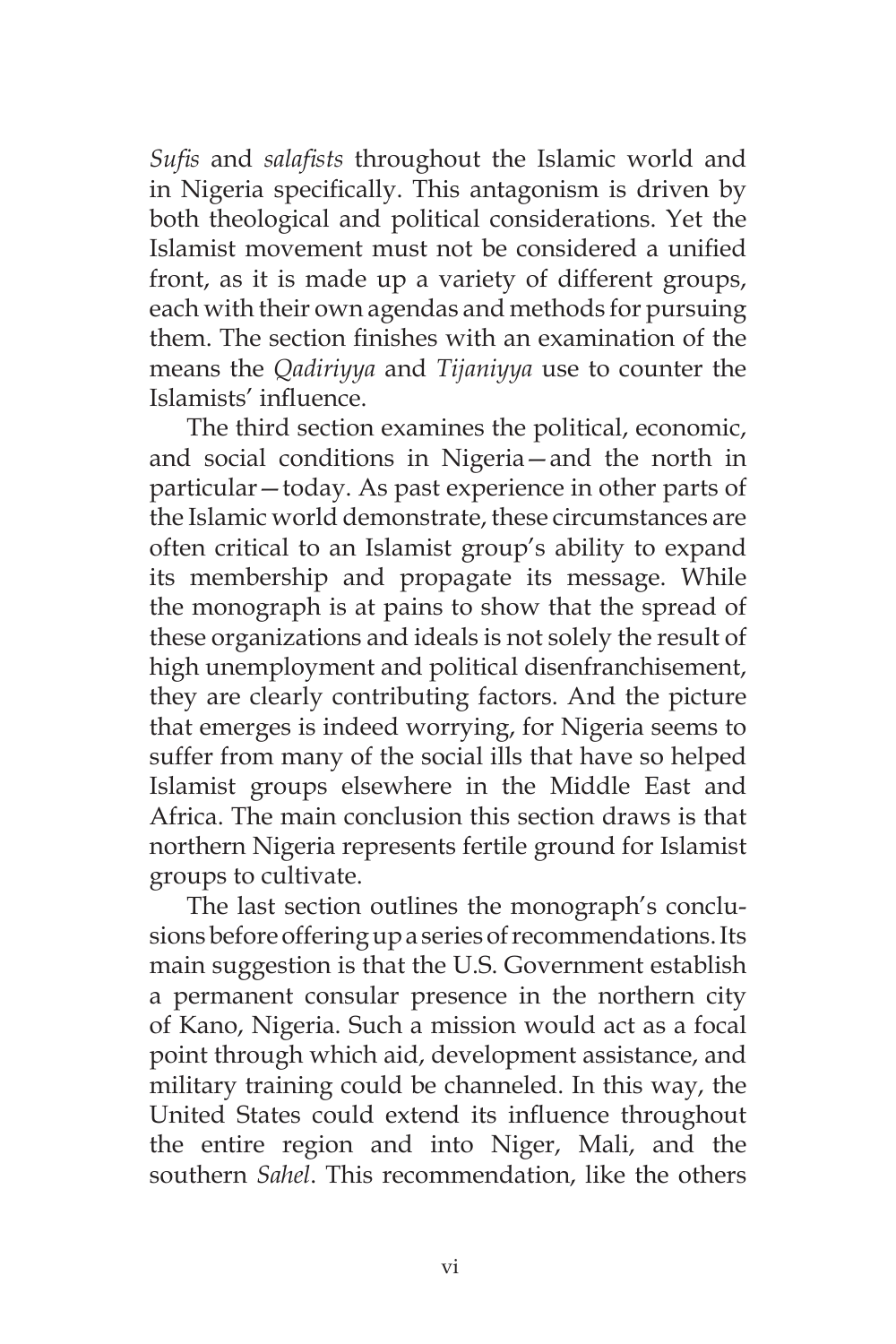the section makes, is designed to limit the spread of Islamist groups and ideas and gradually counteract the political, economic, and social conditions that allow them to exist and, to some extent, thrive.

## **ENDNOTE - SUMMARY**

1. In Arabic, each Brotherhood is known as a *tariqua*.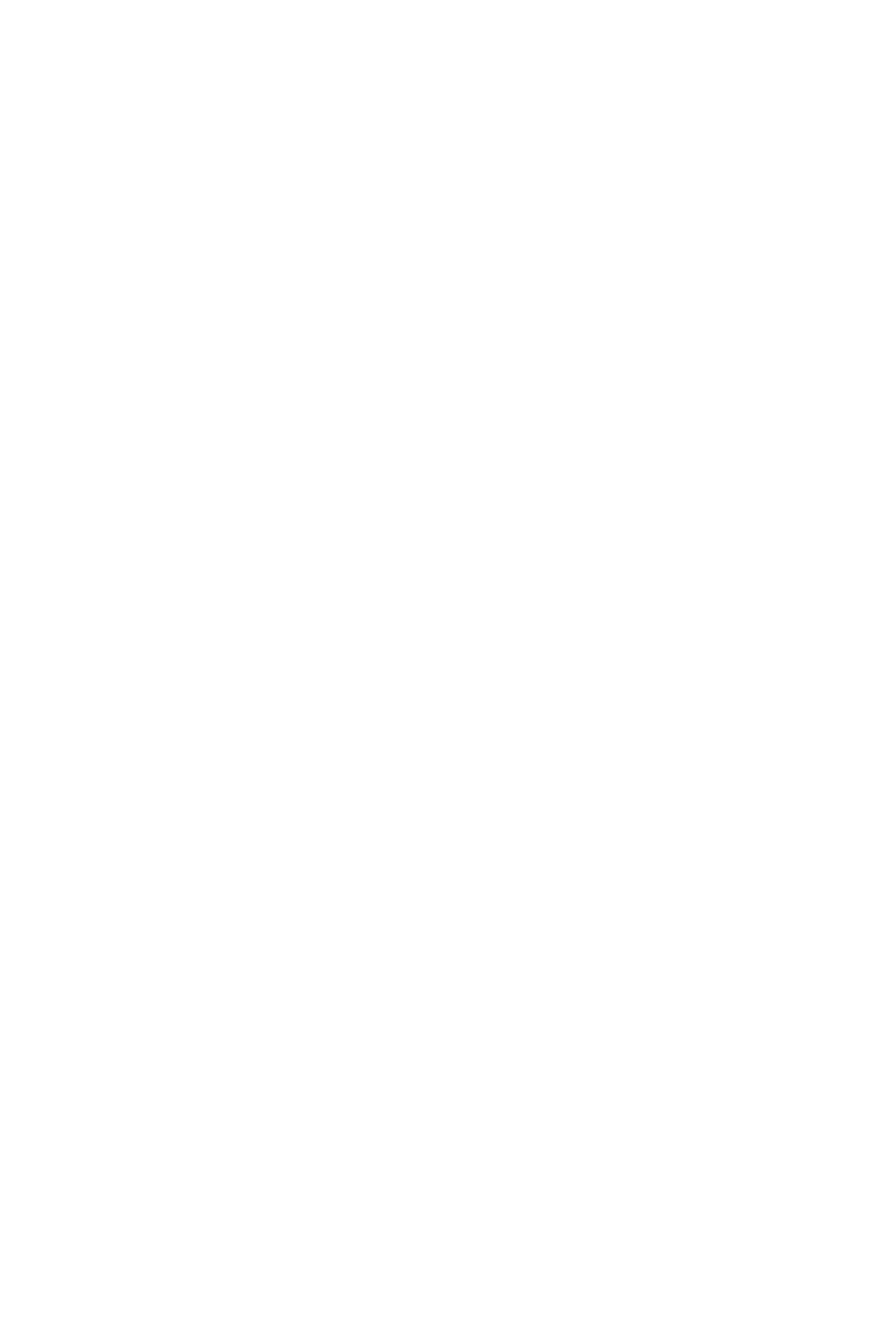### **SUFISM IN NORTHERN NIGERIA: A FORCE FOR COUNTER-RADICALIZATION?**

### **Introduction.**

In 2010 Nigeria will celebrate its half-centenary. The closer the country edges toward this historic date, the more its citizens are drawn to reflect on its past. Few but the most optimistic are likely to conclude that the last 50 years have been anything but difficult. Politically, Nigeria has endured prolonged bouts of chronic instability as time and again the military has intervened to install one of its own as head of state. Far from saving Nigeria from the avarice and corruption of its civilian leaders, the military's actions have helped strangle democracy and institutionalize electoral fraud. Economically, the rapid expansion of the oil industry has enriched a few at the expense of the many as Nigeria has been transformed into a rentier state. Socially, the country continues to be plagued by intercommunal violence as ethnic and religious groups everywhere periodically fall upon one another with murderous intent.

In fact, it is no small wonder that Nigeria has survived at all. The Biafran war of the late 1960s was but the most dramatic manifestation of the regionalist and sectarian impulses that still threaten to tear the country asunder. Even today, the Federal Government (FG) continues to face numerous challenges to its authority. In the south-east, the Movement for the Actualization of the Sovereign State of Biafra (MASSOB) is fuelling and channelling Igbo desires for an independent homeland. In the south-south, the Movement for the Survival of the Ogoni People (MOSOP) and the Movement for the Emancipation of the Niger Delta (MEND) are working in different ways to free this oil producing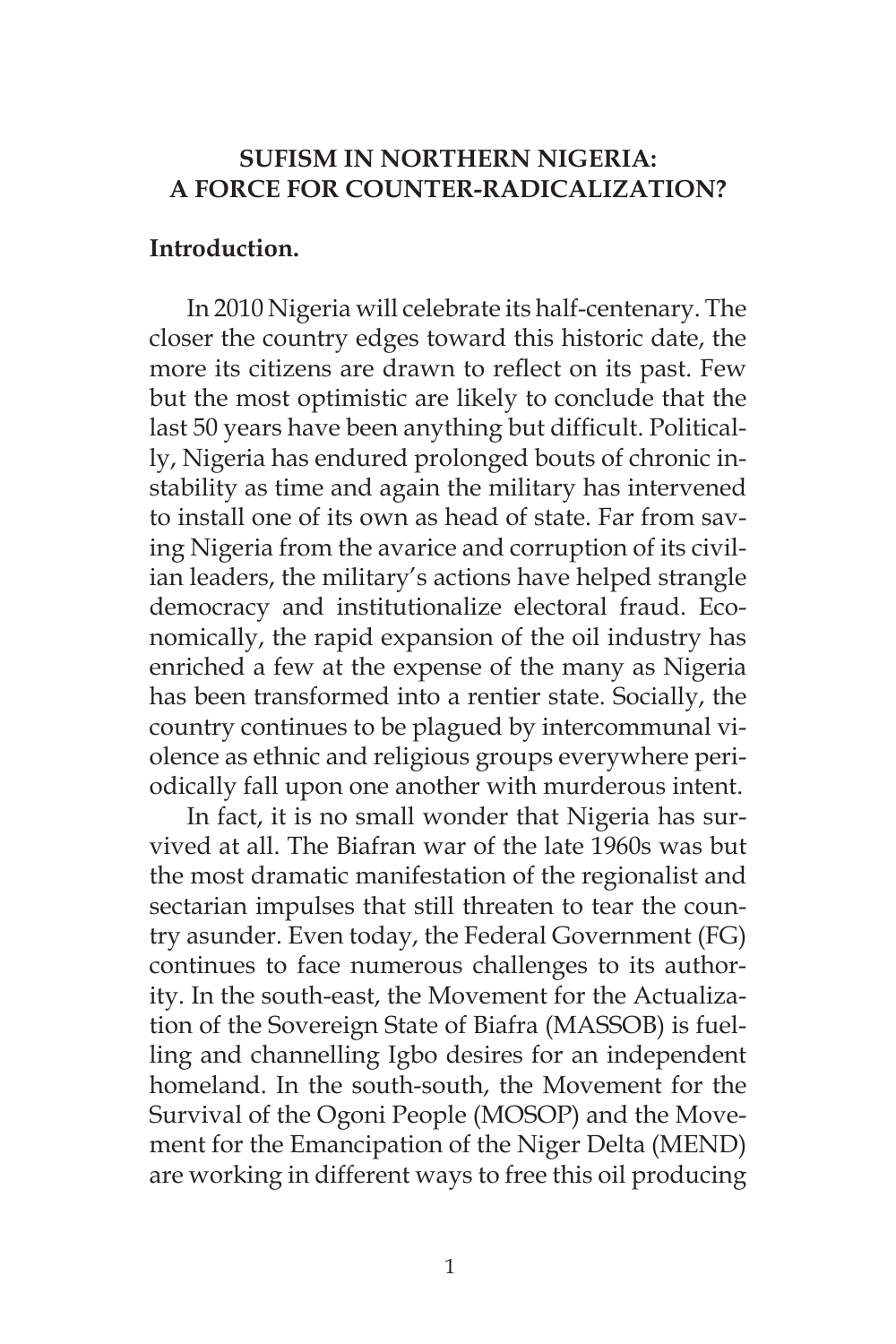region from Abuja's control. And in the north, memories of the Caliphate of Sokoto still linger as ordinary people and politicians alike dream of establishing an independent Islamic state of northern Nigeria.

Indeed, of all Africa's anomalous states—and there are many—Nigeria remains one of its most fragile. Yet the difficulties currently confronting the FG are at least partly of its own making. Decades of corrupt, abusive, and inept government have left millions of Nigerians feeling frustrated and desperate. With little faith left in either mainstream politics or politicians, hundreds of thousands of them are drawn to more radical proposals and the individuals who make them. Some of these schemes advocate the complete overhaul of Nigeria's existing political, economic, and social orders. Yet others trumpet the rights of particular ethnic groups. Still others call for the secession of this or that region. Perhaps unsurprisingly, given the prevalence of corruption in Nigerian public life and the selfish behaviour of the country's leaders,<sup>1</sup> these suggestions are often rooted in religion and expressed in moral terms.

It is no coincidence that the past 15 years have witnessed the exponential growth in the number, size, and socio-political importance of religious movements in Nigeria. Within the Christian community (which constitutes roughly 40 to 45 percent of the total population), there has been a proliferation of evangelical and "health and wealth" churches.<sup>2</sup> Among Nigerian Muslims (who make up about 50 percent of the populace), there has been a surge in support for *sharia*, culminating in its reintroduction in 12 of the country's 36 states.3 In fact, this is one of the clearest examples of religion and faith-based ideas and practices being used politically, even if some of those who called for *sharia*'s implementation were motivated solely by reli-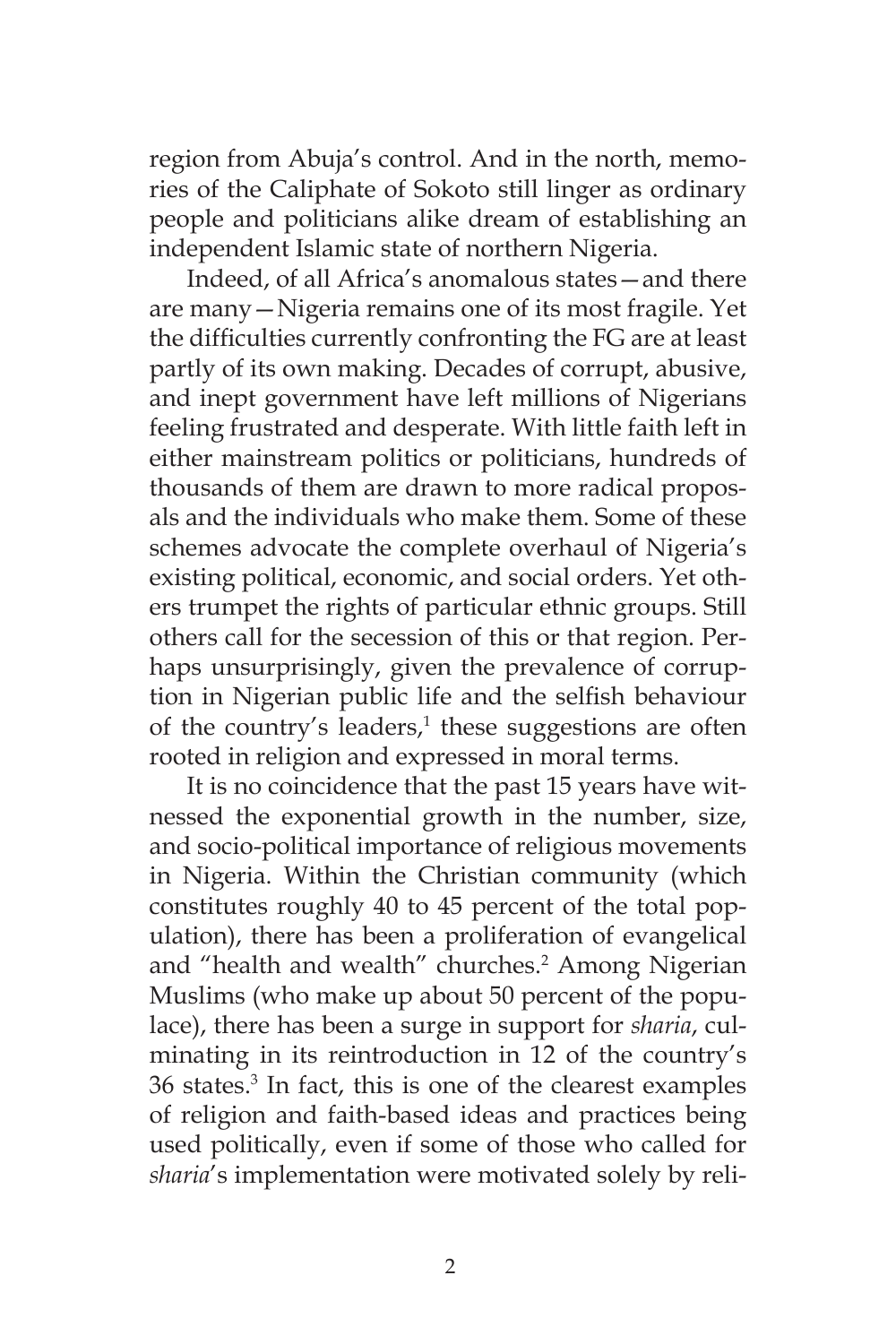gious conviction. At the very least, its reintroduction is a condemnation of the efficacy of the courts and ability of the state to provide judgment and justice in a fair and timely fashion.

Yet, arguably, this is not the sum of the rebuke being given. Neither is widespread support for *sharia* the only way in which Nigerian Muslims are looking to their religion to express and, they hope, address their political, economic, and social grievances. A number of them continue to turn to groups whose ideas and recommendations are rooted in more radical interpretations of Islam. Such organizations, as they are currently recognized,<sup>4</sup> have been present in northern Nigeria since independence. During that time their individual and collective fortunes have fluctuated wildly. Yet significantly, some have endured and are presently flourishing. Indeed, they are drawing strength from the inability and unwillingness of the federal, state, and local governments to either improve ordinary Nigerians' standards of living, or fully respect their political and civil rights.

In actual fact, based on the experiences of other countries with large Muslim populations in North Africa and the Middle East, the current political, economic, and social conditions in northern Nigeria suggest that the region is ripe for infiltration by radical Islamic groups. But support is also growing, for much the same reasons, for *Sufism*. Represented in northern Nigeria mainly by two brotherhoods—the *Qadariyya* and *Tijaniyya*—it encompasses a rich array of traditions, practices, and beliefs that form a distinct stream of thought and actions within *Sunni* Islam. At times over the past century, this difference has cost those who practice *Sufism* (*Sufis*) dearly. Indeed, both intellectually and, on occasion literally, they have found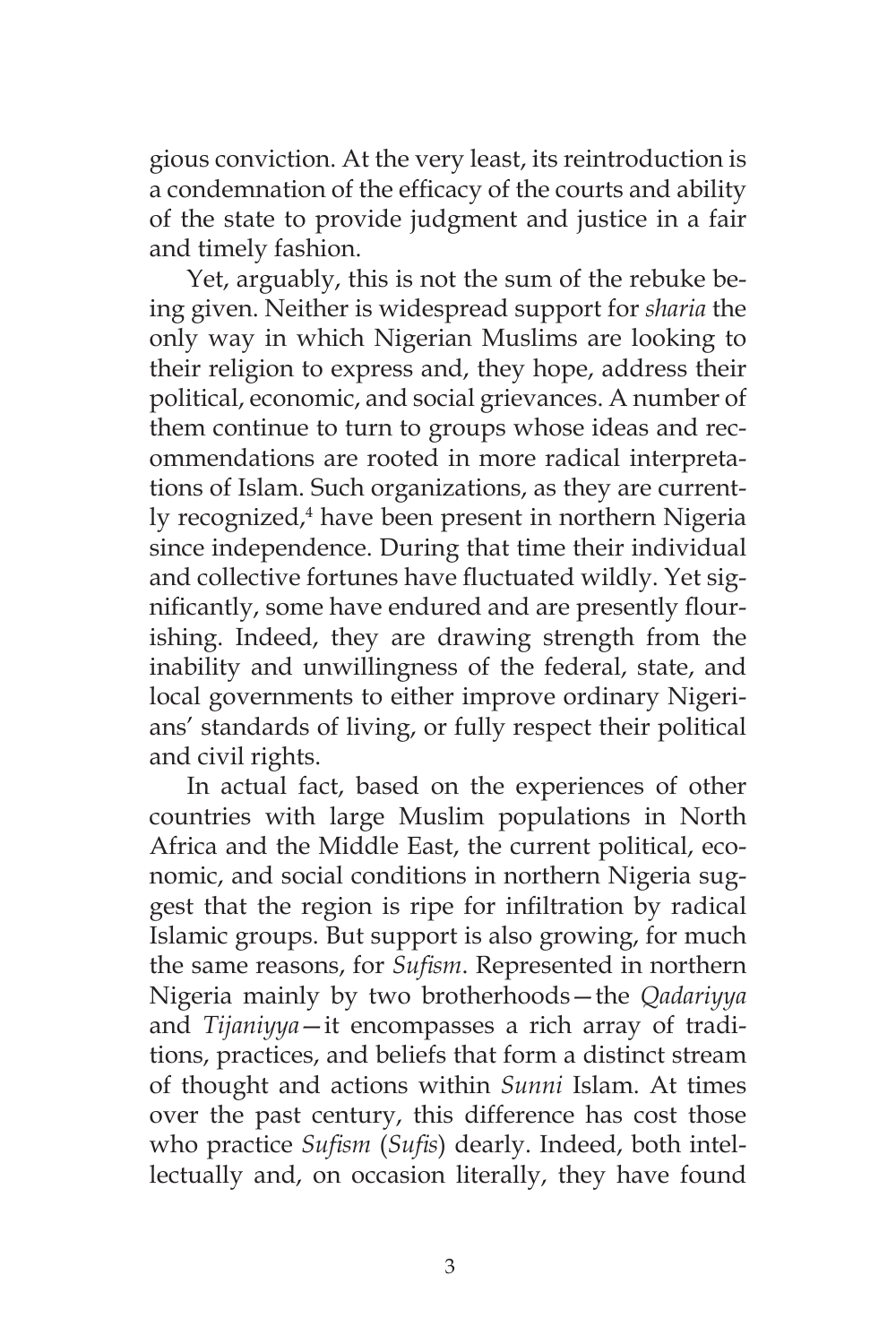themselves under attack in many parts of the Islamic world. In the past, a majority of these onslaughts were organized by the various imperial powers as they attempted to retain control of a particular territory. Yet increasingly, these assaults have been orchestrated by other Muslim groups.

This ongoing contemporary wave of violence was originally triggered by the Muslim Brotherhood, which emerged in Egypt in the late 1920s before spreading to other parts of the Middle East and Africa. In particular, the *salafist* tradition it has helped establish and sustain continues to provide the impetus and justification for many of the attacks mounted against *Sufism* today. This tradition, with its call for Muslims to think and act like their earliest forbears (*salafs*), is highly critical of *Sufi* beliefs and practices which, it argues, verge on the heretical.5 Since then, *salafism* has spread throughout Muslim communities the world over. Perhaps even more worrying for *Sufis*, it has helped give rise and succour to some of the most reactionary and violent factions in the Islamic world today.

*Sufis*, therefore, including those in Nigeria, find themselves confronted by Islamic radicals. And they are not alone, for many of these groups, again in accordance with their *salafist* beliefs, are also hostile to Western governments and publics. In fact, this threat confronts both *Sufis* and North American and European countries alike. By extension, containing and countering it is a goal they all share. For their part, the *Qadiriyya* and *Tijaniyya* continue to finance and run a range of religious and social programs that have the effect of preventing men, women, and children from turning to these radical factions. To begin, such programs are alternatives to those offered by groups and organizations promoting *salafist* views and agendas.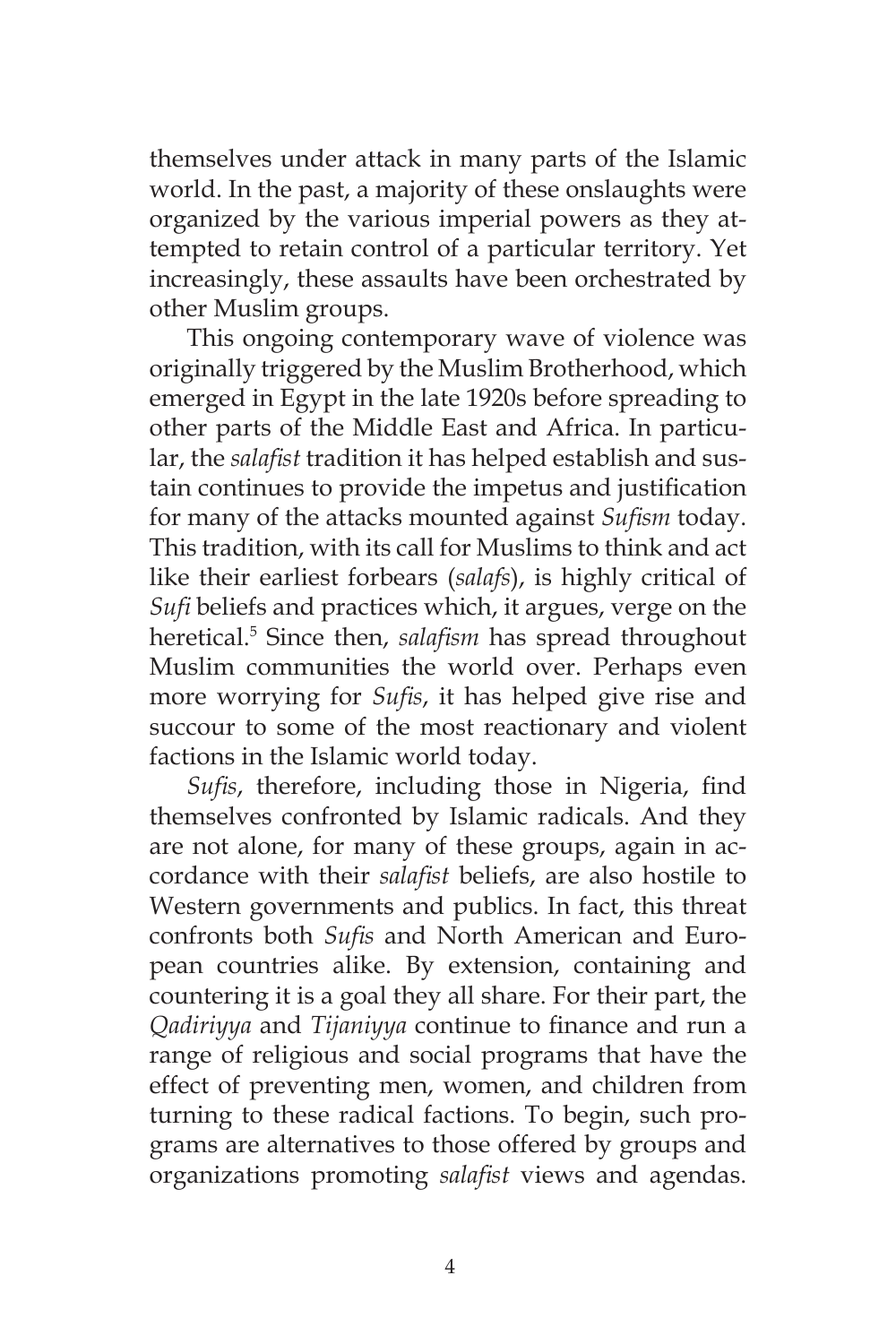In addition, they help make up for some of the state's failings, which encourage individuals to turn to radical groups.

Therefore, one of the main aims of this monograph is to examine these programs to assess the ability of the *Qadiriyya* and *Tijaniyya* to counter the radicalization of northern Nigerian Muslims. To sustain this analysis, the monograph is divided into four main sections. The first considers Nigeria's strategic importance to the United States, and why what happens there matters to Washington and the U.S. Armed Forces. This leads, in section two, to an examination of the different Islamic organizations in the region. As well as identifying the size, influence, and make-up of the various radical groups there, the section also provides a brief overview of *Sufism* and the *Qadiriyya* and *Tijaniyya*. It then focuses on what actions the *Sufi* brotherhoods are taking to dissuade people from joining radical groups, and the challenges they have to overcome. The third section then provides an overview of the political, economic, and social conditions in northern Nigeria today. In so doing, it will help determine the potential susceptibility of the region's inhabitants to the radicals' siren calls and uncover the scale of the problems the *Qadiriyya* and *Tijaniyya* have to overcome. Finally, section four offers some conclusions, which it uses to outline a series of recommendations for the U.S. Government and Armed Forces.

### **Nigeria and the United States**.

The United States has a range of strategic interests in Nigeria. Some of them—such as its desire for peace and stability in the Niger Delta—it shares with the Nigerian FG. Others—like its commitment to reduce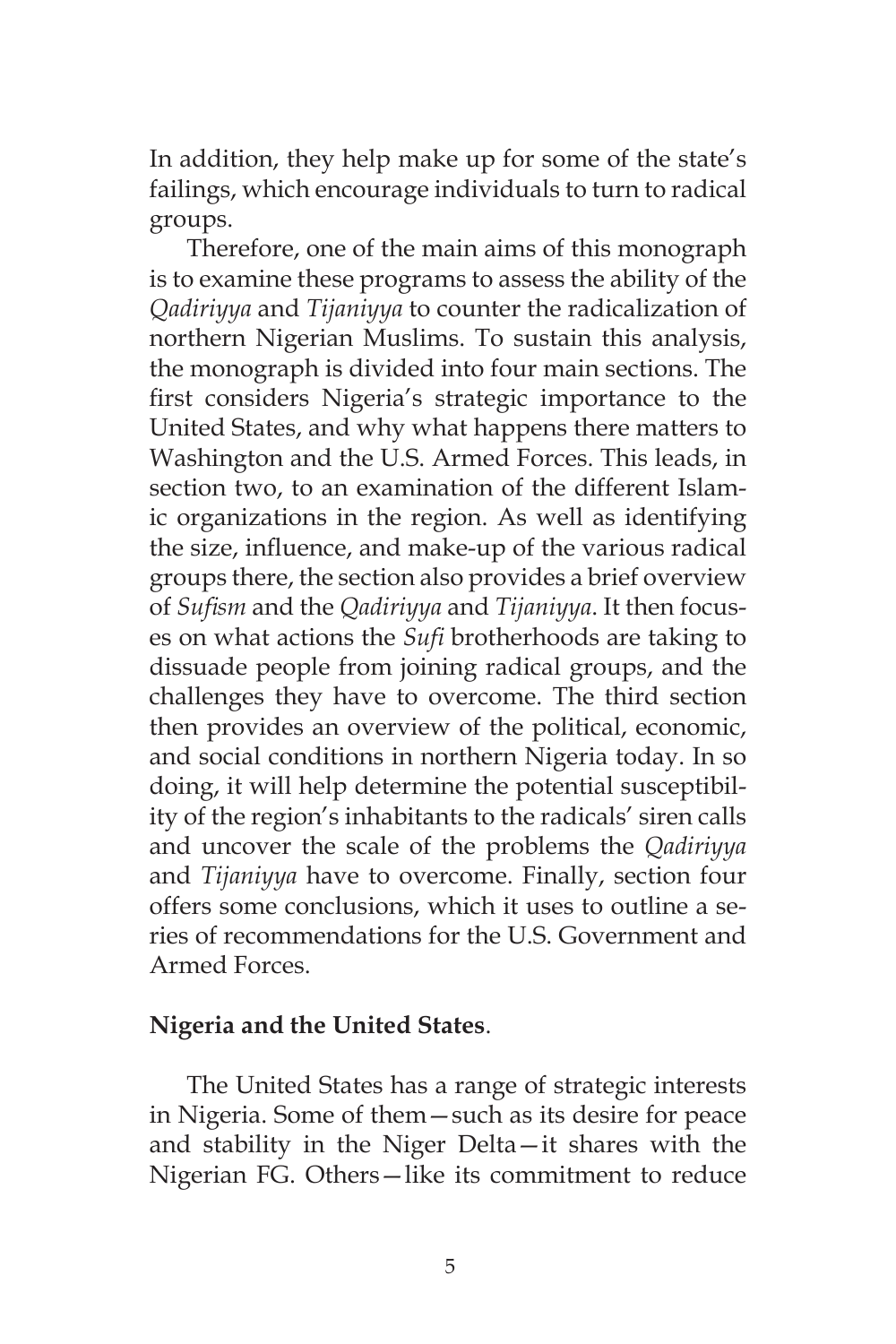high-level corruption—are resisted or quietly ignored by the country's ruling elite. Still others —such as its efforts to strengthen democratic institutions and the rule of law—it holds in common with foreign governments and key international organizations. Yet despite these differences in levels and sources of internal and external support, most of these interests have some sort of security dimension. Indeed, it is their security implications that raise them to the level of strategic importance. They have grown in both number and relative significance over the past few years.

To begin with, Nigeria is now one of the world's main oil producing countries. Under the terms of its agreement with the other members of the Organization of Petroleum Exporting Countries (OPEC), it is allowed to pump up to 2.2 million barrels of oil per day. This represents around 3 percent of the total amount extracted daily worldwide, and even though it struggles to meet its quota allocation because of the everyday violence in the Delta, Nigeria remains one of Africa's largest oil producers.<sup>6</sup> Its importance as an energy supplier is raised still further by the quality of the oil it extracts. Described by industry experts as light and sweet, it is ideally suited for refinement into motor fuels.7 Furthermore, the country's geographic location gives it excellent access to the Atlantic sea-lanes and refineries in both the United States and Europe.

These factors alone would be sufficient to prick U.S. strategic interest, for like its allies in Europe and the rest of the world, the United States is committed to keeping the notoriously volatile global oil market as stable as possible. This means making sure that the flow of oil into it is kept open. And this task is especially important at the moment, given the ongoing instability in Iraq—another major oil producer—and other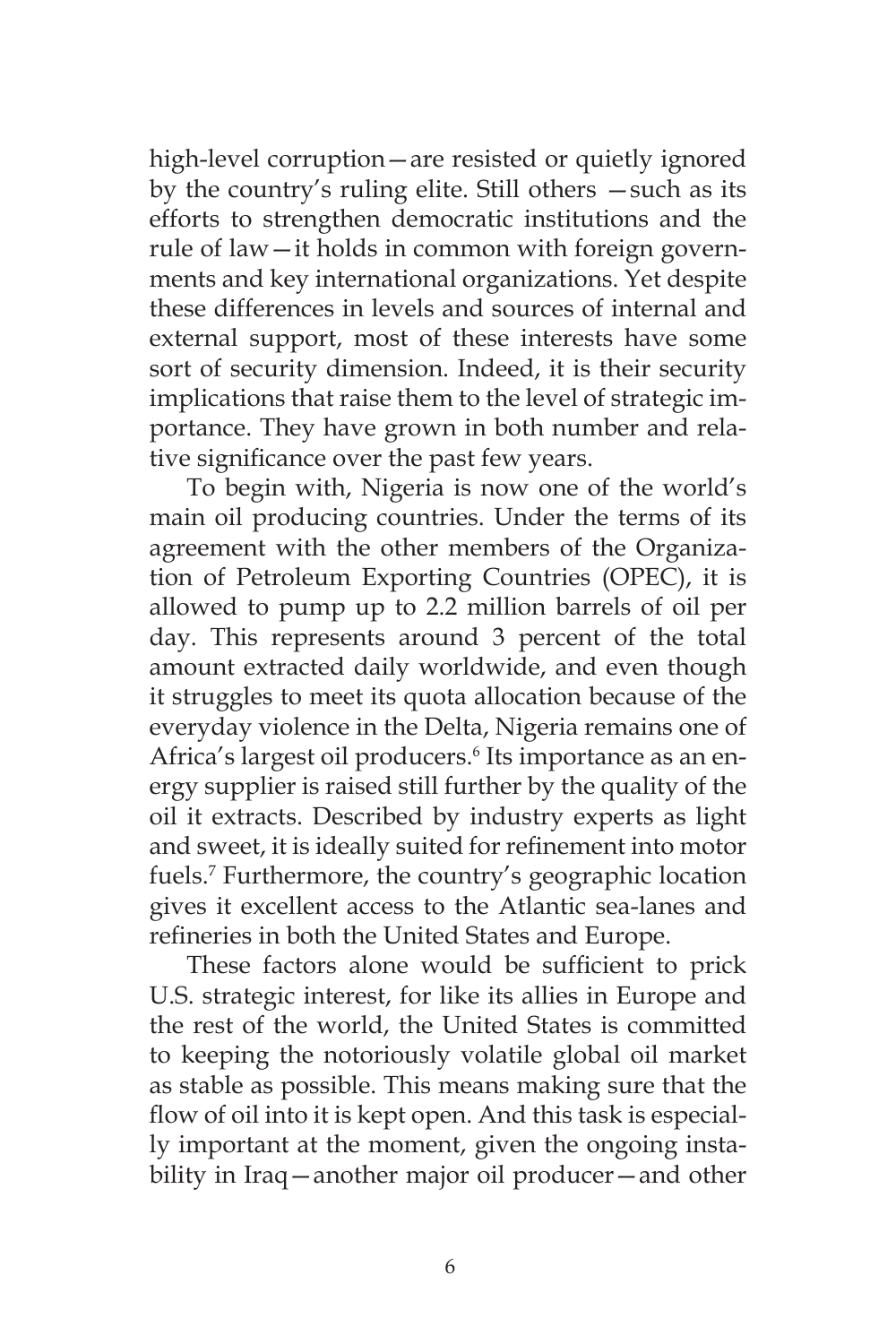countries with significant reserves, like Sudan. Yet that is not the sum of the U.S. interest in Nigeria, for the United States is also its best customer, buying 46 percent of all the oil it produces daily. Indeed, it is the fifth largest exporter of oil to the United States, supplying some 11 percent of all the crude the country imports.<sup>8</sup>

To better safeguard this important energy supply, the United States is helping establish a dedicated naval force to improve maritime security in the notoriously dangerous waters off the Nigerian coast. Envisaged as a combined force made-up of U.S., Nigerian, Equatorial Guinean, and British naval assets, the main purpose of the Gulf of Guinea Guard Force (GGGF)—as it will be called — will be to protect shipping and oil rigs from pirates operating out of the Niger Delta. The urgency of this task has grown significantly over the past 2 years as the number of attacks against vessels and sailors has increased.

Indeed, the issue came to something of a head on February 11, 2008, when a Nigerian navy gunboat was fired upon in the Kalaibaiama Channel close to Bony Island after it disturbed pirates who were in the process of attacking a vessel belonging to Total Oil Nigeria. It led the International Maritime Organization (IMO) to warn Nigeria's FG that the country risked being blacklisted if it did not improve security in its territorial waters. Some shipping lines have already taken unilateral action to protect their ships and crews. For example, in January 2008 the Maersk Group suspended all its operations to the port of Onne in Rivers State following an attack on a tanker in Port Harcourt harbour.

Following Maersk's announcement, the Nigerian Vice-President, Goodluck Jonathan, moved to allay the international community's fears by restating the FG's determination to tackle militancy in the Niger Delta. But despite his efforts, on February 12, the Internation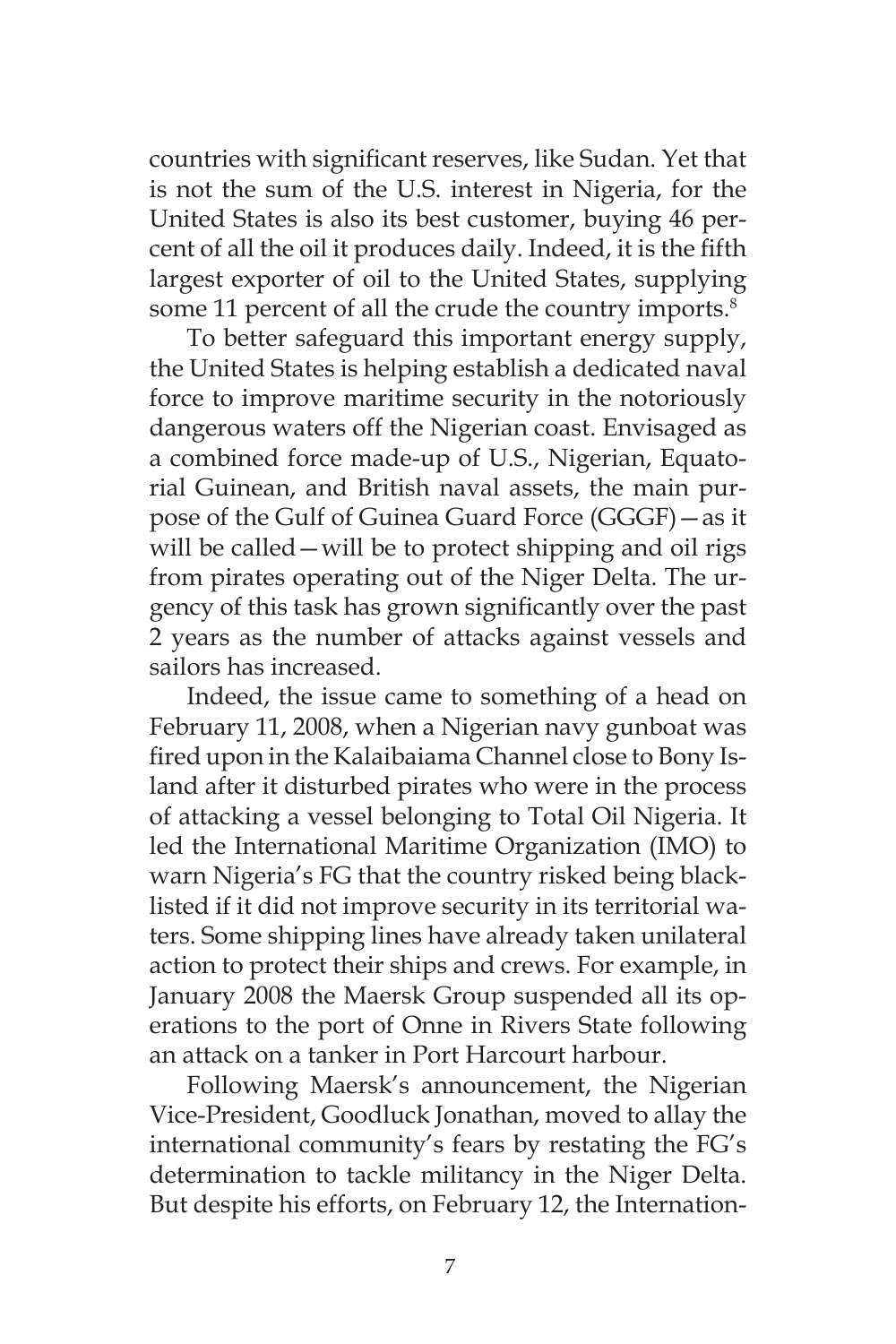al Transport Workers' Federation (ITF)—representing 186 maritime unions with a combined membership of 700,000 people—formally petitioned the main employers group, the International Maritime Employers Committee (IMEC)—representing over 100 shipping firms that together employ around 145,000 people for crews operating in Nigeria's territorial waters to be paid war-risk bonuses. These waters are now classified as the world's second most dangerous, after the Straits of Malacca. Concerned by the economic and political ramifications of being black-listed, President Yar'Adua gave the GGGF his wholehearted support. Indeed, on January 31, 2008, he and President Obiang Nguema Mbasogo of Equatorial Guinea called for the process of establishing the force to be sped up.

Originally a EUCOM initiative, the feasibility of establishing a GGGF is now the concern of the Gulf of Guinea Commission (GGC), which is made up of representatives from the United States, the United Kingdom (UK), and various countries that border the Gulf, although the final decision whether it will be created or not still rests with each country's government. The main purpose of the GGGF will be to help these countries protect their natural resources, the companies that exploit them, and the flow of oil onto the world market. If the force is created, the United States is likely to provide it with boats, radar, and communications equipment and help train the crews of the participating African navies.

West African support for the proposal has been built up over the past few years. In October 2004, U.S. Naval Forces Europe (NAVEUR) hosted a Gulf of Guinea Maritime Security Conference in Naples at which representatives from 17 navies sought to identify the main security challenges confronting them, as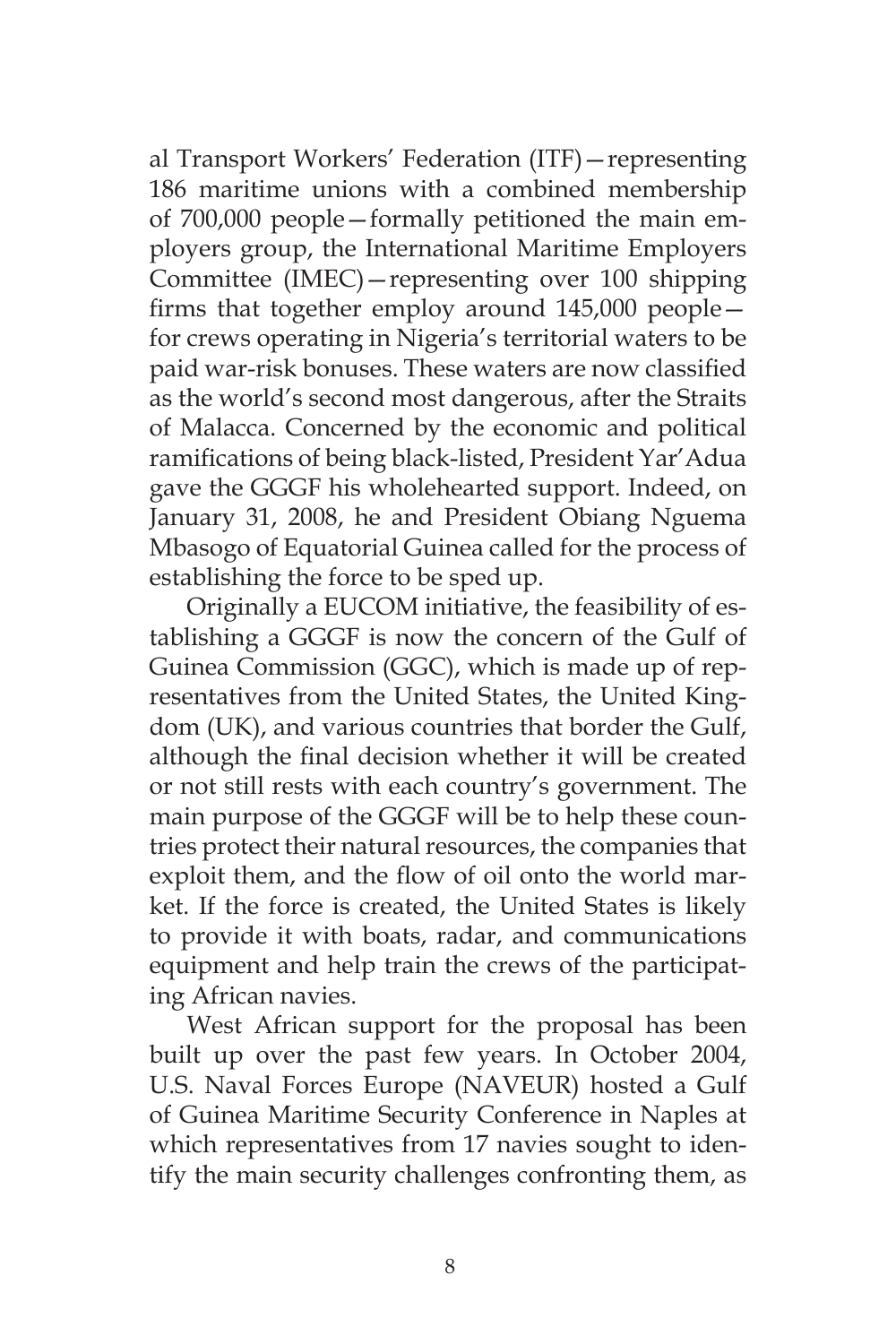well as highlight issues of common interest. One of the outcomes of the conference was a decision to hold a joint training exercise some time during the following year. On January 25, 2005, the USS *Emory S. Land* began its Gulf of Guinea deployment with 20 foreign naval officers onboard. As well as providing technical assistance to the Cameroon navy and in-port navigation and seamanship training, the men and officers of USS *Emory S. Land* took part in search and rescue and force protection exercises.

While such deployments by the U.S. Navy are not new—it has been conducting training exercises in the Gulf of Guinea since the late 1970s—the proposal to establish the GGGF has given them added importance and led to changes in the types of exercises it undertakes with its regional partners. In the most recent exercise, which began on February 22, 2008, codenamed Exercise Maritime Safari, vessels and aircraft of the Nigerian navy and air force and the U.S. Navy ran maritime surveillance drills. These exercises are important, as they help the United States gain a clearer understanding of what capabilities its regional partners actually posses. Moreover, they also help foster understanding between the U.S. and Nigerian navies and enhance the Nigerians' ability to unilaterally conduct such operations in the future.

Although the military and political benefits of undertaking such exercises may not be profound, they are real. So too are the reasons why the GGGF should be created. The proposed force will benefit the United States by making the Gulf more secure for maritime traffic; better safeguarding the flow of oil from Nigeria and Equatorial Guinea; helping the Nigerian government extend its authority over the ungoverned space of the Delta and curbing the illegal trade in bunkered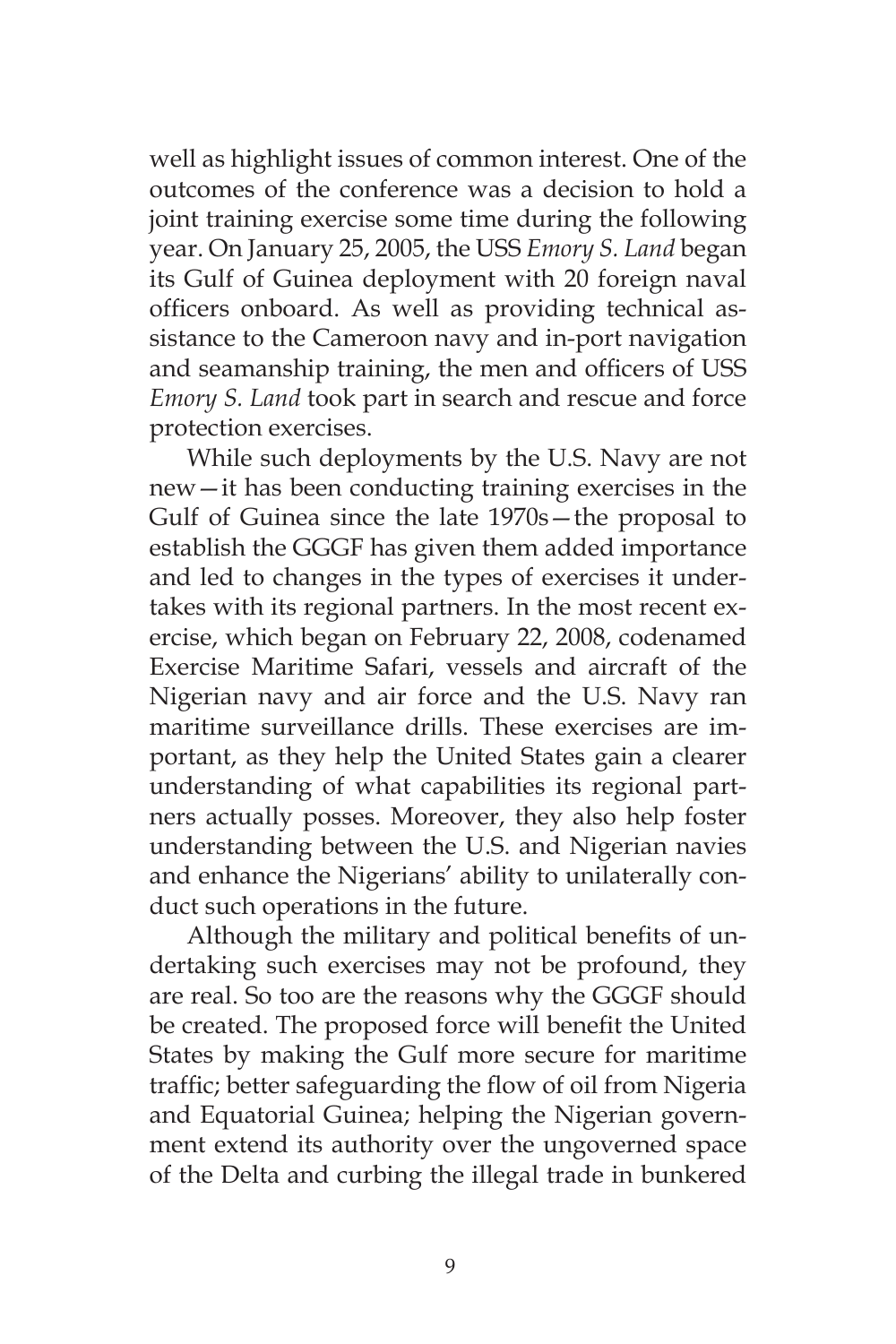oil; strengthening its relations with the countries that border the Gulf; and, increasing its military footprint in a region that has traditionally lain outside its sphere of influence. The GGGF will also benefit Nigeria by helping it combat the pirates and water-borne militants who terrorise shipping in its territorial waters.

More specific to the north are the U.S. efforts to limit the area of operations of insurgent and terror groups based in Algeria. The most significant of these is *Al Qaeda in the Land of the Islamic Maghreb* (AQLIM). Known previously as the *Salafist Group for Preaching and Combat* (GSPC), its link up with AQ has breathed new life into its campaign against the Algerian government.<sup>9</sup> Not that this has significantly increased AQLIM's chances of achieving ultimate success. For Algeria's security forces are now adept at dealing with the threats posed by insurgents and terrorists. Indeed, so effective are their counterterrorism and counterinsurgency strategies that they have forced the AQLIM and its fellow travellers to seek refuge in Algeria's vast hinterland.10

As a consequence, however, Algeria's neighbours to the south are now exposed to AQLIM as never before. Episodes like the GSPC attack on a Mauritanian army outpost on June 4, 2005, highlight the very real threat this group poses to the governments and populations of the *Sahel* and broader West Africa subregion.<sup>11</sup> It now seems that AQLIM has made it a strategic objective to become more active in these countries. Indeed, it has recently emerged that the group sent agents into Nigeria in June and July 2009 to assist the *Boko Haram* group in its armed struggle against the country's security forces.

AQ's growing influence in this corner of Africa is naturally of great concern to the United States and its allies. Nigeria is important both because it is one of the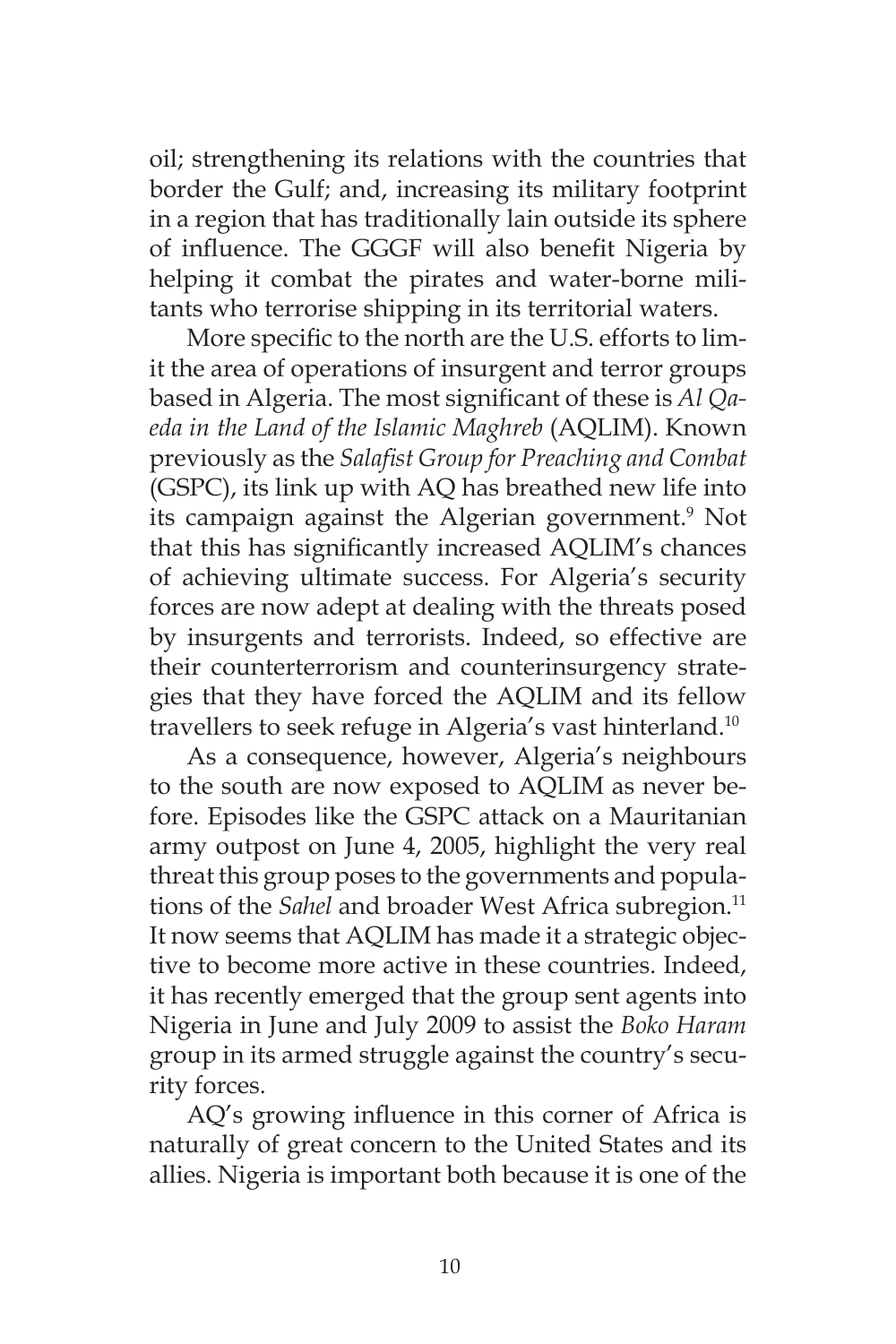countries the group is seeking to infiltrate, and because it holds the key to the region's stability. As home to one-in-three sub-Saharan Africans and as a driving force within the Economic Community of West African States (ECOWAS) and the African Union (AU), what happens there is of continent-wide significance. Indeed, its sheer size means that it can project either stability or volatility for many miles beyond its borders. Helping its armed forces and police meet the challenges posed by Islamist radicals, therefore, is absolutely vital to Africa's long-term security, especially given that Nigeria's immediate neighbours include some of the continent's most fragile and vulnerable states.<sup>12</sup> In fact, when two of them (Liberia and Sierra Leone) descended into bloody civil war in the early 1990s, it was Nigeria that led international efforts to contain the violence and protect their civilian populations. It remains one of the largest contributors of troops to the AU force currently deployed in Sudan and is likely to commit a significant number of personnel to the organization's proposed mission to Somalia. For the continent's sake then, it is essential that Nigeria continues to perform these functions. And this means helping it protect itself from AQ infiltration and internal instability.

So it was with the intention of restricting AQLIM's area of operations that the United States set up the Pan-*Sahel* Initiative (PSI) in December 2002. With an initial budget of \$7 million, the PSI's primary purpose was to help Chad, Mali, Mauritania, and Niger better protect their borders against Islamist insurgents and terrorists operating out of Algeria. In addition to these funds—which rose to \$125 million in 2005—the U.S. European Command (EUCOM) sent the 10th Special Forces Group (Airborne) to Timbuktu, Mali, to establish and operate a training center for units from all four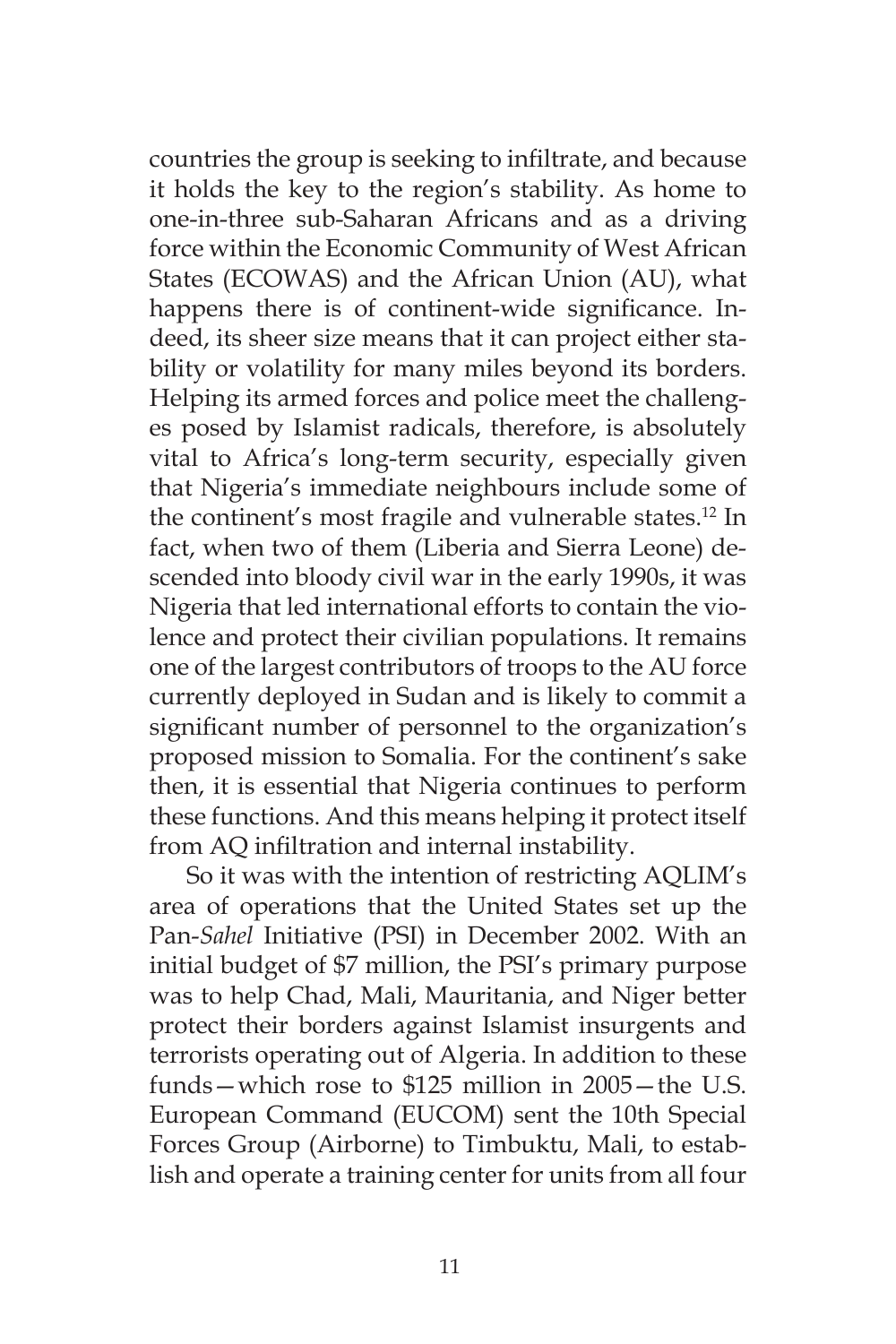countries. The value of the PSI was confirmed during the autumn of 2004 when these troops played a vital role in helping kill and apprehend the members of a GSPC warparty looking to kidnap competitors taking part in that year's Paris-Dakar rally.<sup>13</sup>

Indeed, this success helped persuade Washington to launch a new program called the Trans-Sahara Counter Terrorism Initiative (TSCTI) in June 2005. With an annual budget of \$100 million, it was more ambitious in scope and involved Algeria, Chad, Mali, Mauritania, Morocco, Niger, Nigeria, Senegal, and Tunisia. Its goal remains to help the governments of these countries stem the flow of money, people, and weapons across the porous borders that divide them. Nigeria's inclusion in the TSCTI was an acknowledgement by Washington of both AQLIM's potential reach and ambitions, and of the country's importance to U. S. efforts to contain and combat the group. This recognition has been reinforced by the country's receipt of a significant portion of the military assistance fund managed by the Department of Defense's (DoD) Defense Security Cooperation Agency (DSCA).<sup>14</sup>

### **Radical Islamic Groups in Northern Nigeria.**

Helping preserve Nigeria's domestic stability, therefore, is a major concern for the United States. Although the threat from Islamic radicals is concentrated almost entirely in the north, the consequences of their activities continue to ripple throughout the rest of the country. Every army and Mobile Police (MOPOL) unit sent to the region to contain a demonstration or quell a riot orchestrated by Islamist youths cannot be deployed in the Niger Delta to counter MEND or the other insurgents. In addition to the strain this places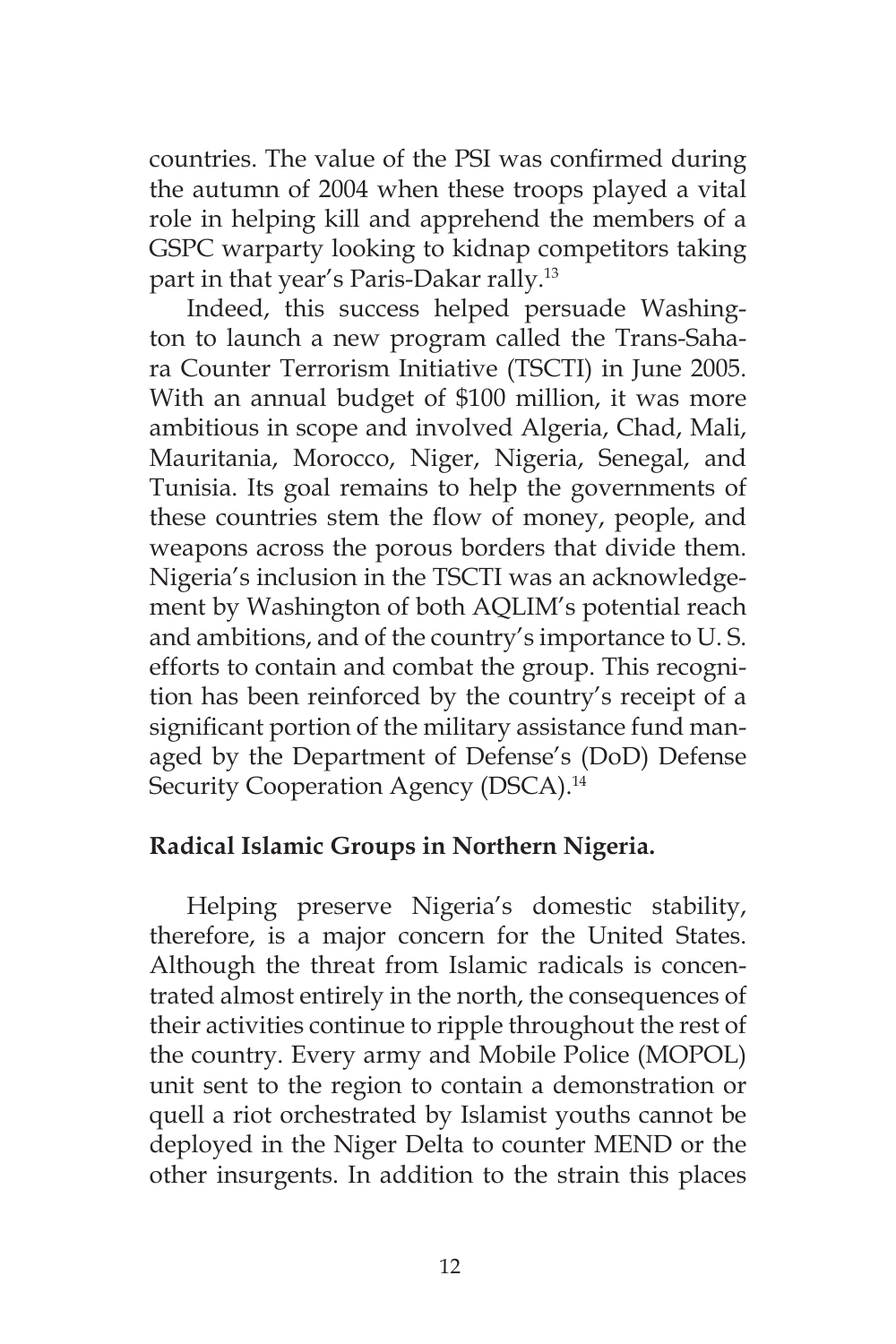on the security forces, there are economic and social costs, such as the financial outlay for deploying these units, the loss of overseas investment, internal population flight, and heightened intercommunal tensions in other parts of the country, to name but a few.

Indeed, and as the heads of the *Qadiriyya* and *Tijaniyya* acknowledge, the challenge confronting them and everyone else seeking to stem the tide of Islamist radicalism is at once both ideological and practical. As crucial to the religious arguments they marshal, are the various community outreach programs they finance and run. For not only do they help mitigate the shortcomings of public services, they form alternatives to those offered by the Islamists. Yet arguably, the Brotherhoods' task is made all the more difficult by their desire to work with the authorities whenever possible. Unlike the Islamists who simply condemn the federal, state, and local governments, the Brotherhoods try to engage with them. Not that the *Qadiriyya* and *Tijaniyya* try to defend the indefensible, as any attempt to do so would certainly serve them ill. Rather, they have to funnel the discontent their members and wider community still feel toward the government in a constructive way.

That the *Qadiriyya* and *Tijaniyya* find themselves both in this position and able to perform this balancing act is due to their standing within northern Nigerian society. The widespread respect they have come to command has developed over the past 2 centuries and is, at least in part, rooted in their links to the Sokoto Caliphate. These ties give the *Qadiriyya* and *Tijaniyya*  a legitimacy that is at once local and international, historic and contemporary, religious and political. For although the Caliphate is now not what it used to be, it still has substance and its leaders, the Sultan and vari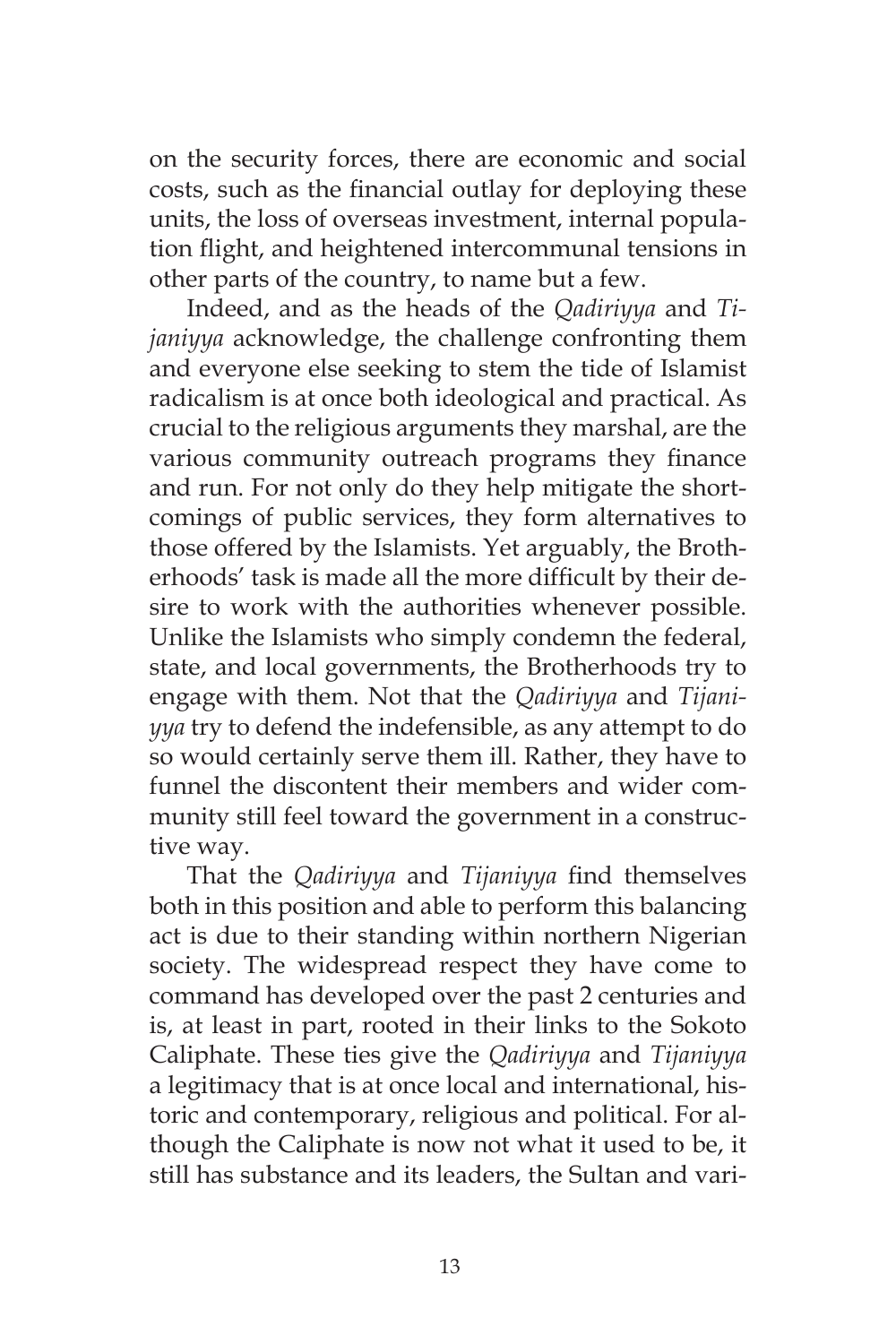ous *Emirs*, continue to exert enormous influence.

Indeed, their present standing is testament to just how important the Caliphate was. At its height in the mid-19th century, it covered a huge area that included northern Nigeria and parts of what is today southern Niger and northern Benin. But it was more than a political empire. It was also a religious community, rendered distinct from its Islamic neighbours to the north and west by its piety, and from the animist peoples to the south, by its rejection of heathenism. And at its summit—combining the roles of king and high priest—was the Sultan. Based in Sokoto, he claimed descent from the Prophet Muhammad, an assertion that, rhetorically at least, made both him and his rule beyond reproach. Yet even with this self-declared religious authority, the Sultan still ruled through a series of viceroys or *Emirs*.

Today's Sultan and *Emirs* are descendants of the men who originally seized power in the early 19th century. Yet they do not command the political authority that their forebearers once did. Its erosion began in the late 19th century as a result of European colonial expansion. In the wake of the soldiers, adventurers, and missionaries who extended British and French influence over the West Africa subregion, came colonial administrators. Although not many in number, they formed two impervious layers both above and below those traditional rulers who were allowed to keep their thrones. Although often obscured, theirs was the word that really mattered, backed up as it was by the modern gunboats of the British and French navies. So placed, these bureaucrats set definite limits on what the traditional rulers could and could not do.

Yet, arguably, the final nail in the coffin of the Sultan's and *Emirs*' sweeping political powers was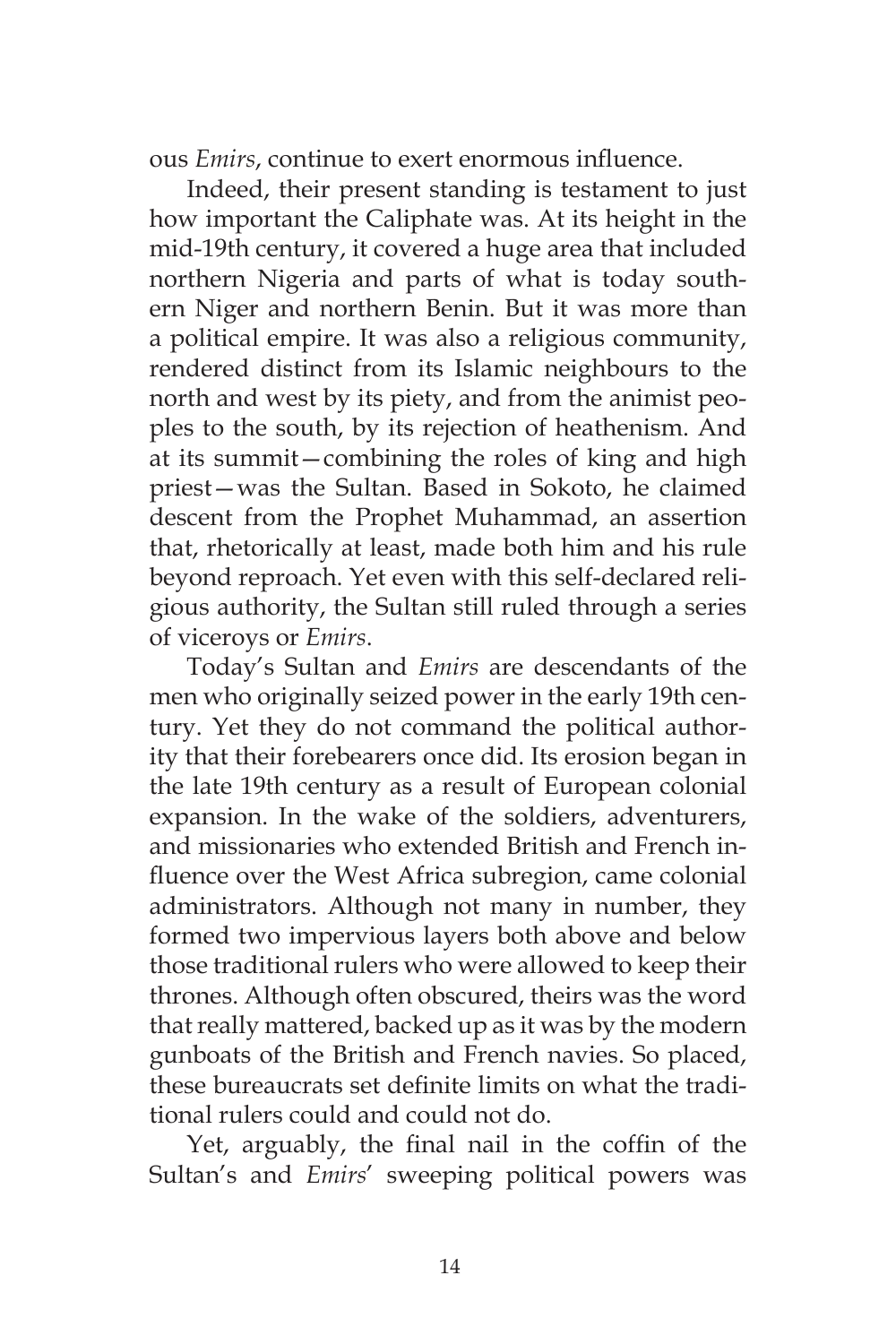Nigeria's independence. Given its multiethnic and multifaith citizenry, the country adopted a secular constitution that placed power in the hands of elected officials. Therefore, nominally at least, the Sultan was relegated to the role of upstanding citizen, an aristocrat, and religious leader. Yet, as Nigeria's unhappy history since independence shows, the constitution is often worth little more than the paper it is printed on. So although the Sultan has no formal political powers, his influence is still considerable. Presidents continue to seek both his opinions and his support, for his command of the faithful means that he can make the government of the north extremely difficult if he so chooses.

The Brotherhoods' links to the Sultan extend back to the very earliest days of the Caliphate. Indeed, the first head of the *Qadiriyya* was Usman dan Fodio, the main leader of the *jihad* that established the Caliphate and the original Sultan of Sokoto.15 In the decades following his death in 1817, both it and the *Tijaniyya* worked hard to spread their influence and recruit new members from right across the newly conquered territory. That they were allowed and even encouraged to do so highlights the high level patronage they enjoyed. Far from being viewed as competitors to the royal authority of the Sultan and the *Emirs*, the Brotherhoods were seen as collaborators in the grand project of renewing and spreading Islam in this corner of Africa.

Although Britain's colonization of the Caliphate helped trigger the long decline in the Sultan's political powers, it was arguably not as disastrous for either him or the Brotherhoods as it might have been. For early on, the British decided that they would rule the territory indirectly. They therefore left the existing political and social structures largely intact. Even though they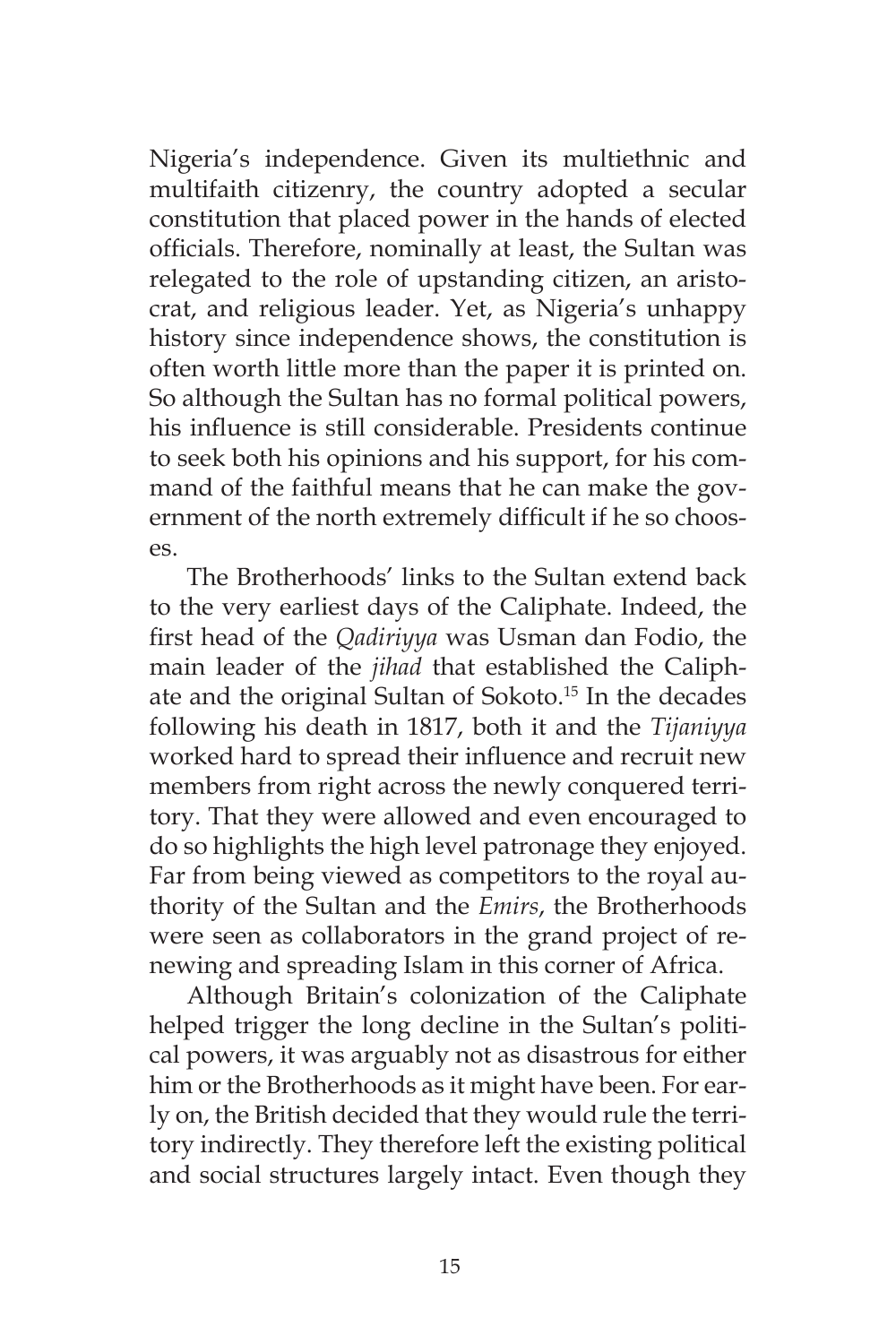viewed the *Qadiriyya* and *Tijaniyya* with some suspicion,<sup>16</sup> they still allowed them to continue pretty much as before. It might be argued in fact, that this mild hostility only strengthened the Brotherhoods' credibility among the local population, while Britain's preservation of the Caliphate structures ensured that they and the Sultan retained their privileged positions within northern Nigerian society.

Indeed, far from withering on the vine, both Brotherhoods have prospered. Although there are no accurate figures as to how many members they each have, they are today counted in millions and can be found the length and breadth of Islamic West Africa. This places their current leaders—Qaribullahi Sheikh Nasir Kabara (*Qadiriyyia*) and Sheikh Ismail Ibrahim Khalifa (*Tijaniyya*)—at the head of two religious communities that are as large as they are important. More precisely, they are important because they are large. For when Sheikhs Kabara and Khalifa speak, they do so, nominally at least, on behalf of a great many people whose actions they can influence through example, proclamations, and religious edicts.

Major ingredients of the glue that binds their memberships together are the values and histories both Brotherhoods promote and embody. *Sufi* is an Arabic word that—perhaps unsurprisingly, given its centuries of use—has acquired a multitude of meanings. It is also a value laden term that is employed both in praise and condemnation of certain individuals, groups, sets of ideas, and practices. By and large though, *Sufis* view themselves as "Muslims who take seriously God's call to perceive his presence both in the world and in the self . . . [and] stress inwardness over outwardness, contemplation over action, spiritual development over legalism, and cultivation of the soul over social interac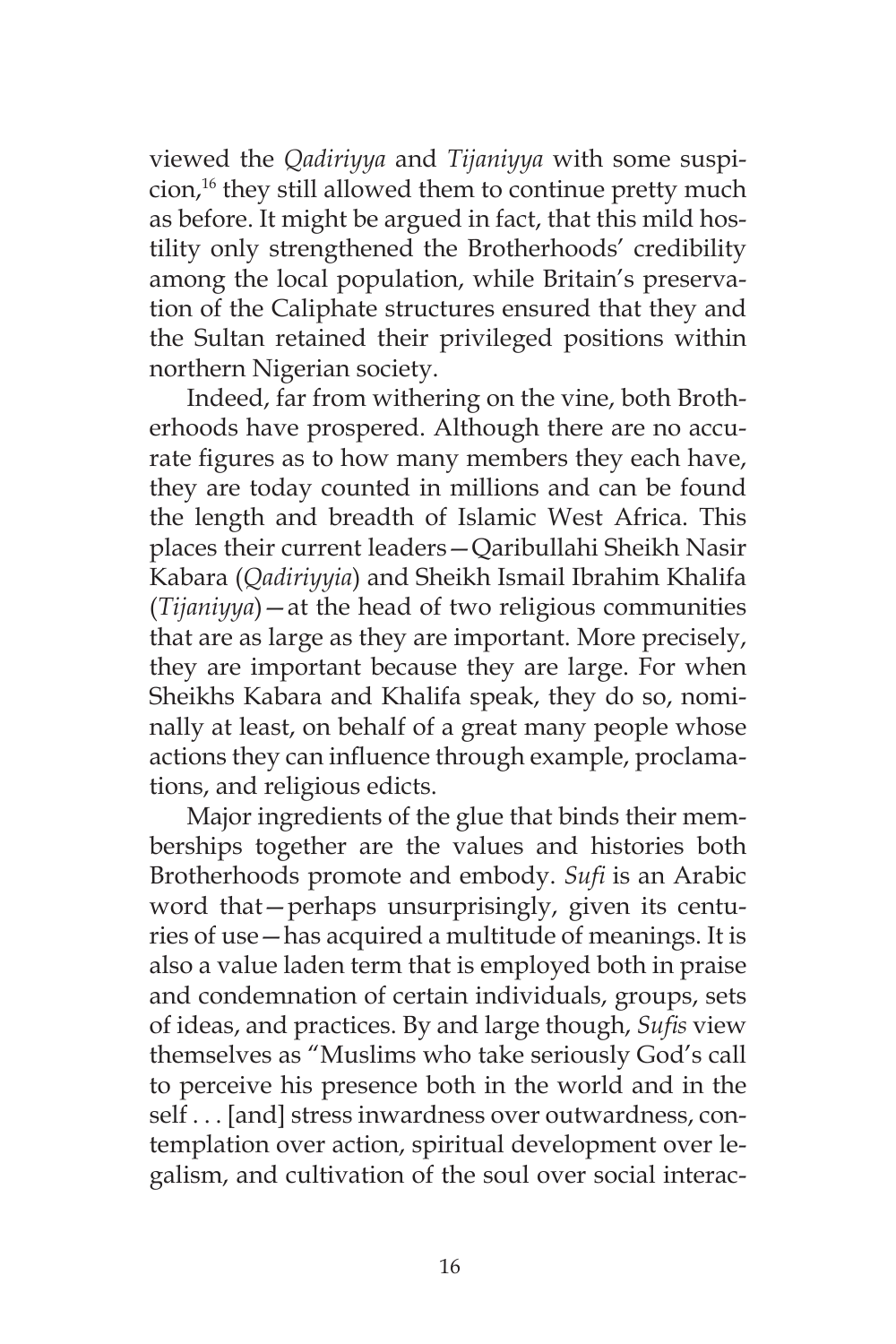tion."17 It is this commitment to introspection and quiet meditation that has sustained descriptions of *Sufism* as being mystical and esoteric.

Each Brotherhood celebrates the efforts of a particular individual to achieve spiritual self-enlightenment. During their lives these saints, as they are usually referred to, displayed a single-minded determination to live piously that eventually led them closer to God. But in addition to the example they set, the saints, through their daily routines, marked out a path for the faithful to follow. The goal of each *Sufi* therefore, is to emulate their saint, to show the level of commitment and observe the same rituals, practices, rites, and obligations as the saint did. For if they do so, then eventually they too might gain enlightenment and get to know their Maker better.<sup>18</sup>

Usually, the Brotherhoods take their names from the saint they revere. The *Qadiriyya* is named after Abdul-Qadir Jilani, a scholar and jurisprudent who rose to prominence in Baghdad in the late 11th and early 12th centuries. Similarly, the *Tijaniyya* is named after Ahmad al-Tijani, who lived and worked mainly in the western Maghreb between 1737 and 1815. As their origins suggest, both Brotherhoods have spread and expanded from their respective bases in the Arab world. The communities in northern Nigeria and West Africa, therefore, can be considered local chapters of what are truly global movements. And there as elsewhere, the histories of the two Brotherhoods are closely connected. In fact, al-Tijani was at one time a member of the *Qadiriyya*. Yet he left after growing frustrated with what he saw as its rigid hierarchy and failure to provide greater support to the poor. Arguably, his experiences and disillusionment help explain the cool relations that have historically existed between the two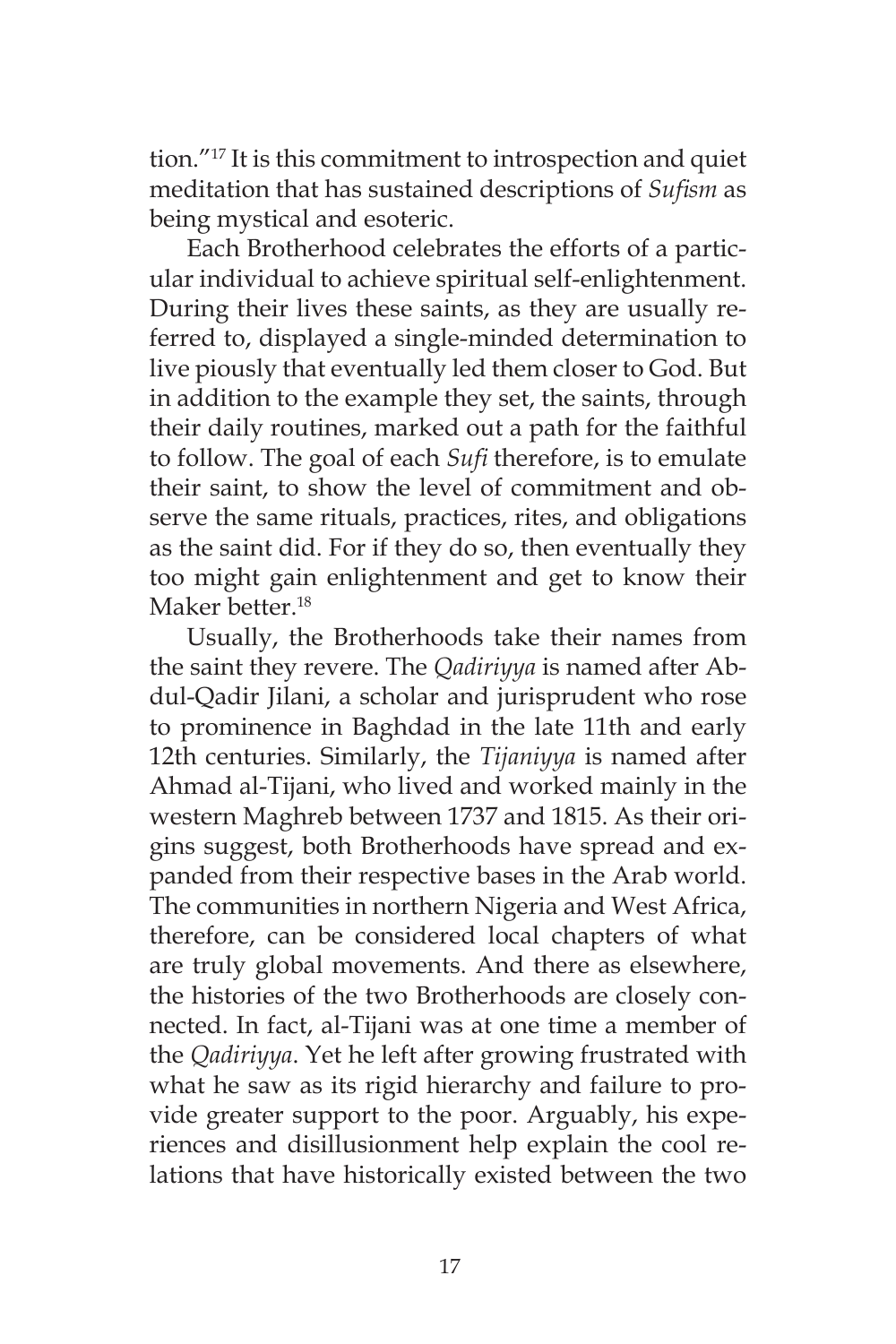Brotherhoods. Even today in Nigeria, they rarely work together, viewing each other more as rivals than partners.19

And in some ways they are, since both Brotherhoods draw their members from the same pool of people. Without doubt, this competition is an unnecessary distraction, as it prevents greater cooperation between them to the detriment of the outreach programs they offer. These would surely be enhanced through the sharing of resources, know-how, ideas, and personnel. Moreover, by working together, the Brotherhoods would better protect themselves from the vitriol and machinations of the Islamists. For the *Qadiriyya* and *Tijaniyya* remain, along with the secular authorities, prime targets of Islamist hatred and anger. Indeed, the *Jama'atul Izalatul Bid'ah Wa'ikhamatul Sunnah* (or *Izala* for short)—one of the most important Islamist groups currently operating in northern Nigeria—was established in "reaction to the Sufi brotherhoods."20

In fact, the very name confirms the group's hostility toward *Sufism*, as it means the "society for the removal of innovation and reinstatement of tradition."21 It is a *salafist* organization that embraces a legalist and scripture centered understanding of Islam. Its goal, like that of other such groups, is to strip the religion of all impurities, of all foreign (and in particular Western) ideas and practices. It seeks to do so by encouraging the faithful to live by its quite literal interpretation of the *Qur'an*, *sunnah*, and *hadith*; to emulate the *salafs*. Its fervent belief in a true Islam means that it stresses uniformity across the *umma*, and is therefore very concerned with its members' social roles and interactions.

Much of this stands in complete opposition to what *Sufis* both believe and practice. For them innovation is extremely important, as it provides the means by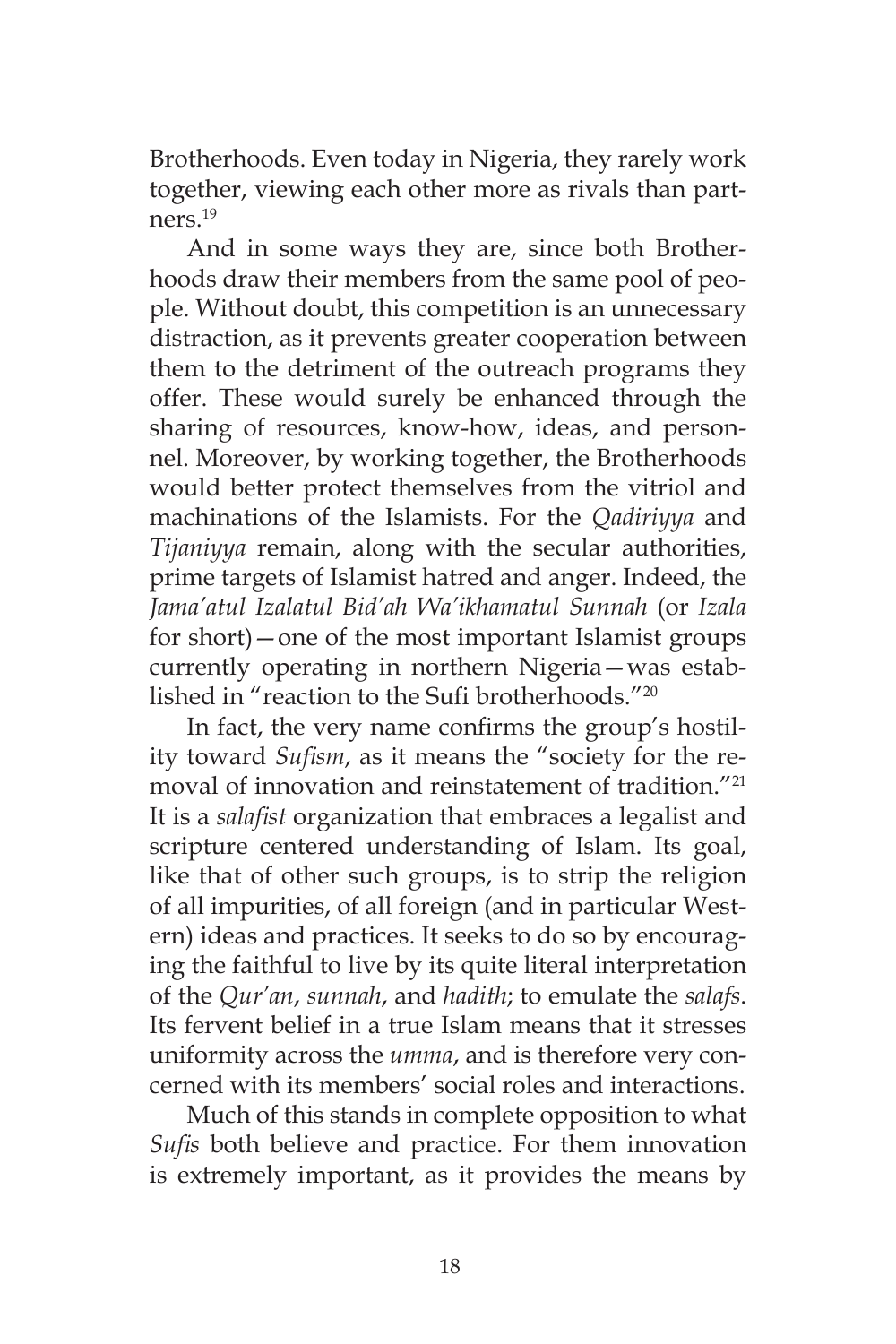which the individual undertakes his or her spiritual journey toward enlightenment. Indeed, the paths set down by the Brotherhoods are the very definition of innovation, as they have been fashioned deliberately to facilitate this passage. But it is not simply their rejection of scriptural and legal specificity that outrages the *Izala*; it is also their veneration of saints. To many *salafists*, this verges on the heretical, as it seems to undermine or contradict the Oneness of *Allah*. For there can be no division of God's glory or omnipotence and neither, on any account, should the faithful worship false idols.22

For the most part, then, the *Izala*'s grievances with the *Qadiriyya* and *Tijaniyya* are rooted in religion and theology. Yet clearly, it would not be so distressed if the Brotherhoods' profiles in northern Nigeria were lower. Indeed, if their memberships were small, their influence insignificant, and their views of little consequence, it would be less concerned with what their followers thought and did. It is because they are important that their perceived deviancy matters so much. The *Izala*'s opposition to the *Qadiriyya* and *Tijaniyya*, then, is motivated, at least in part, by what are essentially political considerations. Its concerns are kept alive by the closeness of the Brotherhoods' ties to the Sultan and *Emirs*, as these links preserve their importance and influence.

Indeed, the enduring strength of these relations has helped cement their positions within northern Nigeria's establishment. While this has undoubtedly brought great benefits to both Brotherhoods over the years, it has also left them exposed to further criticism. They are associated with a socio-political order, which, in the very least, has failed to shield the northern Nige-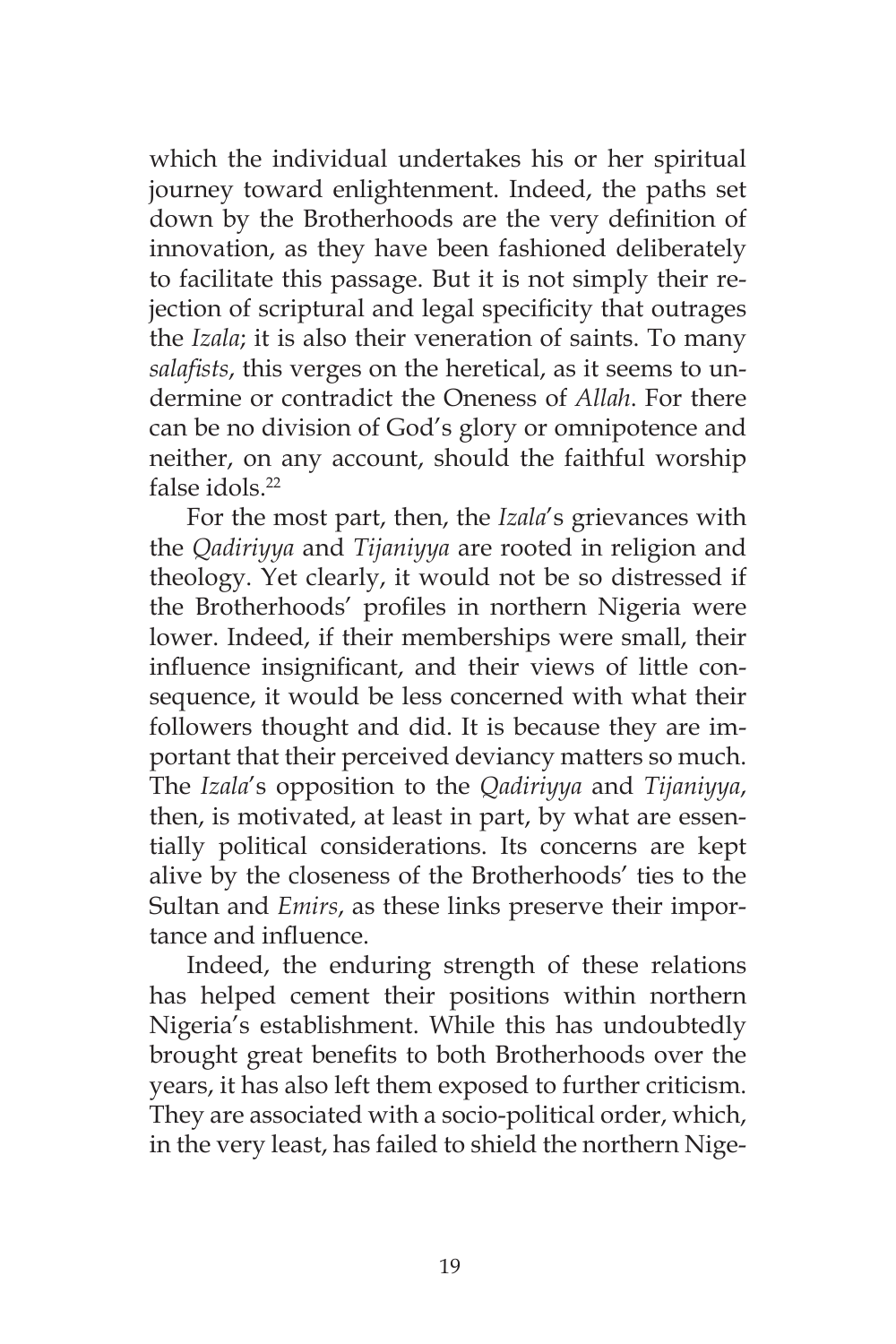rian public from many of the burdens they now have to bear. As a result, it has made them targets of those Islamist groups seeking to enact revolutionary change. Such organizations—which include *Ahl al-Sunnah wal-Jama'ah*, *Ja'amutu Tajidmul Islami* (Movement for the Islamic Revival [MIR]), and *Boko Haram* (or the Nigerian Taliban)—are driven by both religious and political considerations. Or rather, their political opposition to the *Qadiriyya* and *Tijaniyya* is less a consequence of their theological grievances than it arguably is for the *Izala*.

Indeed, the Islamist movement in Nigeria is made up of an assortment of groups that rarely, if at all ever, coordinate their actions. Their reluctance to do so hints at the profound differences that exist between both their respective agendas and approaches to pursuing them. This divergence is at its most stark between the two oldest and best established organizations—the *Izala* and Malam Ibrahim al-Zakzaky's Islamic Movement in Nigeria (IMN).

The *Izala* first emerged in the early 1960s out of an informal scholastic movement centred on the prominent writer, jurisprudent, and preacher, Sheikh Abubakar Gummi. Born in the early 1920s, he first made a name for himself as a critic of British colonial rule. But once Nigeria achieved its independence, he focused his wrath on the Sultan and *Emirs* for allowing what he argued to be the creeping westernization of northern Nigerian society. His views reflected the traditional education he received in Sokoto, Kano, and the Sudan. Indeed, it was in Sokoto that he first befriended Ahmadu Bello, Usman dan Fodio's grandson and the first Premier of Northern Nigeria, and Yahaya Gusau, his fellow founder of the *Izala*.

In 1955, Gummi made his first *hajj* to Mecca. Trav-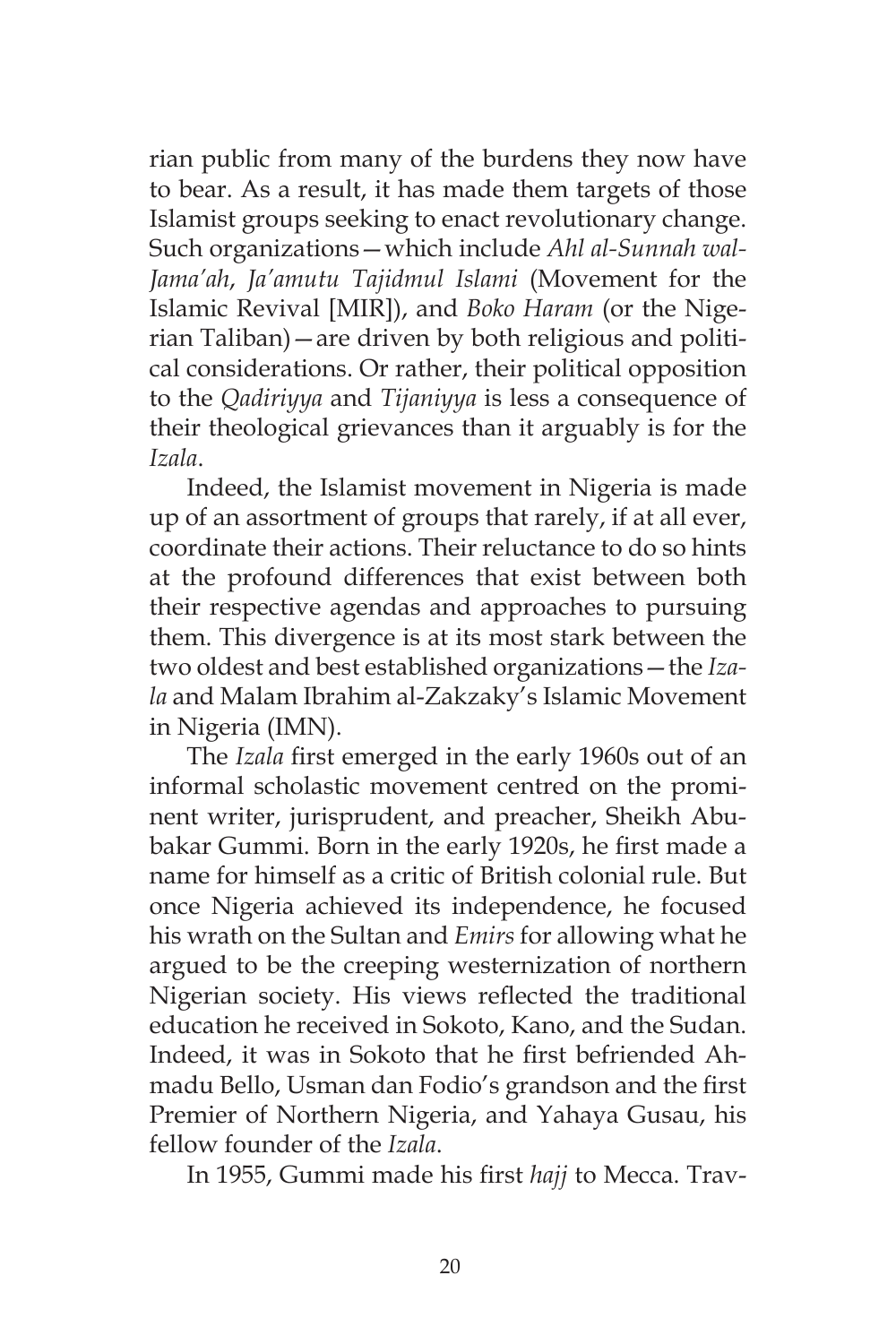elling with Bello, he was introduced to King Saud bin Abdul Aziz, who encouraged his translation of Islamic texts from Arabic into Hausa. This meeting, and the other contacts Gummi made along the way, was to have a profound impact on his thinking and the direction the *Izala* took once it was founded. For while Gummi did not embrace *wahhabism* in its entirety, many of its values chimed with those he held. And over the years, the Saudi Arabian government is reported to have given the *Izala* significant material support and encouragement. These provisions are allegedly made through the Saudi Arabian embassy in Nigeria.<sup>23</sup>

Once Gummi returned from Saudi Arabia his links to Bello helped him gain teaching berths in Kano and Kaduna. He used these positions to continue his work translating the *Qur'an* and *sunnah* into Hausa, and to promote his *salafist* views. Then almost overnight, as a result of Bello's murder by Igbo army officers on January 15, 1966, his animosity toward the Sultan and Emirs, *Qaidiriyya* and *Tijaniyya*, hardened. Bello had been a calming influence on Gummi. And out of respect for his friend, who was a member of the family that had done more than any other to make the Caliphate of Sokoto what it was, Gummi toned down his criticism. But with Bello's death, any brake that had been placed on what he said and did vanished. Indeed, it was very soon after Bello's death that he co-founded the *Izala*. He did so in part in retaliation against the politicians and religious leaders who seemed to either benefit from or care little about Bello's assassination.

Given Gummi's centrality to the group, its membership includes many of his former students and is concentrated mainly in his home-town of Kaduna and, to a lesser extent, in the near-by cities of Kano, Jos, and Zaria. Its division between these urban centres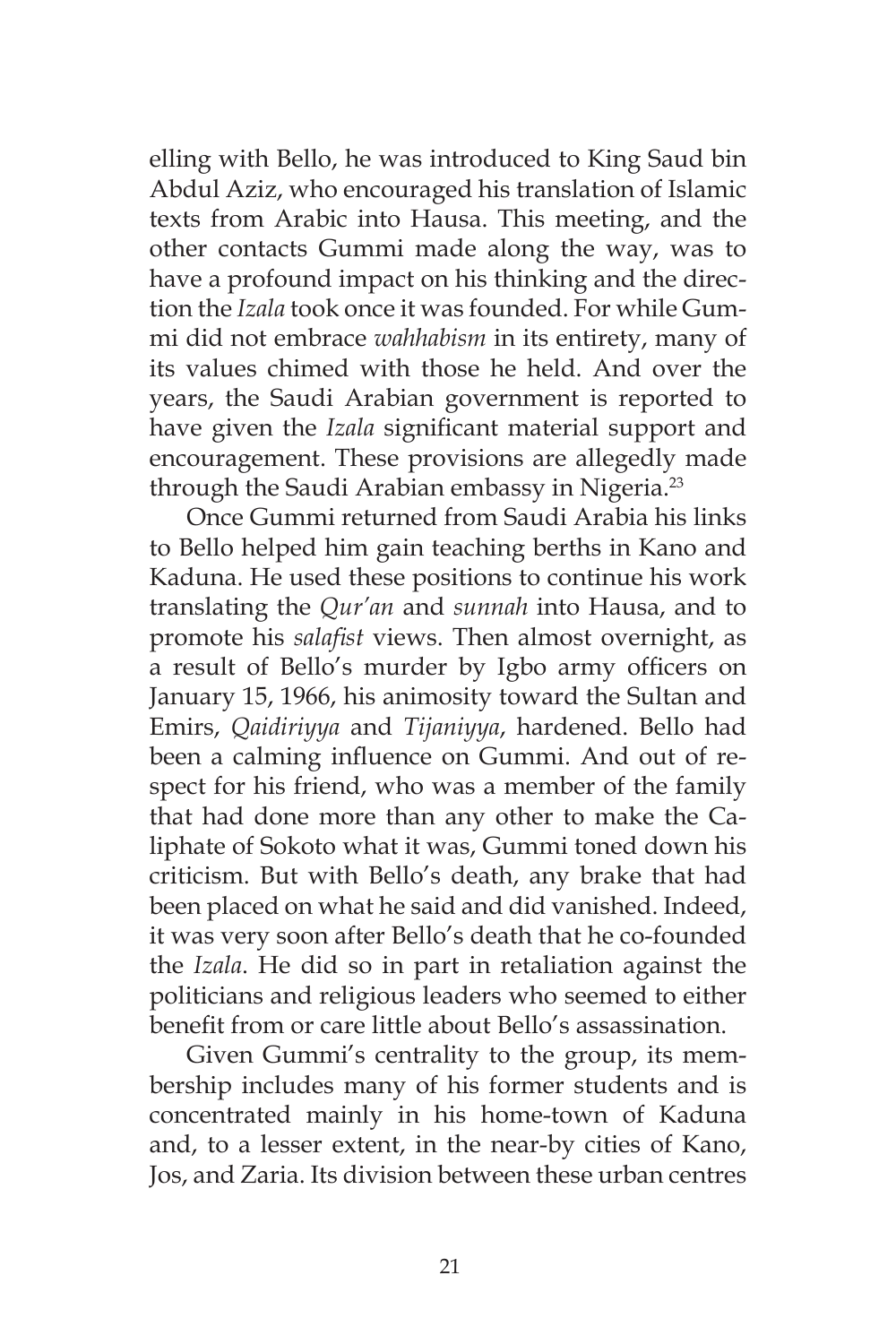has prevented the creation of a tightly centralized organization. Its disparateness only increased following his death on September 11, 1992. Indeed, he had acted as something of a lynchpin. And even though he was quickly succeeded by his son, Dr. Ahmed Gummi, a highly respected Islamic scholar in his own right, his removal only increased the devolution of influence and authority to local leaders and sheikhs.<sup>24</sup>

Yet even so, the group remains committed to much the same agenda set down by Abubakar Gummi 40 years ago. It seeks to advance the agenda by many of the means that Gummi pioneered. As well as being an active teacher, Gummi made good use of the pulpit to promote his beliefs. From the early 1970s onwards, he appeared regularly on television to comment on religious festivals and issues. Of course, some of this national exposure came to an end when he died, as it was tied to him personally and the result of his reputation as an Islamic scholar. Yet, while it lasted, it helped establish the *Izala* as a definite force within northern Nigerian society. *Izala* members have not shied away from confronting their rivals in the *Qadiriyya* and *Tijaniyya* head on. Numerous times throughout its existence, its young men have clashed with the *Sufis* on the streets.

Yet their methods are not as violent as those sometimes used by Zakzaky's followers. In truth, the IMN is unique among those groups that make up the Islamist movement in Nigeria, as it cannot rightly be described as *salafist*. For while it has a few *Sunni* members—some of whom undoubtedly harbour *salafist* sympathies—it is in the main a *Shiite* organization. Zakzaky's career as an agitator and would-be revolutionary began when he was at university. While a student at Ahmadu Bello University (ABU) in the late 1970s, he became a leading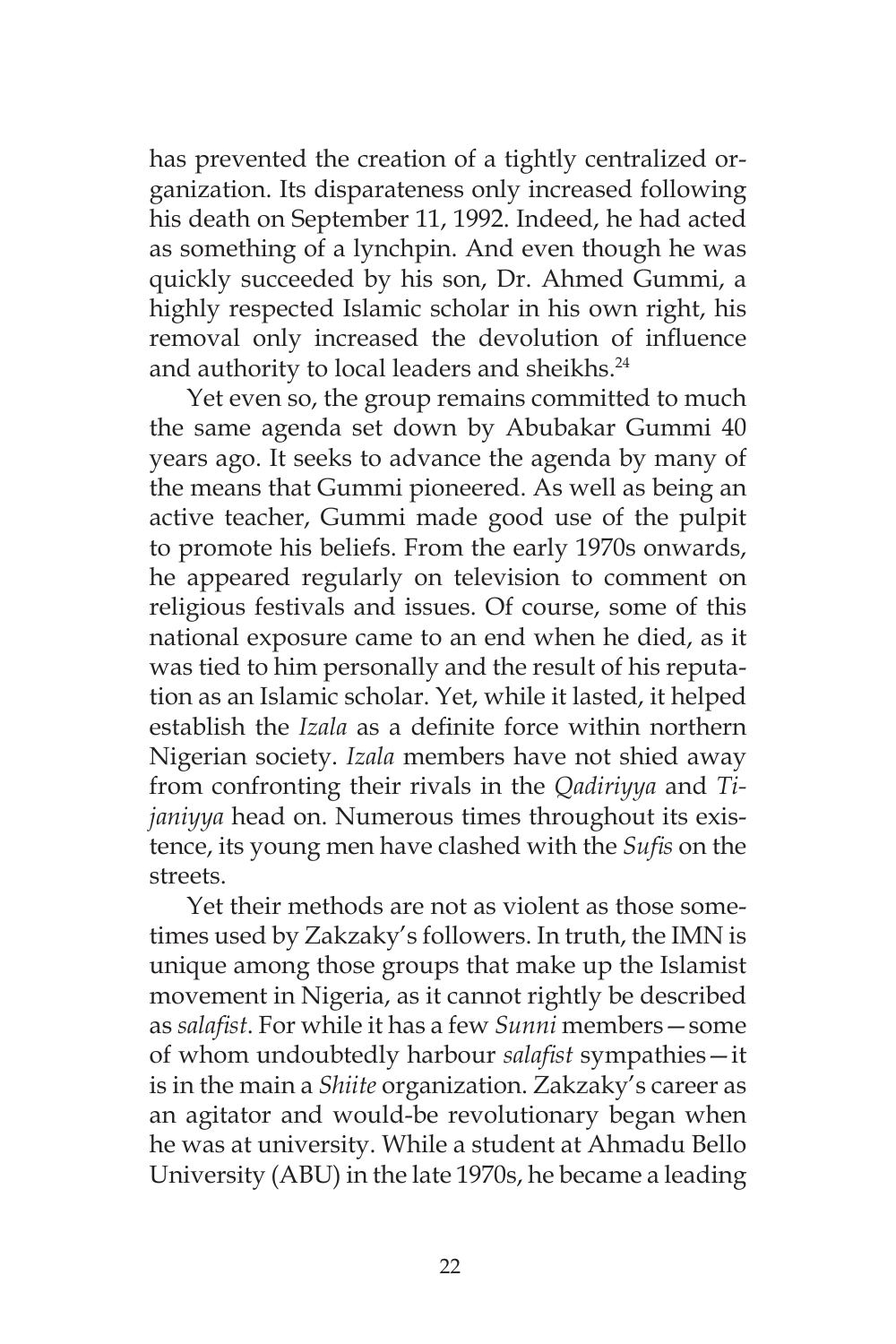light in the Muslim Students Society (MSS) and helped organize a series of events calling for the implementation of *sharia* law. Eventually, after several bouts of unrest on the Zaria campus, the university authorities lost patience with him, and he was expelled on December 14, 1979.25

It was at this point that he dedicated himself full time to promoting the cause of Islamic revolution. And just like his hero, Ayatollah Khomeini, he recorded sermons on cassette tapes that were widely distributed throughout northern Nigeria's major towns and cities. Habitually, these fiery epistles attacked those in positions of political and religious authority—the federal and state governments, the Sultan, the *Emirs* and the Brotherhoods. Indeed, it was the *Qadiriyya*'s and *Tijaniyya*'s links to the northern establishment that marked them as targets of Zakzaky's wrath. His main argument was that the secular authorities were not fit to hold power, and that the traditional religious rulers, either through cowardice or self-serving interest, facilitated their abuses by refusing to stand up to them.<sup>26</sup> Throughout the 1980s and 1990s, therefore, he and his followers petitioned for the implementation of *sharia* law and sought to bring about an Islamic revolution similar to that which happened in Iran in 1979.

As well as circulating recordings of his sermons, Zakzaky and his followers, many of whom were students from ABU and other northern universities, printed newsletters and staged demonstrations. Then in the early 1990s, shortly after the Kano riots of 1991, they created the *horas* or guards. Modelled on the Revolutionary Guards in Iran, these militants were tasked with providing security at group meetings and other events. As a result, they frequently clashed with the police, Christian youths, and the members of rival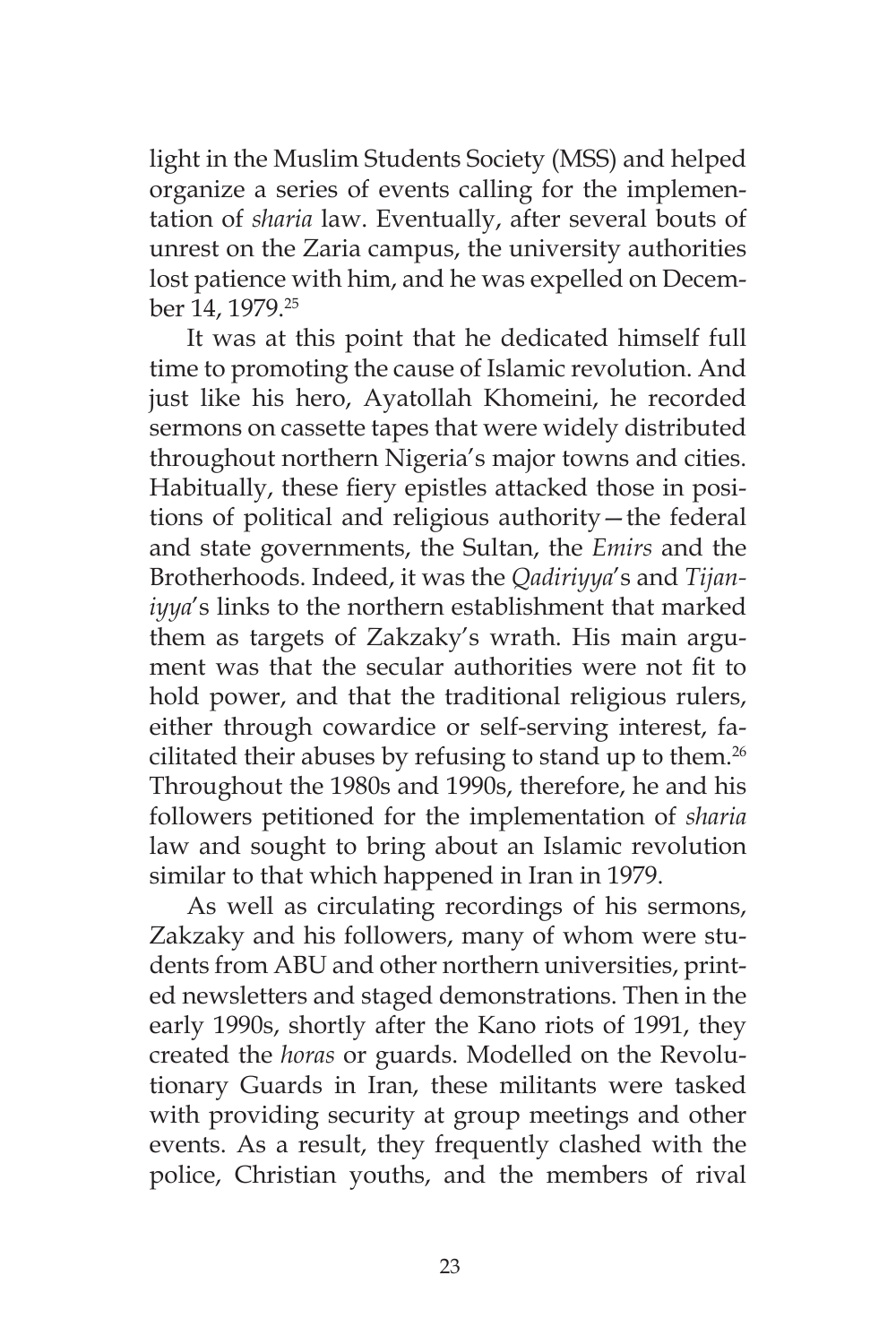organizations, including the *Qadiriyya* and *Tijaniyya*, earning Zakzaky a reputation as someone quite willing to use violence to further his aims. It was also over this period, as the creation of the *horas* suggests, that his admiration for both the Iranian model and *Shiite*  Islam grew. This was to have a profound effect on his group and the Islamist movement as a whole. Indeed, perhaps the most important consequence was that it alienated many of his *Sunni* followers. So much so, that in the late 1990s one of his most trusted lieutenants, Abubakar Mujahid, left his entourage and founded the MIR. Based primarily in Kano, it adopted many of the tactics used by the *horas* and quickly developed a reputation for causing and exploiting street level violence. And of greater concern to the police and authorities was the capacity of both groups to organize massive protests. Collectively referred to as the Muslim Brothers, they became a formidable grass roots force, "capable of bringing out a half-million people into the streets of Kano."<sup>27</sup> Both Zakzaky and Mujahid are noisy supporters of *Al Qaeda* and Osama Bin Laden.<sup>28</sup>

Of the two, Zakzaky's IMN, as it became known, is the larger organization. His embrace of *Shiite* Islam and admiration of Iran won him influential backers in Tehran. Over the last 2 decades, it has provided him and his group with financial and other support. Indeed, without this help it is highly likely that the IMN would have withered on the vine, given that the overwhelming majority of Nigeria's Muslims are *Sunnis*. As it is, the IMN uses these funds to promote the *Shiite*  and Iranian causes through a series of activities including *ta'alim* (study sessions that take place three times a week), *ijitima* (more intensive study sessions), *daura* (seminars and workshops), *khutba* (religious sermons), and *muzaharats* (mass demonstrations).<sup>29</sup>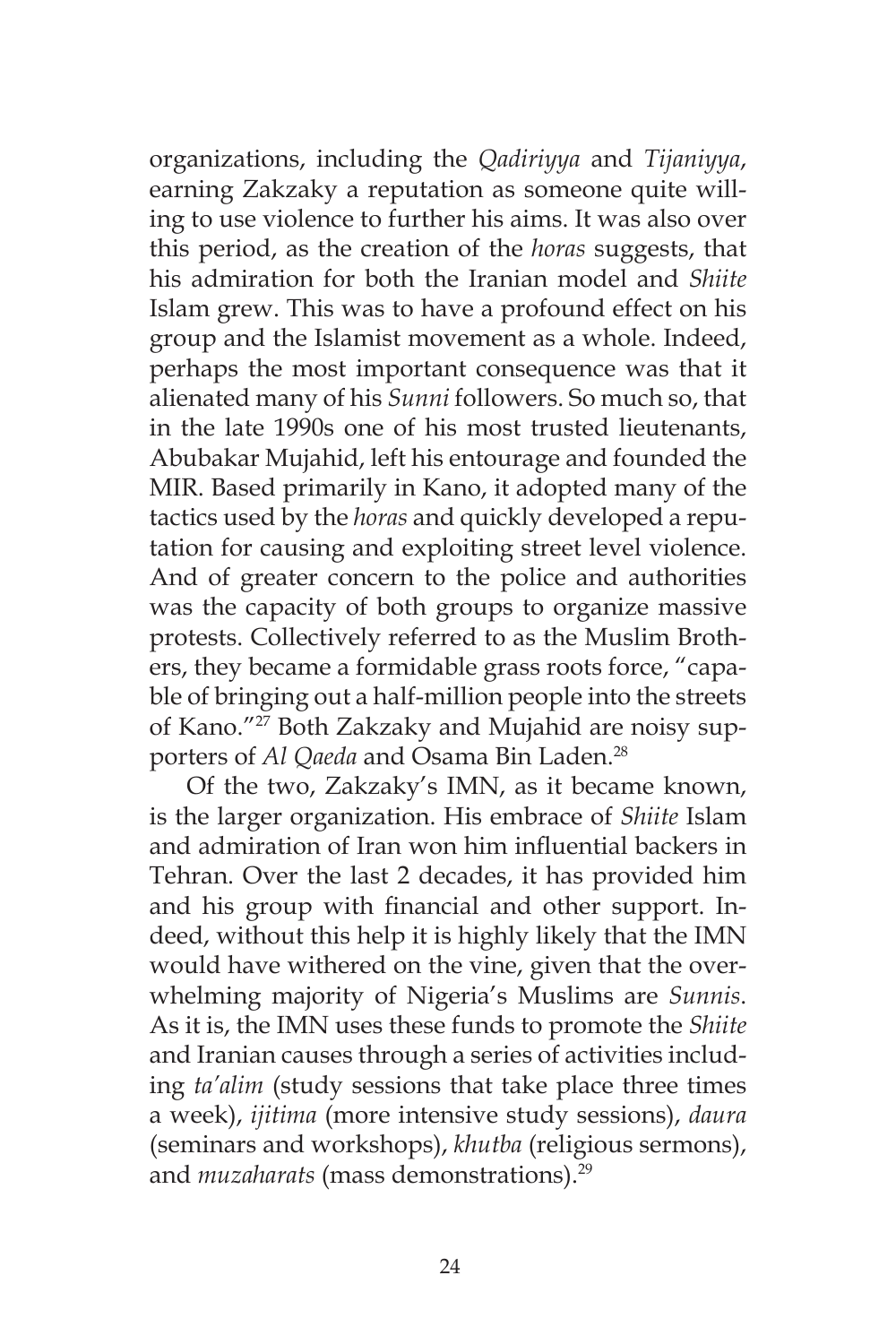In fact, Zakzaky's link up with the Iranians has helped give him a new purpose following the northern states' adoption of *sharia* law.<sup>30</sup> For once they did so, one of the main planks of his agenda was removed. Yet crucially, the IMN remains committed to "involving itself in national or international issues that are of concern to Muslims, as well as in solidarity with oppressed sections of the Muslim Ummah such as the Palestinians and Iraqis . . . [and] to mark certain events such as Quds Day and Ashura Day." And more worryingly, it seems quite prepared for the violence that often accompanies these rallies and "sometimes results in heavy casualties on the part of the movement."31

Just as the *Izala* does with the funds it gets from Saudi Arabia, the IMN uses some of the money it receives from Iran to build prayer rooms and offer free education to the children of poor families. Indeed, it is alleged that as well as teaching these children for free, both organizations give them food and a little spending money.<sup>32</sup> In light of the widespread poverty found throughout the north and the abject failure of the federal and state authorities to maintain public services, such acts of welfare are greatly appreciated by the recipients. And the poverty of those receiving it helps guarantee their loyalty to the group providing it. Moreover, this investment in schools and education is part of a deliberate strategy to target children and young people.<sup>33</sup>

Unsurprisingly, the *Izala*, the IMN and the other Muslim Brothers proclaimed the introduction of *sharia* a victory for them and their respective causes. Long had they campaigned for its implementation; and for equally long had they seen their efforts thwarted. Its sudden adoption, then, not only seemed to vindicate their patience and persistence, but also represented so they argued—a first crucial step along the path to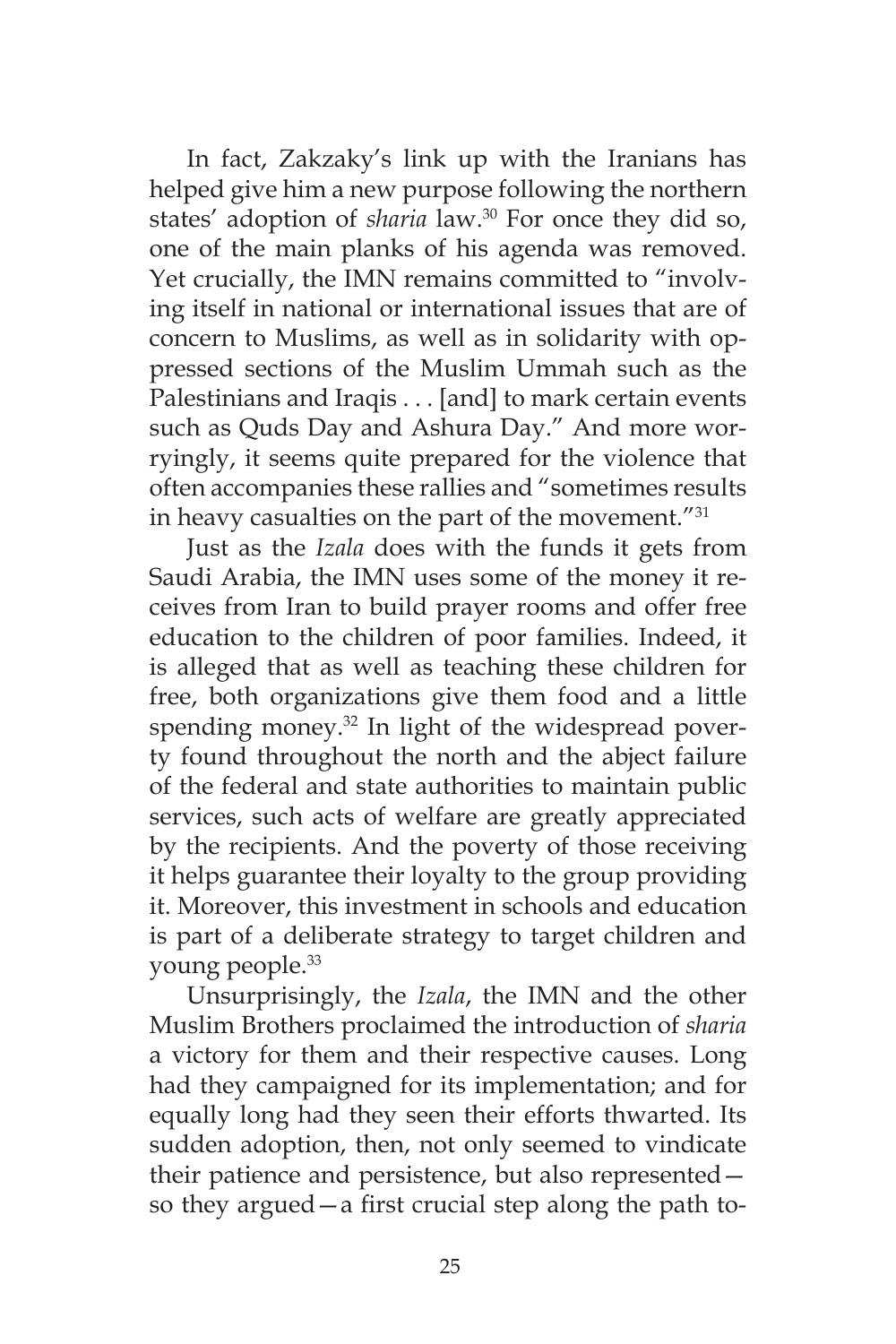ward the creation of a truly Islamic society. To some extent, they were justified in their self-congratulation. Certainly their role or influence was not as great as they often claim, but through their actions they have helped bring about its introduction.

Yet, the northern states implementation of *sharia* also presented the *Izala* and Muslim Brothers with some new problems. For a start, it robbed them of an issue they had long used to attack the secular authorities and traditional religious leaders. For many years *sharia* had given them a convenient stick with which to beat their enemies, but now they needed something else. More seriously, it led to the emergence of even more radical Islamist groups, which soon developed huge grassroots followings. The most prominent and successful of these new movements was *Boko Haram*, which in the space of just 7 years has managed to establish itself as a major rival to the existing Islamist groups.

The group, which often refers to itself as the Nigerian *Taliban*, first emerged in 2002 in the northeastern city of Maidugari, which is located close to the borders with Chad and Cameroon. From the outset, and until very recently, it was led by a charismatic young firebrand called Mohammed Yusuf. It was established in direct response to the introduction of *sharia* law. Its implementation helped persuade the 3,000 or so men, women, and children who became the group's original members to emulate the Prophet's *hijara* or flight from Mecca to Medina and withdraw to a remote part of Niger State. They referred to the area they occupied as "Afghanistan" and lived there peacefully for a number of years.

Yet in Borno and Yobe States, groups of young men, keen to either enter Afghanistan or to set up sim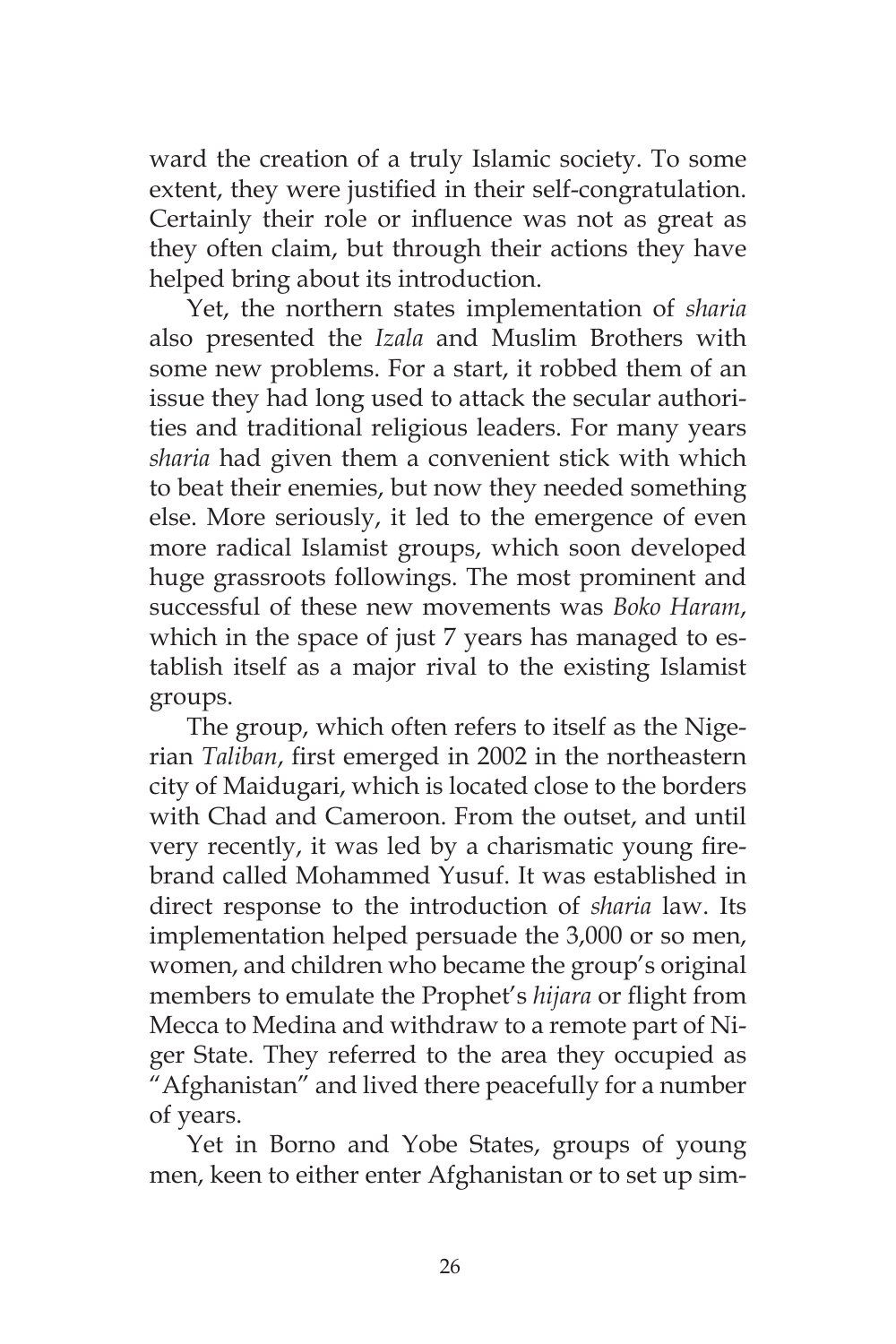ilar communities elsewhere, clashed repeatedly with the police. In the main, they were postgraduate students who had recently returned from studying in the Sudan and were eager to put what they had learned into practice. Indeed, they quickly condemned the existing religious authorities as corrupt and, therefore, illegitimate.<sup>34</sup> Such arguments found a receptive audience among the young urban poor, who had few opportunities open to them and little to look forward to. So much so that the group quickly attracted, if not the outright support, then sympathies of tens of thousands of people in towns and cities across the north.

That *Boko Haram* was a force to be reckoned with first truly became evident in 2004 after its members clashed with police and members of the security services in a series of bloody riots. Throughout the summer of 2009, large parts of the north were plunged into turmoil due to further violence that began in earnest on July 26 when *Boko Haram* militants opened fire on a police station in Bauchi. In response, the state governor called in the army to restore order. Over the next few days it fought running street battles with *Boko Haram* gunmen until it finally surrounded Yusuf's compound. It took several more days of heavy fighting before the insurrection was finally crushed. Latest estimates place the final death toll at between 700 and 800 people.<sup>35</sup>

But even that, and Yusuf's summary execution by police, failed to put an end to the fighting. Even after his death, or perhaps because of it, violence broke out in towns and villages across the north. That it continues to occur is of great concern to the authorities and security forces. Yet even more worrying are the sophisticated nature of the attacks, the use of firearms, and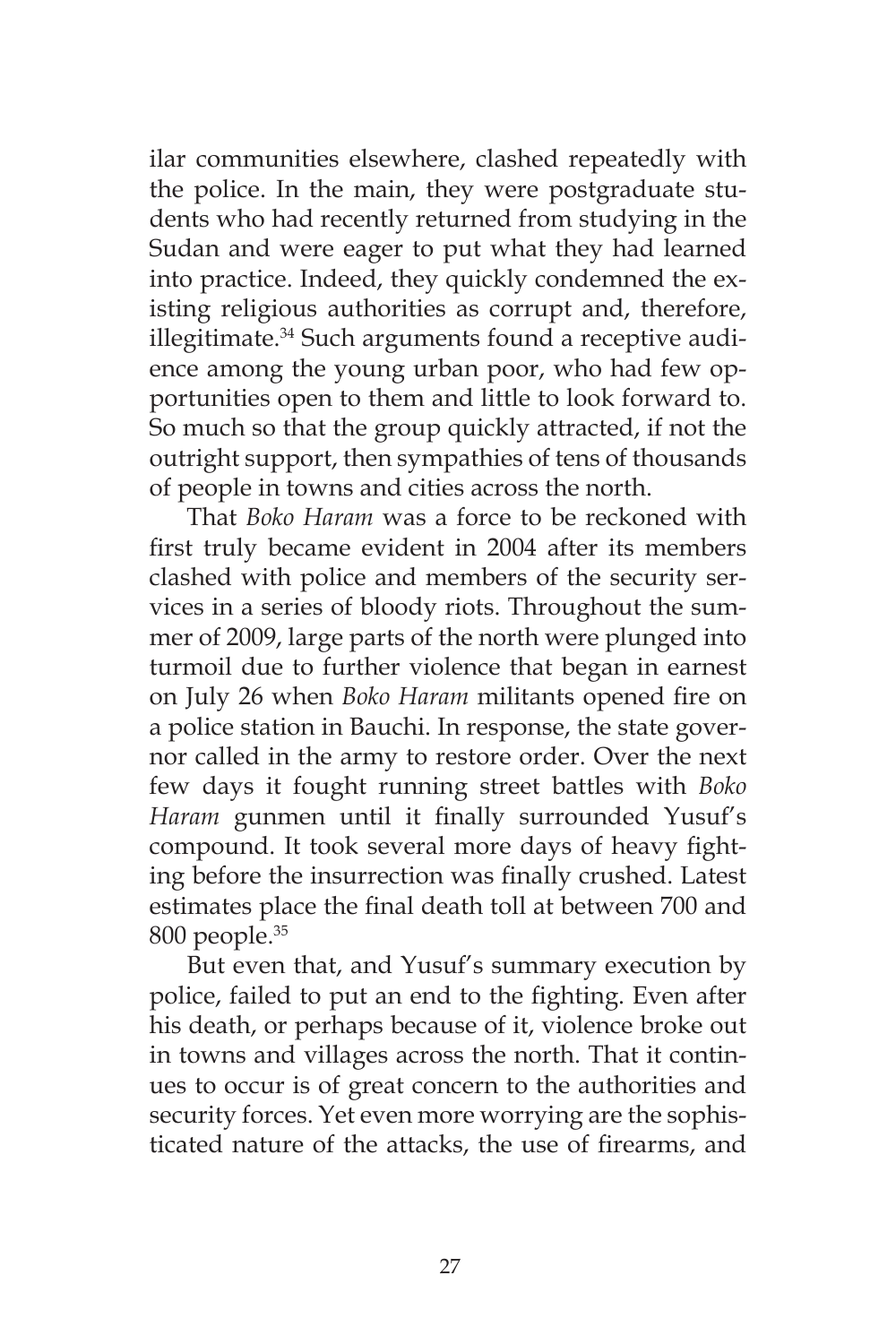the links *Boko Haram* has allegedly established with AQLIM. Indeed, these attacks were a step up from the riots and other religious violence that habitually grips the north, as they were part of a coordinated strategy to break the government's authority in the region.

The grievances that gave rise to this violence and the popularity of the services offered by the *Izala* and IMN makes the community outreach programs financed and run by the *Qadiriyya* and *Tijaniyya* all the more important. For they represent two of the few alternatives for many poor people living in the north. In both instances, these programs are built around education—schools and colleges, lessons and courses. Today, the *Qadiriyya* runs a nursery, a primary school, a secondary school, and a college that is accredited to award diplomas. Unusually for northern Nigeria, all classes are co-educational. The *Tijaniyya* similarly teaches children and youths of all ages, and also helps adults study the *Qur'an*, and learn to read and write.

Both Brotherhoods are highly active throughout Kano and the north in other ways. In fact, their programs mirror that of the IMN and include sermons and prayer sessions, workshops, seminars, meetings, rallies, and events to celebrate important dates in the religious calendar. But in addition, given their status within Nigeria's religious community, both Sheikh Kabara and Sheikh Khalifa appear regularly on national television and radio. This, arguably, gives them access to a much broader audience than either Dr Gummi or Zakzaky or Mujahid or the leaders of *Boko Haram*.

## **Ripe Conditions: The State of Northern Nigeria Today.**

According to most indices of human development, Nigeria has made little progress over the past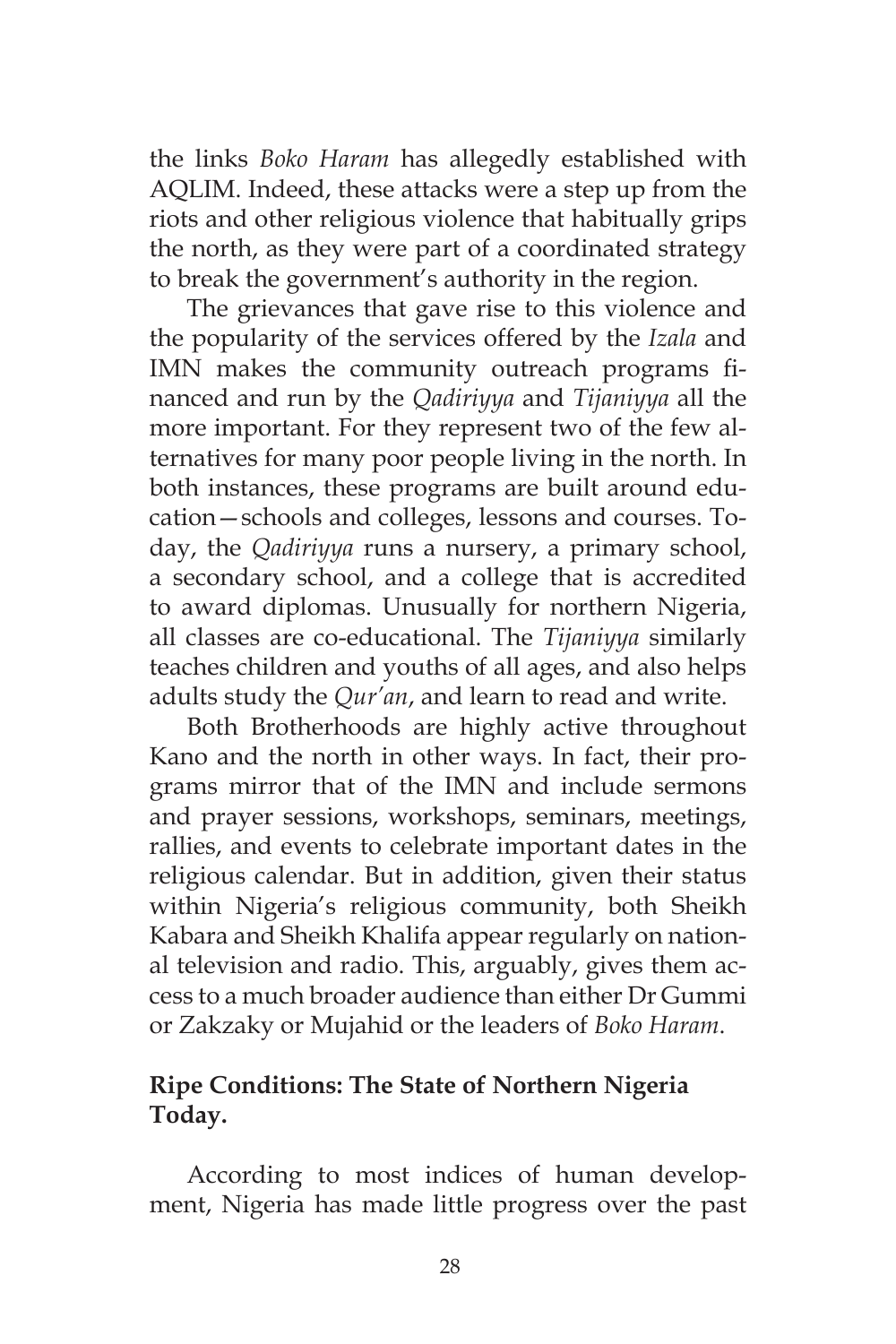49 years. Moreover, and of arguably greater concern to its citizens and the international donor community, the country has regressed in certain crucial areas. In fact, since 1960, the year in which the country gained its independence from Britain, the amount of people who are functionally literate has fallen, the electricity output of the country's power stations has decreased, the percentage of the population living in poverty has increased, and the divide between rich and poor has grown.

Of course, the rate of this decline has been neither steady in tempo nor consistent in its consequences. Rather, it has occurred in fits and starts, sometimes quicker and more profound, at other times slower and less dramatic. Yet, taken over the course of Nigeria's post-colonial history, it has been unremitting, especially from the mid-1980s onwards. No part of the country has been left unaffected. While some regions and their inhabitants may not have suffered as badly as others— Abuja in particular is a relatively privileged and protected place—none have been spared entirely, let alone bucked the trend of stagnation and degeneration. In fact, nearly all but the wealthiest of Nigeria's citizens have had to endure growing hardships and falling standards of living.

Yet even so, northern Nigeria has been one of the regions hardest hit. Its decline started as early as January 1966 and was triggered by the collapse of the First Republic. For many northerners of an age to remember it, and some who cannot, the First Republic remains the finest incarnation of the post-independence state.<sup>36</sup> That they should still hold such a view is hardly surprising, given the political dominance of the north throughout its existence. Stretching all the way to the southern borders of what are today the states of Kwara,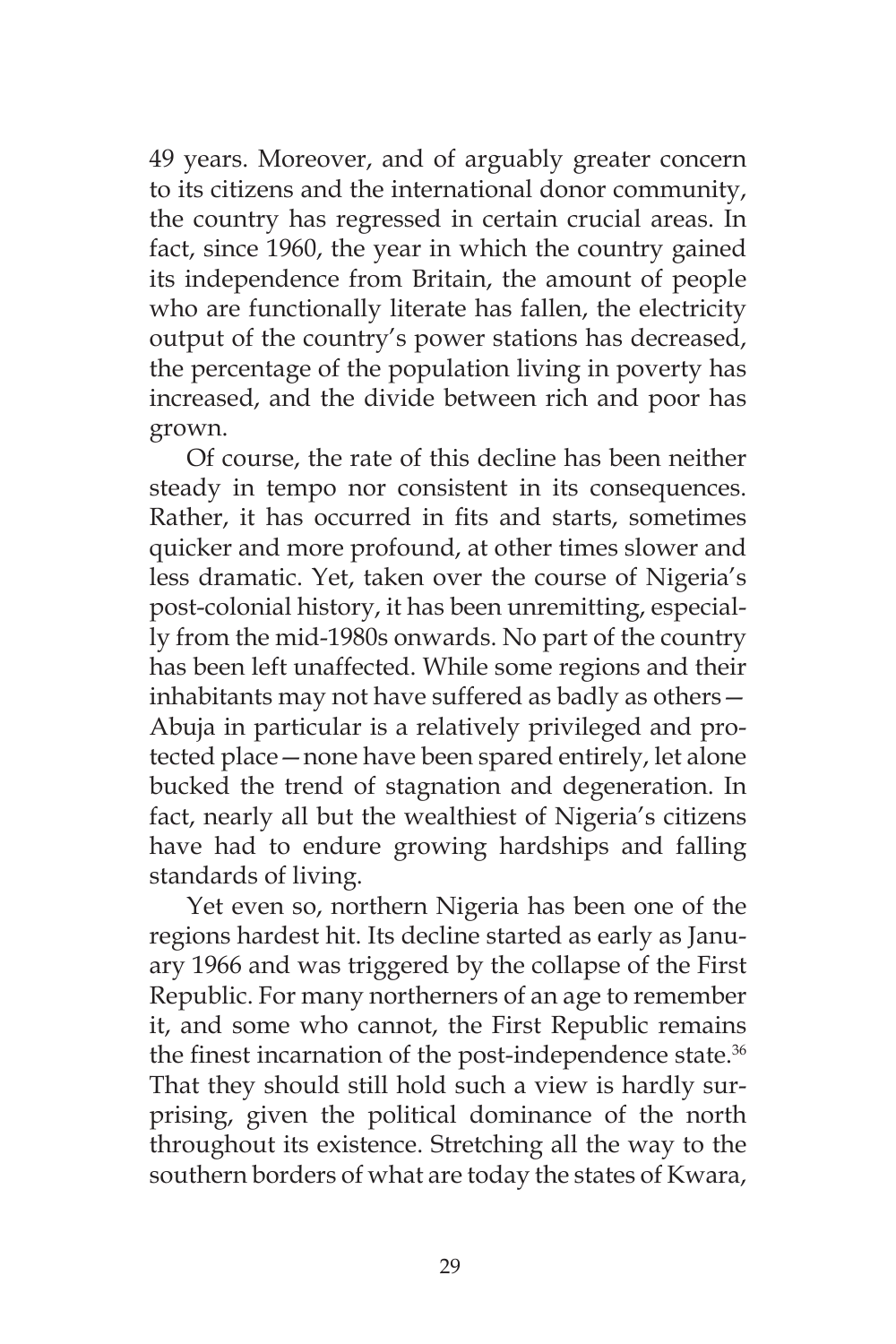Kogi, and Benue, the north encompassed nearly twothirds of Nigeria's sovereign territory and was inhabited by around half of all its citizens. And as a result, its voters were allowed to fill one out of every two seats in the National Assembly.

Indeed, it was the north's large size that underpinned its political preeminence. And the only way the leaders of the other two (later three) regions could constrain it, was by working together, which they seldom did.37 But in the end, it was the very scale of the north's preponderance that proved to be the First Republic's undoing. Fearful of what they saw as the creeping northernization of Nigeria— the steady spread of both Islam and Hausa-Fulani cultural practices throughout the country— a group of mainly Igbo army officers overthrew the government on January 15, 1966. After arresting and then executing Prime Minister Tafawa Balewa and Premiers Ladoke Akintola and Ahmadu Bello of the Western and Northern Regions respectively, the conspirators handed power to the army's most senior officer and fellow Igbo, General John Aguiyi-Ironsi.

But if they hoped their actions would bring stability and an end to the north's political dominance, they were soon proved to be mistaken. For just under 6 months later, on July 29, 1966, Aguiyi-Ironsi was himself ousted in a *coup d'état* led this time by a cabal of northern officers. They, in turn, installed the army's most senior northerner, General Yakubu Gowon, as the country's new head of state. And in so doing, they helped solidify the process of political succession that had begun with the overthrow of the First Republic, a process that was as violent as it was undemocratic. Indeed, since then, power has seldom been ceded peacefully, and governments have rarely stood down vol-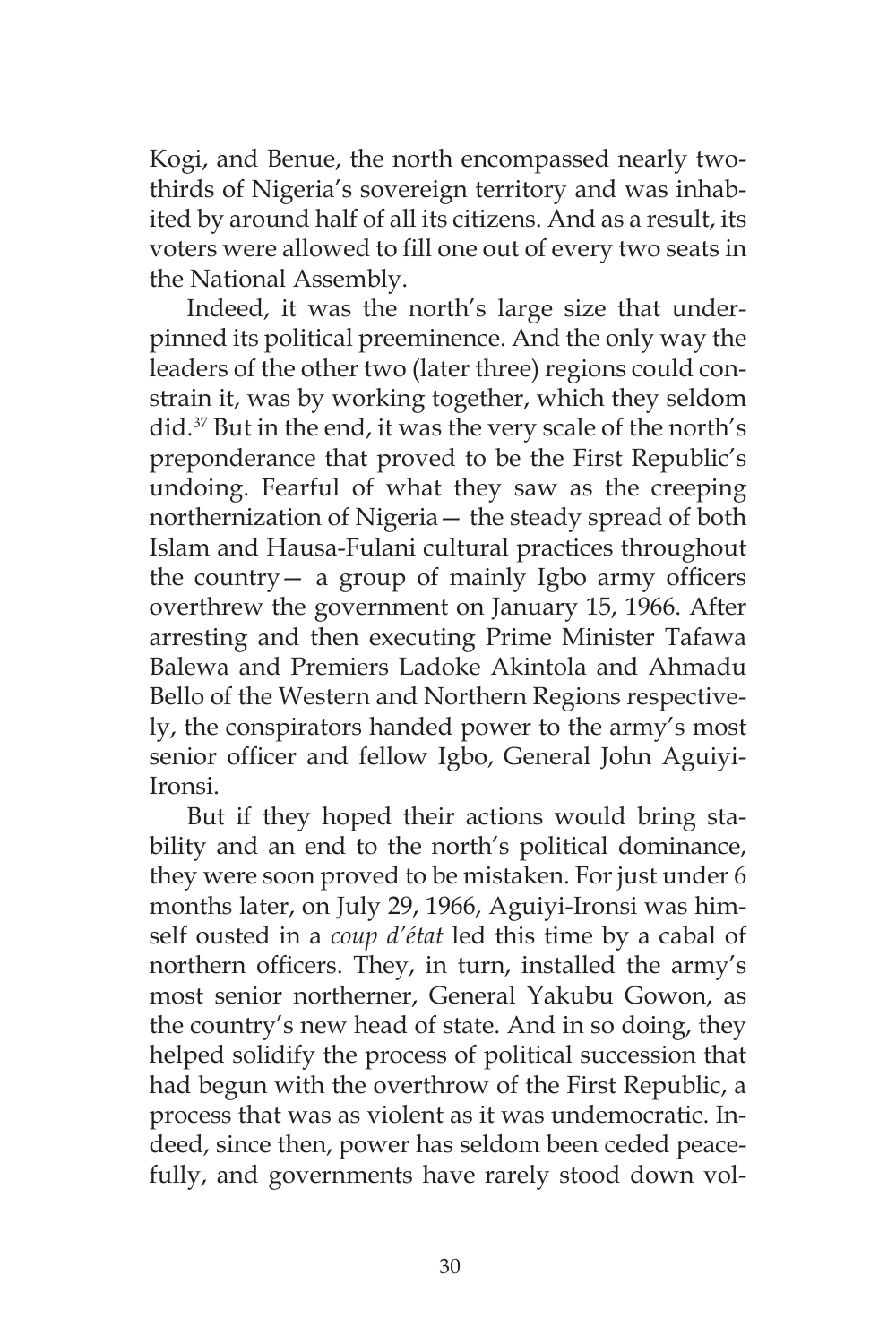untarily. Even during this current, supposedly golden age of Nigerian democracy, former president Olusegun Obasanjo tried to have the constitution amended to allow him to serve a third term in a desperate bid to remain in power.<sup>38</sup>

Although the *coup d'état* that destroyed the First Republic weakened the north's grip on power, it by no means broke it entirely. In fact, of the 11 heads of state who followed General Aguiyi-Ironsi, nine were northerners including the present incumbent, Umaru Yar'Adua. Yet even so, this power did not really benefit ordinary people living in the north. They, like their compatriots in other parts of the country, continued to be largely excluded from the political process. This was certainly the case throughout the long years of military rule. For much of their time in office, Generals Aguiyi-Ironsi, Gowon, Murtala Mohammed, Obasanjo, Muhammadu Buhari, Ibrahim Badamasi Babangida (IBB), and Sani Abacha used the extensive emergency powers they granted themselves to rule by decree. What limited consultation took place, seldom, if ever, included ordinary people or their self-chosen representatives.

The situation has scarcely improved under the civilian leaders who have held power continuously since they reclaimed it in May 1999.<sup>39</sup> All too quickly, in fact, the hope and expectation that accompanied Obasanjo's election as president gave way first to alarm and then dejection. The gloom was lifted slightly by his failure to secure a third term in office and his eventual, albeit reluctant, surrender of power to Yar'Adua, who noisily declared his enthusiasm for the rule of law. But he has since returned with a vengeance, and continues to deepen the longer Yar'Adua's presidency lasts, as he stubbornly refuses to display any such commitment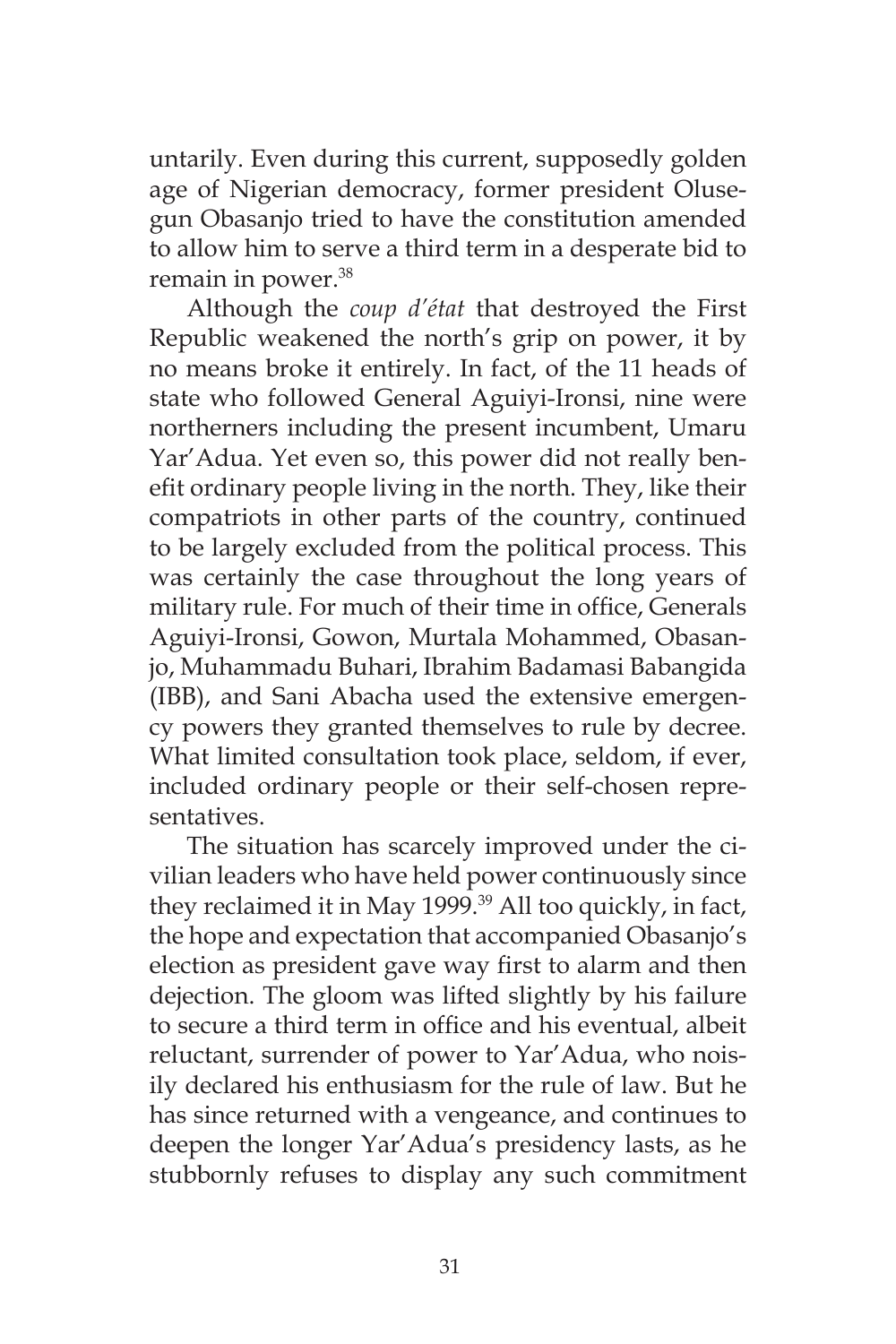to due process. Indeed, he has succeeded, along with his predecessor, in transforming Nigeria into a *de facto* one party state in which the electoral process is now so compromised that anyone who hopes to hold office cannot afford to allow elections to proceed unimpeded.

Today, the People's Democratic Party (PDP) dominates Nigerian politics in a way in which no other party has in the past. Even under the First Republic the only other period in Nigeria's history when civilians held power for a comparable length of time— the elected representatives were divided far more equitably between the various parties. A majority were members of the Northern People's Congress (NPC). But a large minority belonged to the Action Group (AG), the National Convention of Nigerian Citizens (NCNC), the Nigerian National Democratic Party (NNDP), and the United Progressive Grand Alliance (UPGA). Now though, political life at the federal, state and local levels is dominated by the PDP. In addition to both the president and vice-president, 28 of the country's 36 state governors are PDP men, as are most members of the various state assemblies and local government areas.

This dominance would be less worrying, although still far from ideal, if PDP membership was not now a vital prerequisite for candidates seeking public office and especially high office. Indeed, the PDP exploits its large size to make sure, by both fair means and foul, that its people "win." For example, the violence that gripped the city of Jos, in November 2008 was initially triggered by the PDP's rigging of the ballot in a local election to ensure that its candidate (a Christian) won in an exclusively Muslim ward.<sup>40</sup> Time and again over the past decade, in fact, it has rigged national, state and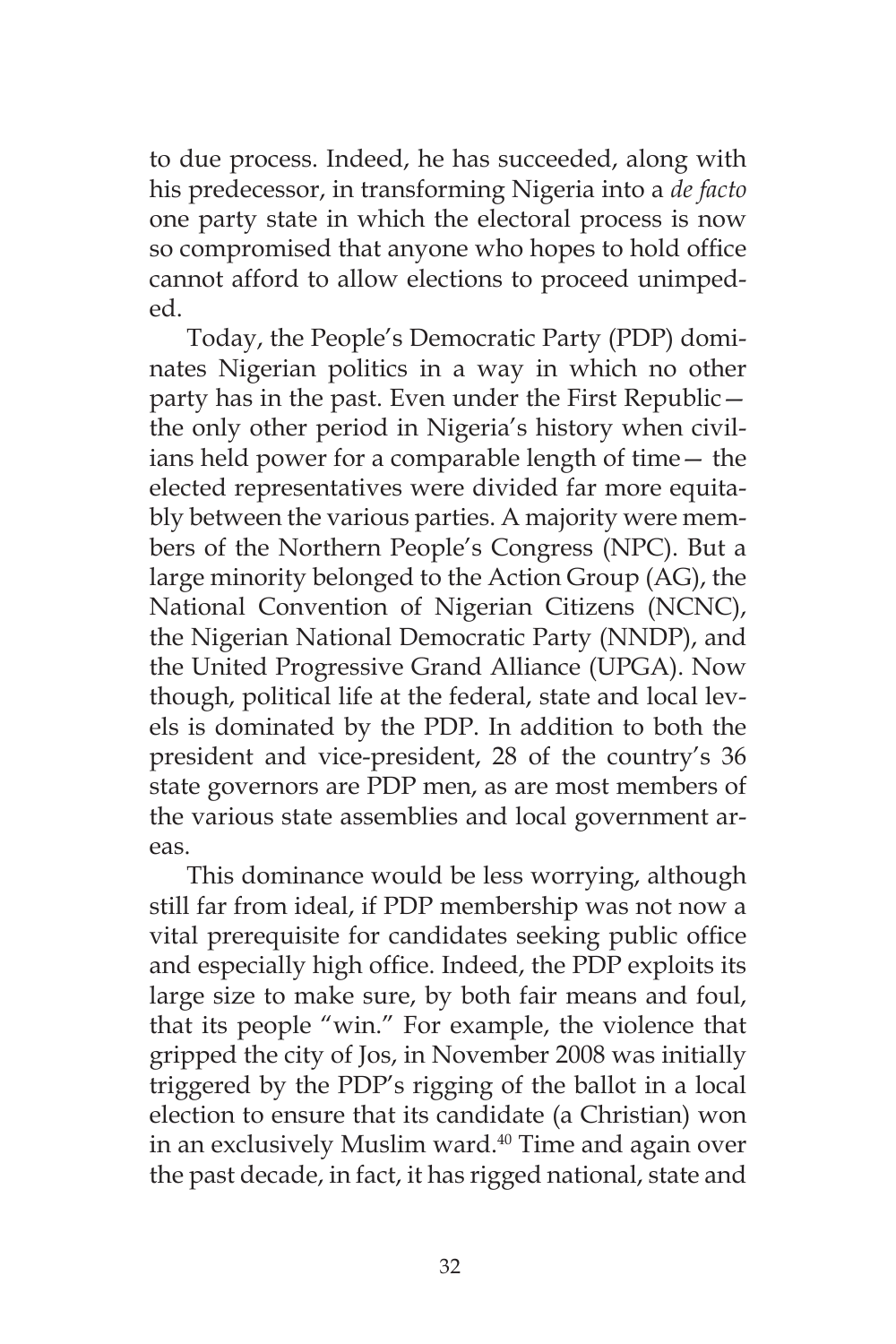local elections held all over the country.

This practice has become steadily more entrenched in the months since the presidential election of May 2007. It, too, was rigged by the PDP to ensure that Yar'Adua, Obasanjo's chosen successor, beat his two main rivals, Atiku Abubakar (Obasanjo's former vicepresident) and Muhammadu Buhari (the former military dictator). According to most accounts, the election was anything but free and fair. During the build up to the election, the U.S. State Department issued its annual human rights report on Nigeria. It observed that the Nigerian police routinely, and often violently, harassed opposition candidates and their supporters; that the authorities obstructed and illegally detained journalists; that government agents were involved in politically motivated murders; and that vigilante groups were hired by incumbent politicians to intimidate their rivals.41

Of the election itself, the European Union's (EU) observation mission noted that "polling procedures were often poorly followed and the secrecy of the vote was not guaranteed in the majority of . . . stations," as well as many instances "of fraud, including ballot box stuffing, multiple voting, intimidation of voters, alteration of official result forms, stealing of sensitive polling materials, vote buying and under age voting."42 These criticisms were echoed by the United Nations (UN), Amnesty International, and Human Rights Watch. Indeed, it "observed violence and intimidation . . . in an electoral process that denied large numbers of voters the opportunity to cast their votes." And "where voting did occur, it was marred by the late opening of polls, a severe shortage of ballot papers, the widespread intimidation of voters, the seizure of ballot boxes by gangs of thugs, vote buying and other irregularities."43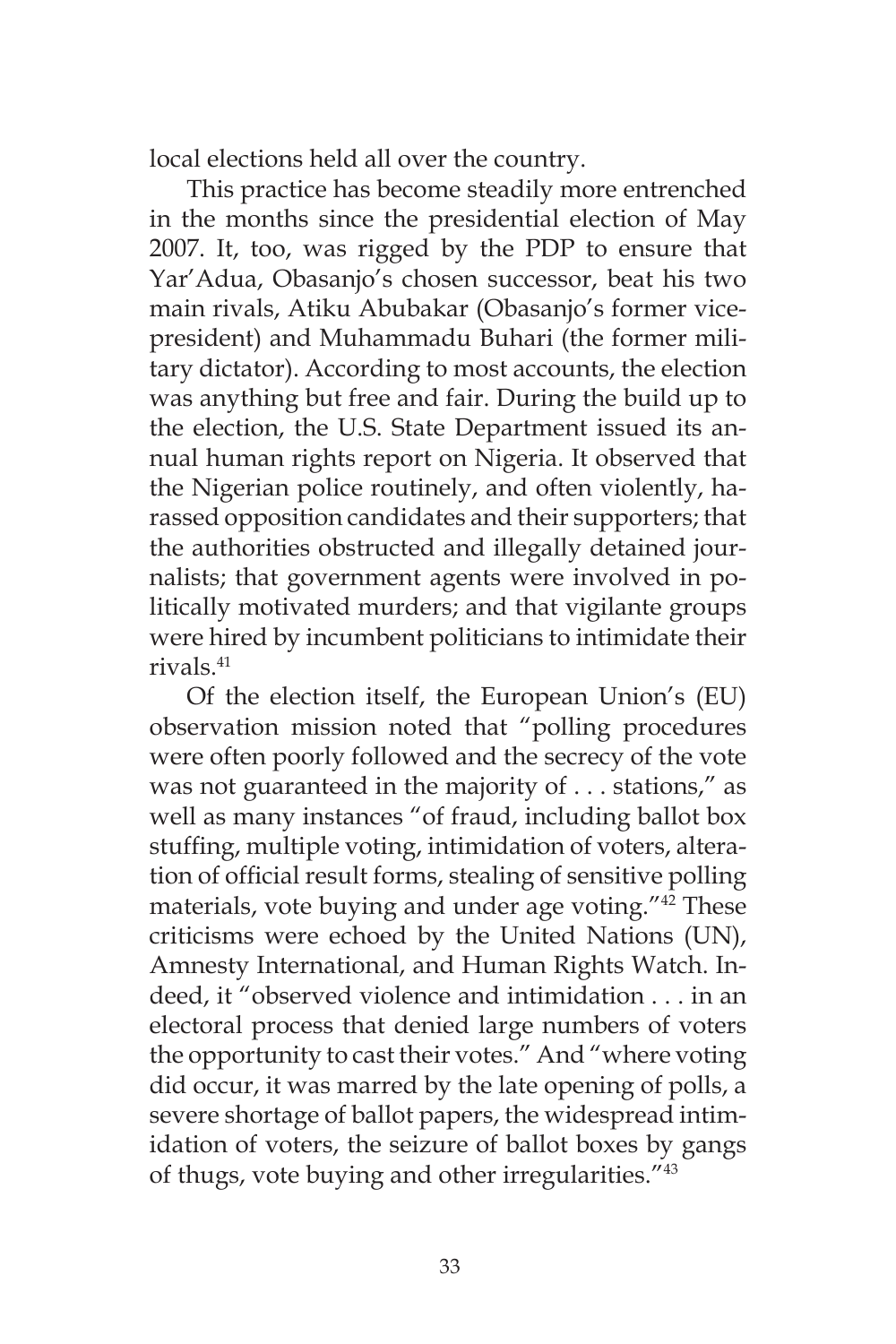Not long after Yar'Adua's victory was declared, both Atiku and Buhari launched separate legal challenges to have it overturned. To hear their cases, a special tribunal of five judges was convened. As well as deciding whether any fraud had been committed, it was the panel's task to determine what should be done if it had. After months of deliberation, it finally delivered its unanimous verdict on February 26, 2008, and found against both plaintiffs. Within hours of the announcement of its judgement, rumours began to circulate of massive payments made to its members by a third party close to Obasanjo. It was alleged that in return for this money, which amounted to hundreds of millions of *naira*, the five Justices were expected to dismiss both cases.

Unexpectedly perhaps, given that Yar'Adua is from Katsina, this outcome was only lukewarmly received in the north. Prior to the election, he was largely unknown throughout the region. And those who had heard of him usually knew him as Shehu's younger brother.44 He was certainly far less high profile than either Atiku or Buhari, who are also northerners. Quite rightly, given their long involvement in national politics, they are seen as two of Nigeria's most senior statesmen. And even though the PDP is the party of the current northern-dominated administration, it does not command universal support throughout the region. Indeed, three of the eight states with non-PDP governors, Borno, Kaduna, and Yobe, are in the north. Their governors, Ali Modu Sheriff, Ibrahim Shekharau and Ibrahim Geidam, belong to the All Nigeria Peoples Party (ANPP), for which Buhari stood in the 2007 presidential election.

The north, therefore, is no more immune to the feelings of political disenfranchisement that are currently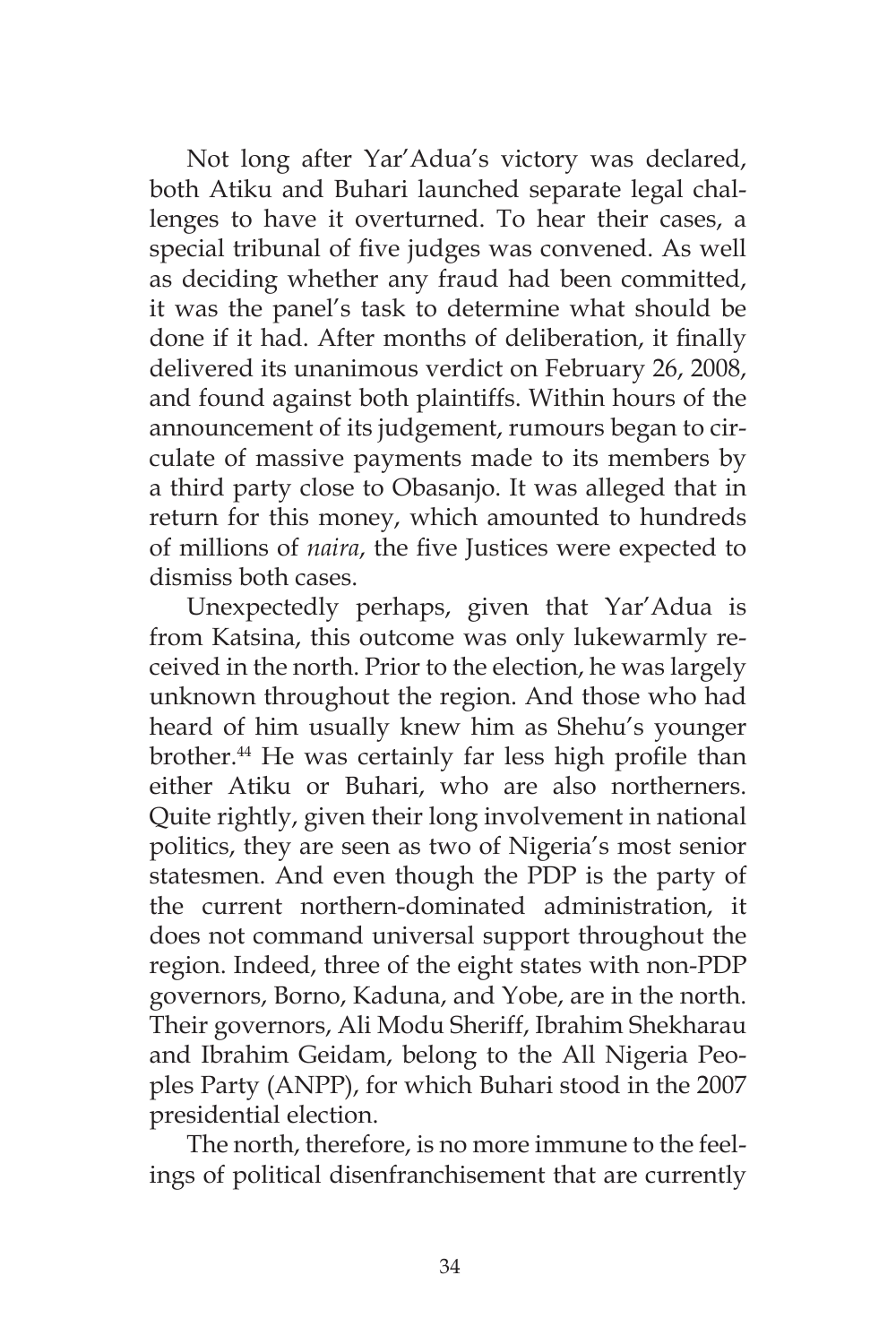swirling around the country than anywhere else. In fact, that a northern administration has failed so completely to even begin to tackle the region's many economic and social problems only compounds the disappointment felt by many of those who live there. For in a clinentelist state such as Nigeria, ties of blood and religion are supposed to matter. Yet seemingly they do not, which makes the general inability of ordinary voters to hold their political leaders to account, and if necessary change them, all the more frustrating.

And this sense of marginalization continues to be heightened by the state's routine abuse of human rights and the violence with which it often responds to popular protests. The past 12 months have witnessed a procession of bloody riots as Nigerians, usually young men, take to the streets to make their displeasure known. That there have been so many demonstrations such as these speaks volumes about the limited opportunities ordinary people have to make themselves heard or get involved in the political process. The majority of these disturbances occurred in the north, in the cities of Jos (November 2008), Bauchi (February 2009), Zaria (June 2009), Kano (July 2009), Maidugiri (July 2009), and Bauchi again (August 2009).

On each occasion, the state's response was ferocious. In Jos, the local governor ordered the police and army to simply shoot suspected rioters on sight.<sup>45</sup> According to the most up-to-date estimates, some 700 people (most of them protestors) died during this crackdown.46 More recently, the leader of the *Boko Haram* group, Mohammed Yusuf, was summarily executed by MOPOL officers for orchestrating violent demonstrations in several northern cities.<sup>47</sup> While his death was warmly welcomed by President Yar'Adua's administration,<sup>48</sup> it caused consternation among hu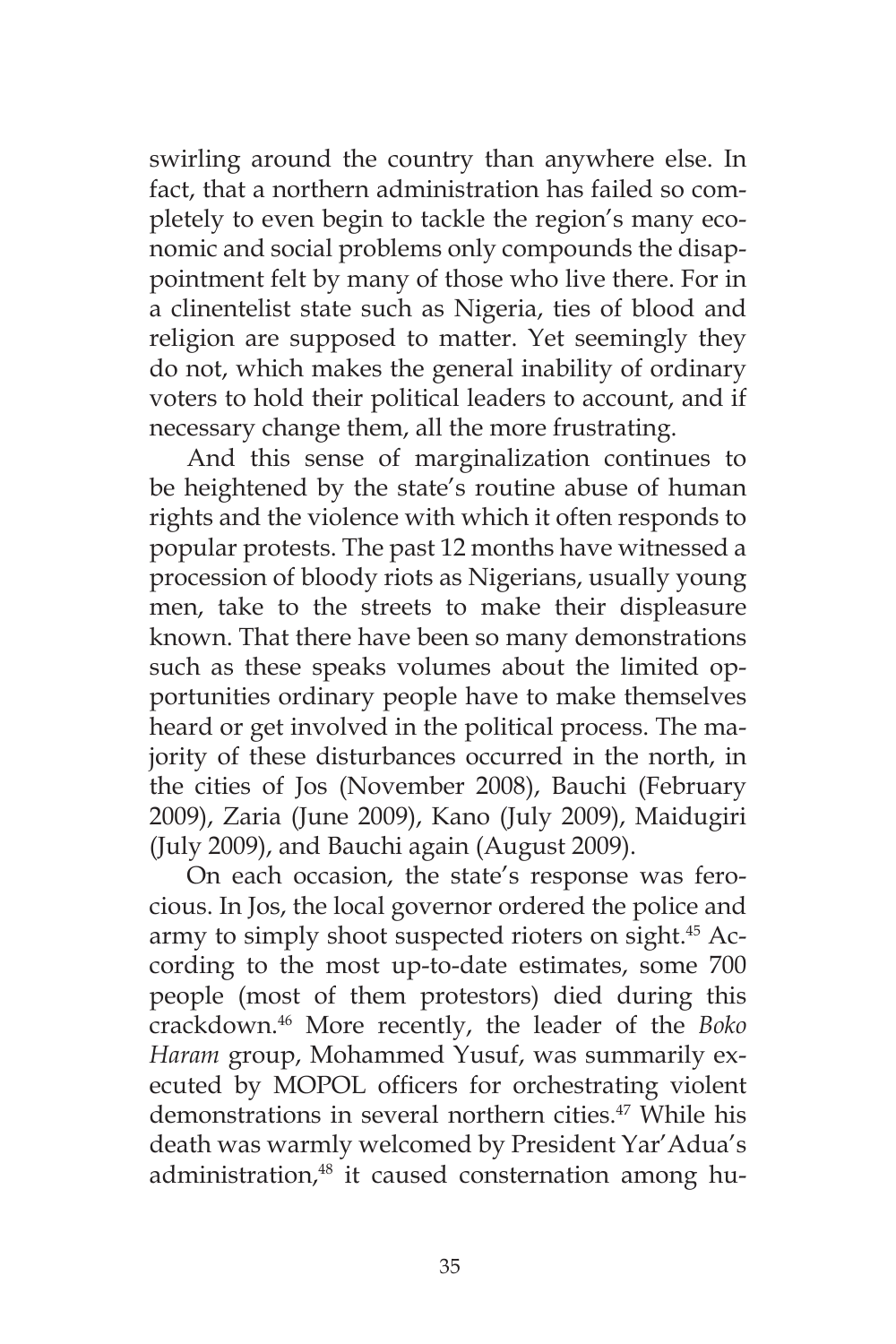man rights groups and ordinary Nigerians. To them, the state's treatment of Yusuf and the Jos protestors highlights both its absolute refusal to brook any dissent, and its determination to close off the few remaining avenues for the general public to make its views known.

That taking to the streets is now one of the only ways ordinary people can hope to influence the political debate helps explain the vehemence and violence of so many demonstrations. Their protests are given added urgency by the abject poverty in which the vast majority of them live. It is with undiluted desperation that these people call on their political leaders to help them in their daily struggle for survival. They are, in fact, emissaries for the masses with whom they share the same problems and anxieties. In 2005, 92 percent of all men, women, and children lived on \$2 or less a day, and 70 percent on \$1 or less.<sup>49</sup> This extremely high rate of poverty has been brought about by three distinct processes: Nigeria's transformation into a rentier state; the failure of its economic growth to keep pace with demographic growth; and the increasing concentration of the wealth that is generated in the hands of a few.

Nigeria's evolution into a rentier state is directly tied to the development of its oil industry. It has grown rapidly over the past 40 years and has turned the country into one of the world's most important energy suppliers. In 1960 Nigeria extracted around 20,000 barrels of crude a day, which represented just 0.09 percent of the total amount produced worldwide. By 1971, the year in which it joined the OPEC, these figures had jumped to 1.1 million and 2.25 percent, respectively. And today, it produces something in the region of 2.2 million barrels a day, or 3 percent of the total amount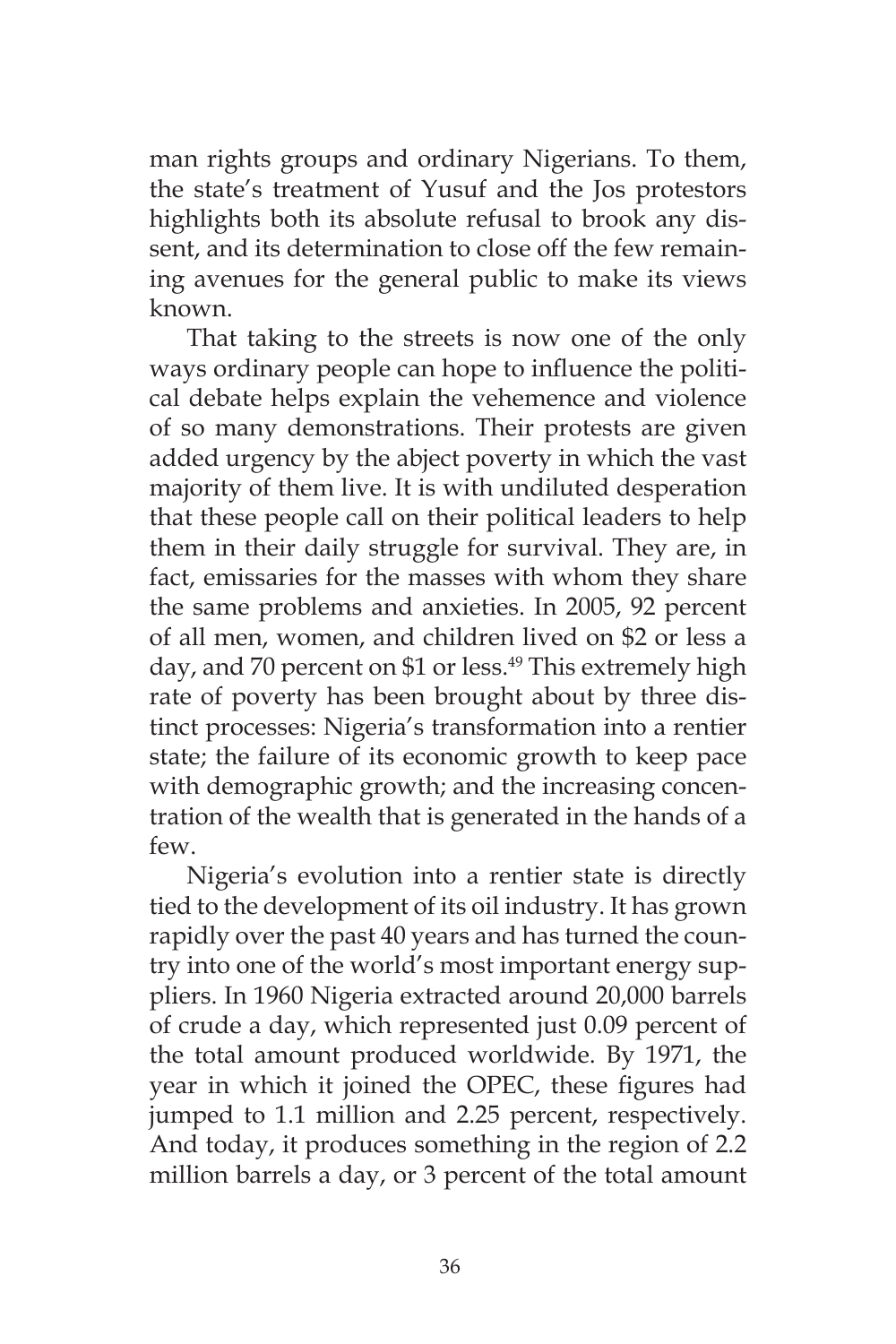extracted worldwide.<sup>50</sup>

Yet even this remarkable growth pales in comparison to the speed with which Nigeria now so completely depends on its oil revenue. In 1960 the 2.4 billion *naira* the country netted from its sale of oil abroad represented just 2.7 percent of its total export earnings. By 1980, such sales (which were worth 12,791.7 billion *naira*) made up a staggering 96.1 percent of its export income.51 Even today, these proceeds are the mainstay of its export and foreign currency earnings. So much so, that both its economy and the government's spending plans are totally reliant upon them. Nigeria's future prosperity and public services, therefore, depend on a market that is notoriously volatile.

This exposure has been made all the more complete by the federal and state governments' failure to adequately maintain their tax collection capabilities. Arguably, this is one of the very few ways in which ordinary Nigerians benefit from their country's oil windfall. Using such revenue to alleviate the popular tax burden, is a well-established practice and has been adopted by the governments of oil producing countries the world over. Yet for Nigerians—just as for Saudi Arabians, Kuwaitis, Bahrainis, and Bruneians—this arrangement is something of a Faustian pact, for it makes their political leaders even less inclined to pay them any heed. Indeed, since the tax they pay is so inconsequential, their governments are less beholden to them.

The rapid and massive expansion of Nigeria's oil industry has also stymied the growth of its economy. For like many other countries that earn a significant portion of their income from the sale of this or that natural resource, Nigeria has succumbed to the Dutch Disease. Coined in the late 1970s by the *Economist* magazine to explain the collapse of manufacturing in the Netherlands following its discovery of natural gas a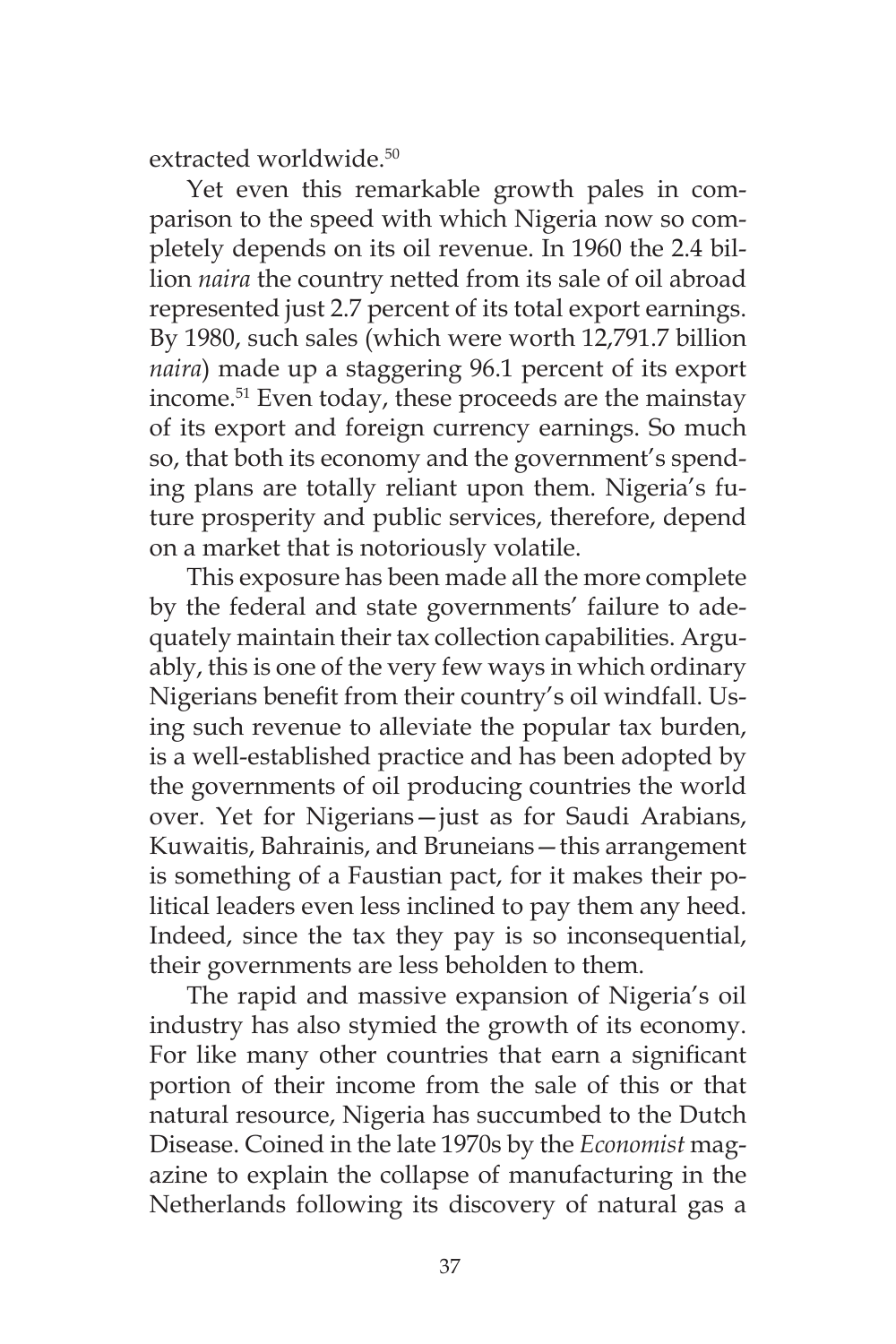decade earlier, the term refers to those instances when a country suffers from exchange rate problems resulting from its sudden overdependence on the export of a single commodity, usually an unrefined or unprocessed natural resource of some description.52

In the case of Nigeria, the country was flooded with foreign currency, which raised the value of the *naira* to artificially high levels. As a result, imported goods were much cheaper and were highly sought after by the *nouveaux riches* because of the status attached to them. This led to a decrease in demand for local agricultural and manufactured products, sending these sectors of the economy into decline. Their collapse has been hastened by the flight of huge numbers of people from the countryside to the cities as they seek to make their fortunes on the back of the oil bonanza. As a result, the country's economy contracted by an average of -0.1 percent per annum between 1975 and 2005.<sup>53</sup>

Unsurprisingly, this prolonged period of stagnation has had a devastating effect on the livelihoods and standards of living of many ordinary Nigerians. One of the most pressing problems is perennial un- and underemployment. As it is, there are no accurate statistics as to what proportion of the labor force is either out of work, working part-time, or working in the informal economy. Sheikh Kabara estimates that between 70 and 80 percent of the workforce in northern Nigeria is unemployed.54 While he has no hard data to back this claim, his is an informed opinion based on what he sees and hears daily. Moreover, it broadly tallies with the best guesses of the UN, International Monetary Fund (IMF), and World Bank, which suspect that the rate of jobless in the region is extremely high.

One of the main reasons there is so much unemployment in the north is because the number of people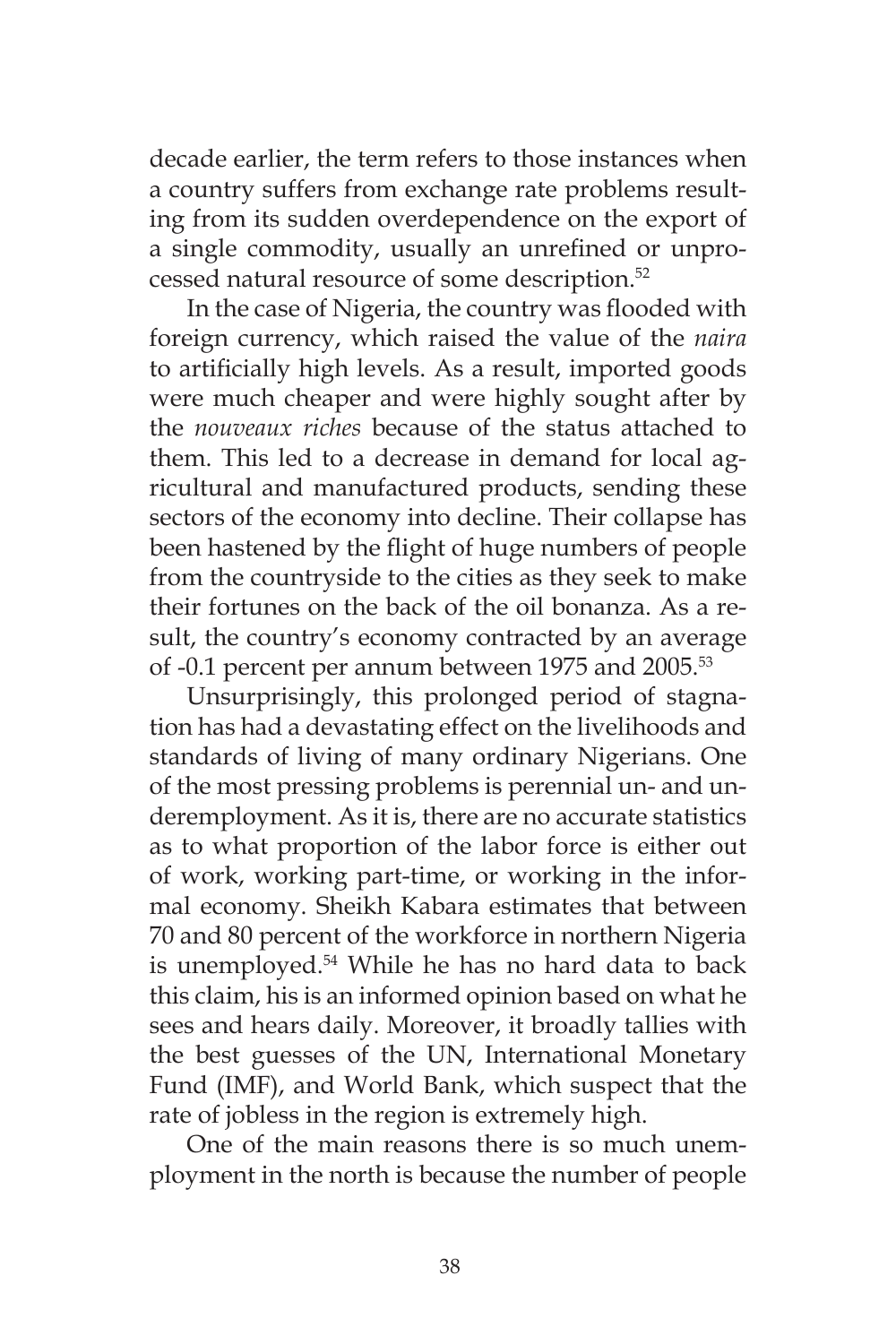looking for work keeps increasing. Needless to say, the size of Nigeria's labor pool is directly linked to the rate at which its population continues to grow. And over the past 25 years, Nigeria's population has grown exponentially. Indeed in 1975, it stood at 61.2 million people. By 2005 though, it had more than doubled to 141.4 million people, and it is projected to rise to 175.7 million people by 2015. This means that between 1975 and 2005, the country's population grew at a staggering 2.8 percent a year. And between 2005 and 2015, it is set to grow by a similarly remarkable 2.2 percent annually.55

Each and every year, then, hundreds of thousands of young people join the labor market for the first time. So many, in fact, that even a dynamic expanding economy would struggle to find gainful employment for them all, and Nigeria's economy is anything but dynamic. There are, in short, far too many people chasing far too few jobs, and there is little prospect of this high demographic growth rate slowing significantly anytime soon. Indeed, for cultural and domestic and international political reasons, Nigeria's politicians are ill inclined to even try to limit it.

The hardships imposed on the mass of ordinary people by Nigeria's poor economic performance continue to be compounded by rampant corruption. Sadly, Nigeria's reputation as a den of iniquity is thoroughly deserved. In its 2007 *Global Corruption Barometer*, Transparency International placed Nigeria in the top quintile of countries most affected by bribery.<sup>56</sup> And in its 2008 *Corruption Perceptions Index*, it ranked Nigeria 121st out of 180 countries (with the first placed country being the least corrupt and the last the most).<sup>57</sup> One of the most devastating consequences of corruption is the damage it inflicts on public services. To begin with,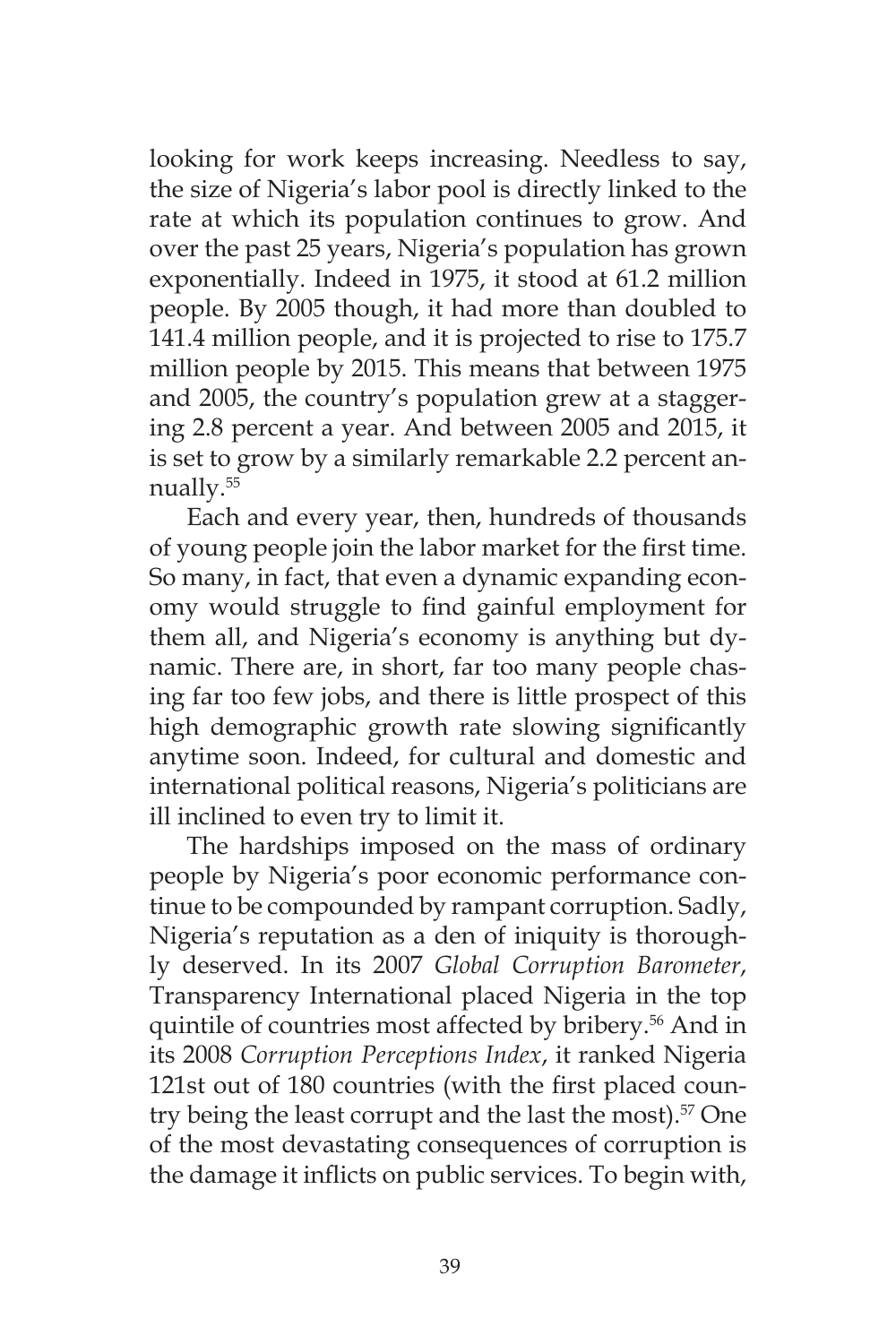right at the start of the funding chain, high level politicians and officials siphon off huge sums of money to line their own pockets and maintain the clientelist networks that help keep them in power. From the outset, therefore, the health, education, infrastructure, and other budgets are reduced in size to the detriment of those who depend on the services they are supposed to fund.

The money that is spent is often poorly invested, as these same politicians and officials use their privileged positions to award lucrative public works contracts to companies owned by friends and relations. As a result, the public rarely gets good value for money, as it is forced to pay over the odds for the work that is undertaken. All too often, that which is carried out is substandard, as middlemen and contractors cut corners in order to reduce costs and maximize their profits. And, finally, at the other end of the funding chain, the low level officials and state employees, whose task it is to deliver these services, habitually demand additional payments from those requesting their help. Sometimes these demands are motivated by greed, but on other occasions they are driven by necessity, as these employees are forced to supplement their meagre and erratically paid salaries.

The ineffectiveness of Nigeria's public services is highlighted by their continued failure to adequately meet the needs of ordinary people. This accusation is not unusual and is frequently levelled against service providers the world over. Yet it is the degree of shortfall between what those in Nigeria offer and what is actually needed that, in this case, makes this criticism both legitimate and so concerning. Indeed, the latest data on the state of the Nigerian nation's health and education is extremely worrying. First and foremost,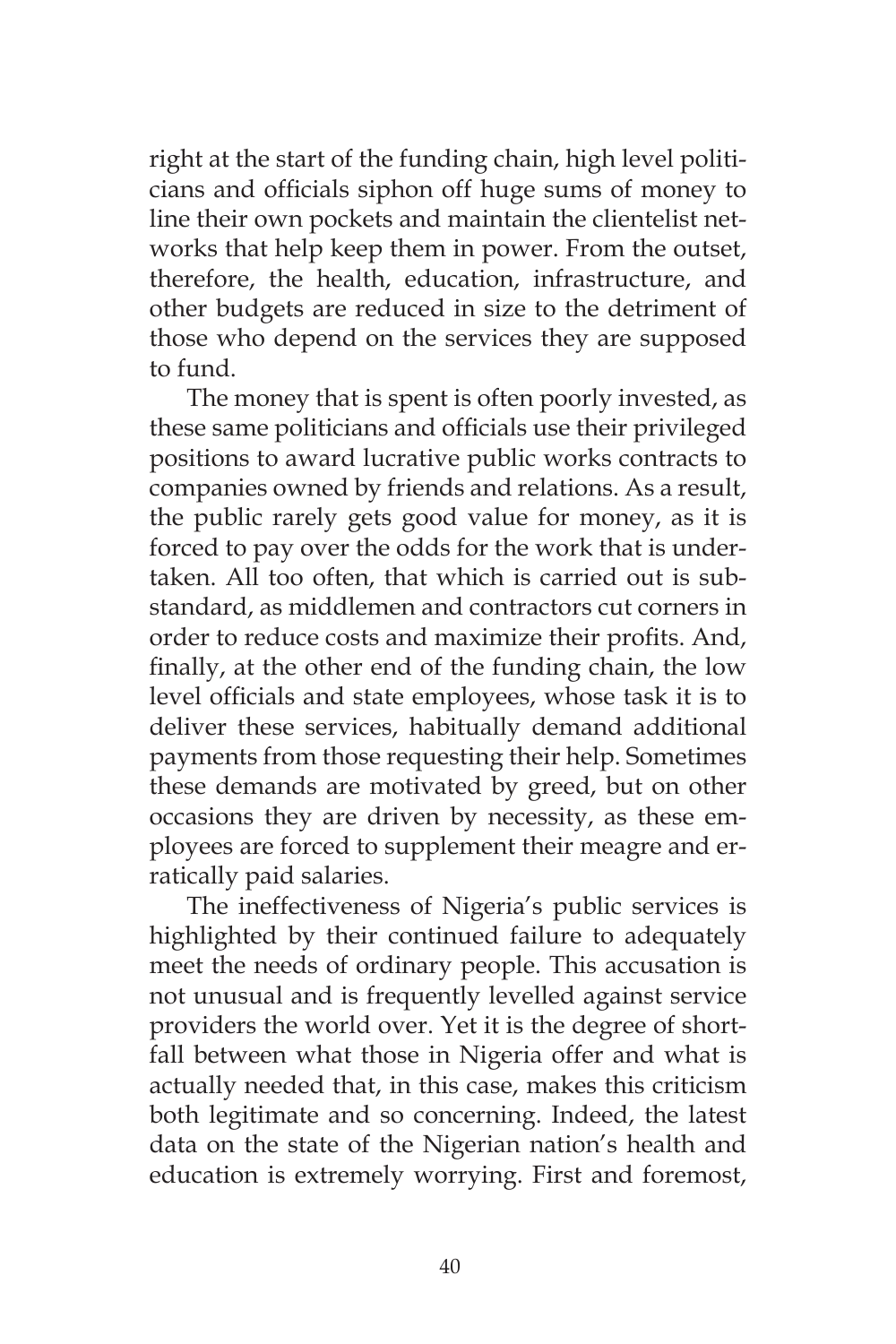the average life expectancy of its members currently stands at just 46.5 years, and is only slightly higher than it was in 1970 after 3 years of brutal civil war.<sup>58</sup> This average continues to be dragged down by the high rates of infant and maternal mortality. Out of every 1,000 children born in the country, 201 will not live to see their 5th birthday. Out of every 100,000 expectant mothers, 800 will die giving birth.59

But more broadly, tens of millions of Nigerians continue to endure general ill health brought on by a lack of access to clean drinking water, adequate medical care, and food that is sufficiently nutritious. Indeed, one-in-two (52 percent) is forced to drink water that is not safe, while one-in-three (34 percent) cannot attain sufficient calories each day even when all income is spent on food alone.<sup>60</sup> As of 2004, for every 100,000 people there were just 28 doctors,<sup>61</sup> most of whom were clustered in the major towns and cities, far removed from the rural masses. Indeed, in the remoter districts of the Niger Delta and the far north, health care provision is virtually nonexistent.

The failure of the federal, state, and local authorities to maintain these services gives rise to feelings of both anger and resignation among ordinary Nigerians. Many are outraged by the authorities' disinterested incompetence and their seeming total inability to get anything to work properly. Their fury is stoked by the corruption that continues to deprive the public sector of millions of dollars of much needed funding. But many others have simply given up. For as long as they can remember, these services have never really worked; so long in fact, they have renounced all hope that someday such services might work. In different ways, both these emotions help make the propagation of radical Islamist ideas easier. Those who are angry are suscep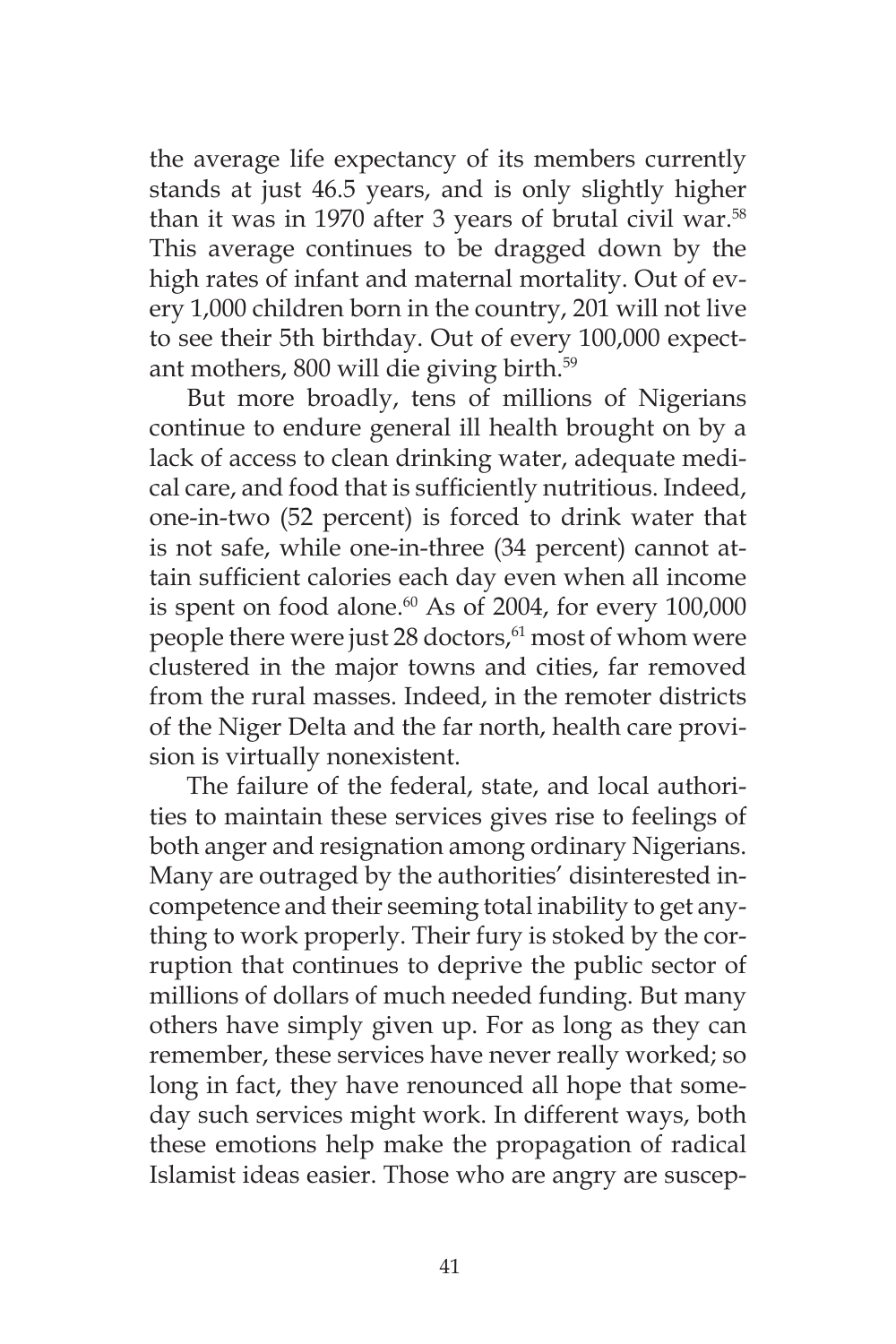tible because the Islamist groups who propagate these ideas seem to share their indignation, while promising to punish the guilty. And those who are resigned are grateful to anyone for whatever help and hope they can offer. In Nigeria as elsewhere, *salafist* groups have shown themselves adept at adapting their arguments and methods when courting different constituencies.

#### **Conclusions and Recommendations.**

The challenges the *Izala*, IMN, MIR, and *Boko Haram* present the *Qadiriyya* and *Tijaniyya* have led them to add another dimension to the various community outreach programs they each run. There is little doubt that these programs are central to the Brotherhoods' efforts to attract new followers and to improve the lives of existing members and the wider community. Yet unavoidably (although not unintentionally) they have assumed another purpose; to stop individuals from joining or supporting one of the radical Islamic groups. This suggests that the rivalry between the *Qadiriyya* and *Tijaniyya* and the Islamist groups is mostly zero-sum. A triumph for one represents a defeat for the other; the recruitment of an individual means there is one less person who can support their adversary. On no account can there be mutually assisted growth.

That it is this way is mainly the result of the antagonistic positions they have each adopted in relation to the other. Indeed, part of the *Izala*'s *raison d'être* is to confront *Sufism*. Yet the collision this invites is made all the more certain by the fragility of what can be termed the middle ground. To claim that there is no third way would be untrue. In fact, there are various alternatives to siding with either the Brotherhoods or Islamist groups. These include supporting the Sultan,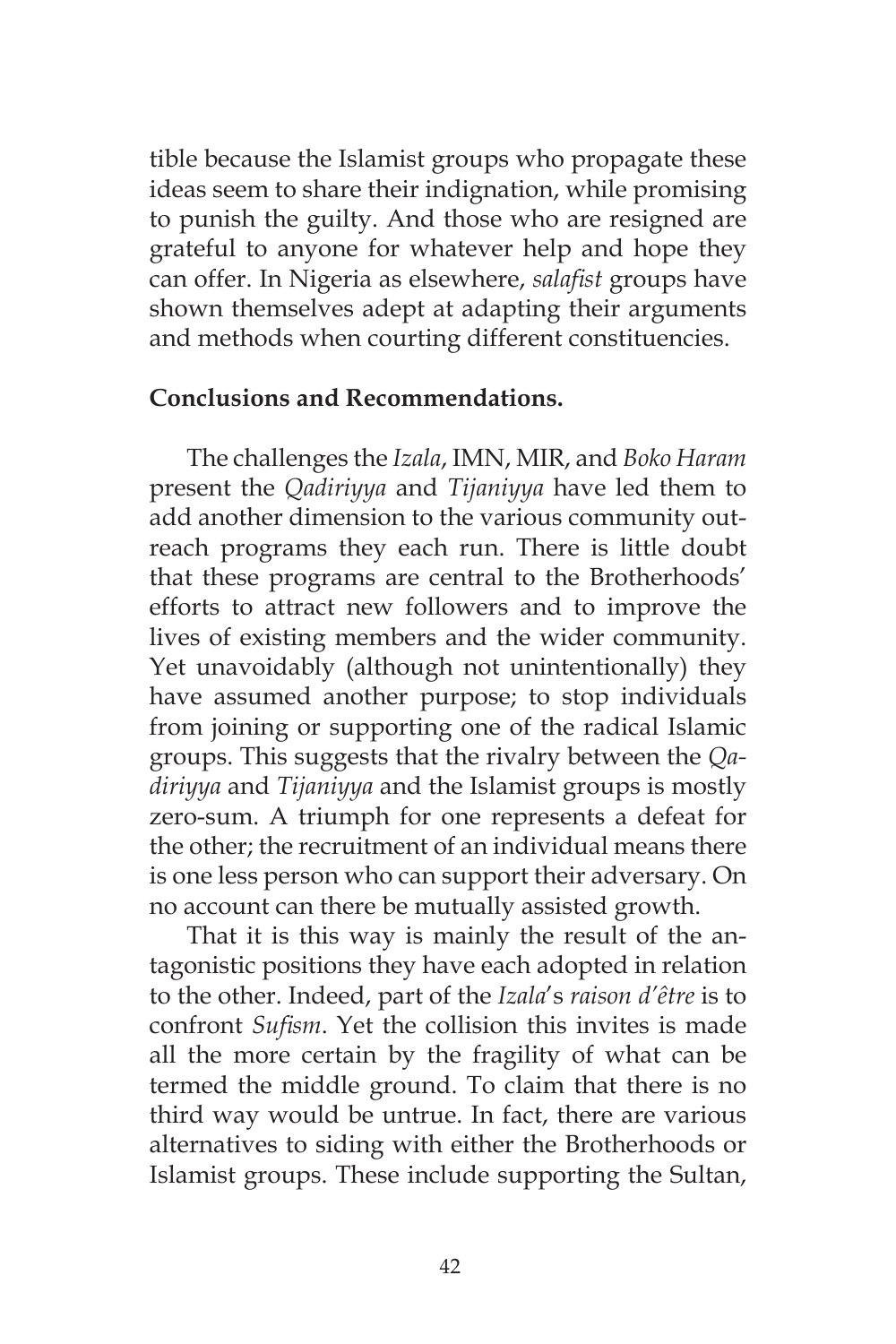*Emirs,* and other traditional rulers, following a different religion, or simply remaining neutral. It is possible to pursue several of these paths consecutively. Rare is the member of the *Tijaniyya* who does not also recognize the authority of the Sultan or *Emirs* of Kano, Zaria Katsina, and so on. Many Christians in the north still acknowledge the historic roles performed by these rulers and their continued politico-religious importance.

Yet even so, the weakness of the north's economy allied to the failure of the federal, state, and local authorities to provide meaningful social services and the persistence of corruption, often forces people to take sides. Indeed, they frequently do so for no other reason than to gain access to the welfare provisions made by the various organizations. This makes no mention of those who actually agree with what these groups argue and seek to achieve, or their explanations of what measures need to be taken to make the lives of northern Nigeria's inhabitants better. Moreover, the failings of the federal, state, and local governments do little but destroy popular confidence in both secularism and democracy. Why support a political system that has failed so completely to improve peoples' lives and has now become so corrupted that it is arguably an obstacle to progress?

Given, then, that the political, economic, and social conditions in northern Nigeria are currently so conducive of Islamic radicalism, the challenge confronting the United States and the broader international community is as great as it is urgent. Without doubt, its ultimate goal must be to encourage the implementation of reforms to eliminate these conditions. As elsewhere throughout the Islamic world, the promotion of good governance and economic prosperity holds the key to achieving a lasting solution. Yet as past experi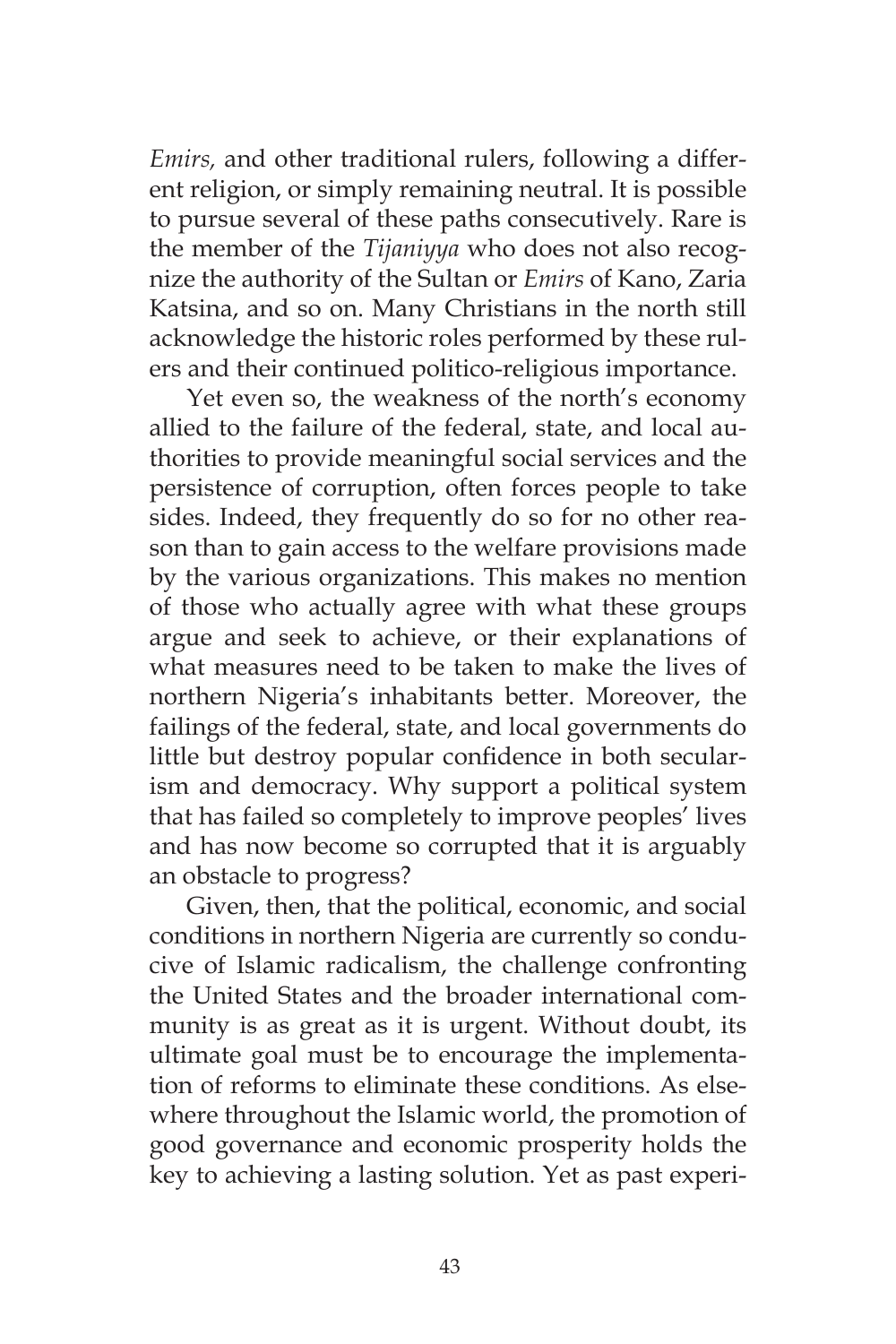ence shows, this is often difficult to accomplish. Not least, because the political leaders and governing elites the international community has to engage with are frequently the very people who have the most to gain from perpetuating the status quo.

In the meantime, help must be granted to those organizations, like the *Qadiriyya* and *Tijaniyya*, which are working to counteract the Islamists' siren call. This not only helps strengthen civil society— so vital to creating a well governed state and vibrant democracy— but also acts as a bulwark against the further spread of Islamist ideals and groups. The first and most obvious observation that can be made of these short- and longterm measures is that they require the United States and its allies—most notably Britain, France and the EU—to become far more actively engaged in and with Nigeria. For quite clearly the diplomatic, economic, and military investment that is currently being made is insufficient (even if it has steadily increased since the restoration of civilian rule). Indeed, the failure of this support is reinforced by the Fund for Peace research institute's recent forecast that Nigeria will become a failed state sometime during the next decade.<sup>62</sup>

Yet how can the *Qadiriyya* and *Tijaniyya* best be supported? And more broadly, how can the United States engage in and with Nigeria more effectively? One potential course of action, which has the added benefit of raising the U.S. profile in the north, is to establish a permanent consular presence in a major northern urban center (preferably Kano). For a start, this building and its staff would serve as a constant reminder of the U.S. commitment to both the country and the region. In addition, it would provide a focal point through which aid, development assistance, and military training could be channelled. In this way, the United States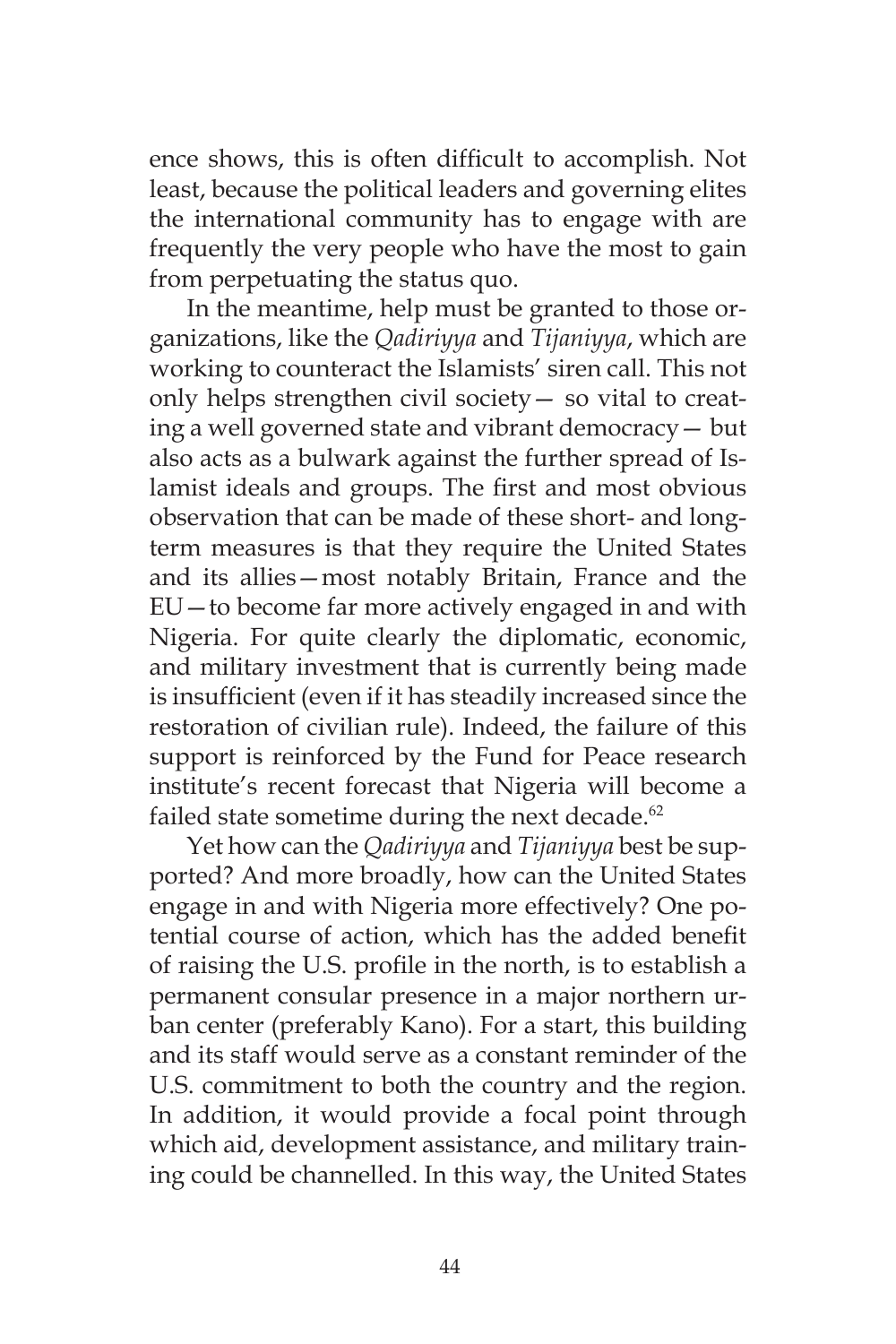could extend its influence throughout the region and into the southern *Sahel*.

The consul therefore, would be able to complement the activities of the U.S. Ambassador in Abuja and assist the MPRI contractors working at the Armed Forces Command and Staff College in Jaji. It could also support the activities of the TSCTI team operating out of Timbuktu in neighbouring Mali. Indeed, the establishment of a permanent consular presence in the north would fill an increasingly significant gap in the U.S. capabilities in the region. It would make up for the declining influence of its close ally, Britain. Its official residence in Kaduna is a useful base but is not permanently manned by consular staff. It is gradually winding down its Defence Advisory Team (BDAT), and is still debating whether or not to replace its Honorary Consul, who died in early 2009.

In addition to setting up a permanent mission in the north, there are other useful measures the U.S. Government can take to assist the *Qadiriyya* and *Tijaniyya*. These include: providing both Brotherhoods with economic assistance to finance their education programs; providing them with up-to-date learning materials; encouraging U.S. schools and colleges to set up staff and student exchange programs; encouraging them to cooperate more frequently, and to a greater extent, with one another; and encouraging them to strengthen their ties with the Sultan and *Emirs*. Yet important questions still remain as to how this assistance can best be delivered. Why, for example, would the Nigerian government allow the United States to deal directly with the Brotherhoods? If it refuses to grant such access, how should the United States respond? Should it try to provide this help covertly? If so, how?

Of course, it is in everyone's best interests for the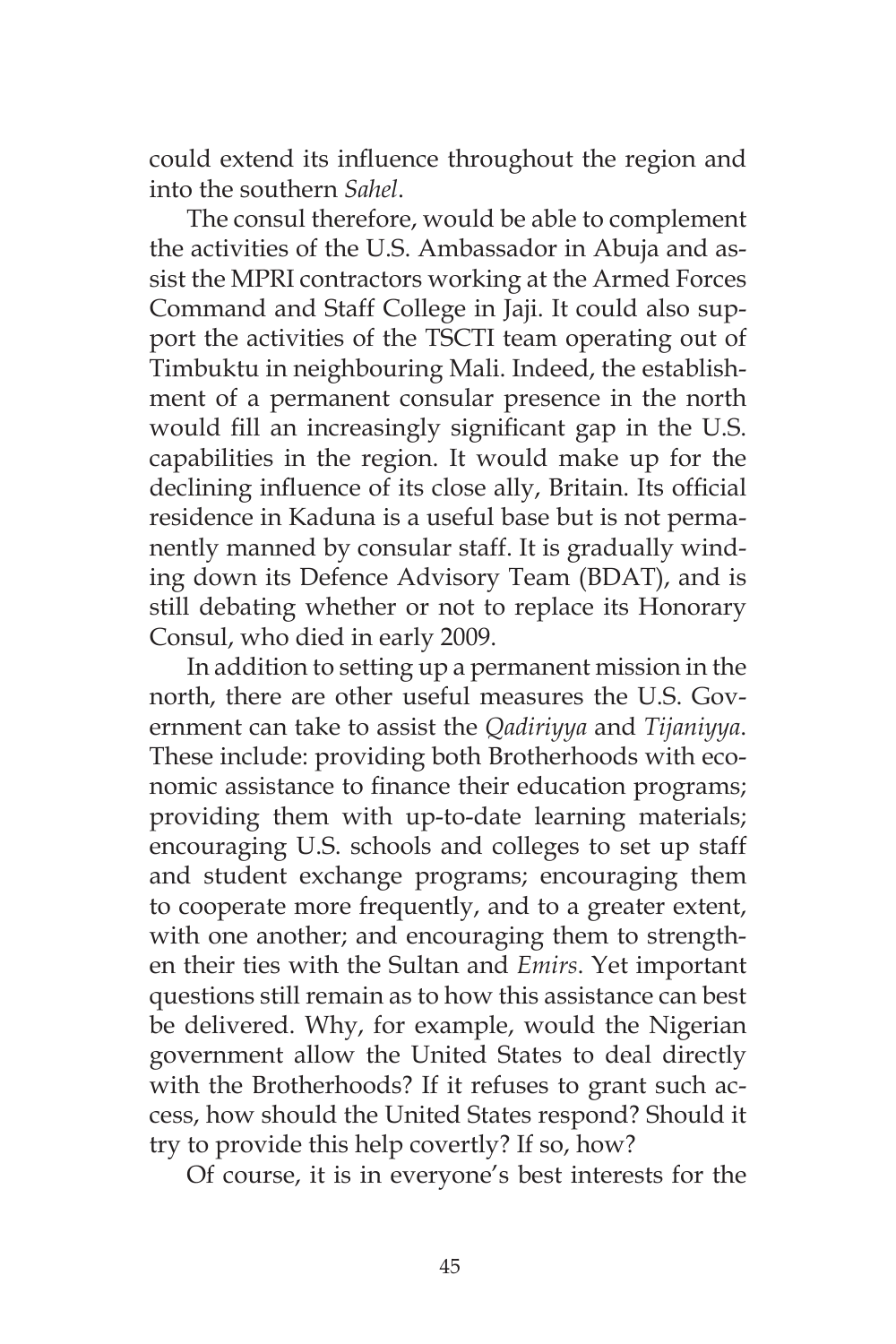United States to operate openly. That way, it avoids upsetting the Nigerian government, is able to provide the Brotherhoods with greater assistance, and can incorporate its provision within a public relations campaign aimed at improving the U.S. image within the Islamic world. Yet this openness should not be attempted at all costs. Clearly, if this means funnelling yet more money to Nigerian state institutions, which are hopelessly corrupt, then it should be avoided, for that would simply be a waste of U.S. tax dollars. Rather, the United States should strive to forge a direct relationship with the Brotherhoods, one that bypasses the Nigerian state's ineffective and unreliable organs.

Given the FG's seeming disinterest in the well-being of its citizens, this may well be possible. Certainly its officials have yet to complain about the money spent by the British government on the Sultan of Sokoto and Sheikh Kabara, and given to the *Emir* of Zaria. Indeed, over the past 2 or 3 years, it has paid for both the Sultan and the Sheikh to visit the UK on at least two separate occasions each. It is helping to finance the restoration of the ornate gatehouse that formed part of the ancient city walls of Zaria. And it has also paid for various conferences and other civic events to which the north's religious leaders have been invited as guests of honor.

The funding for these initiatives came from schemes organized by the High Commission, and are separate from the much larger programs managed by the UK's Department for International Development (DFID). As a result, the sums involved are not that great. Arguably, this may explain why the Nigerian government appears so unconcerned. Yet there are still important lessons to draw. For a start, there is the precedent these initiatives help establish. Even though they are small, they establish a pattern by which the British govern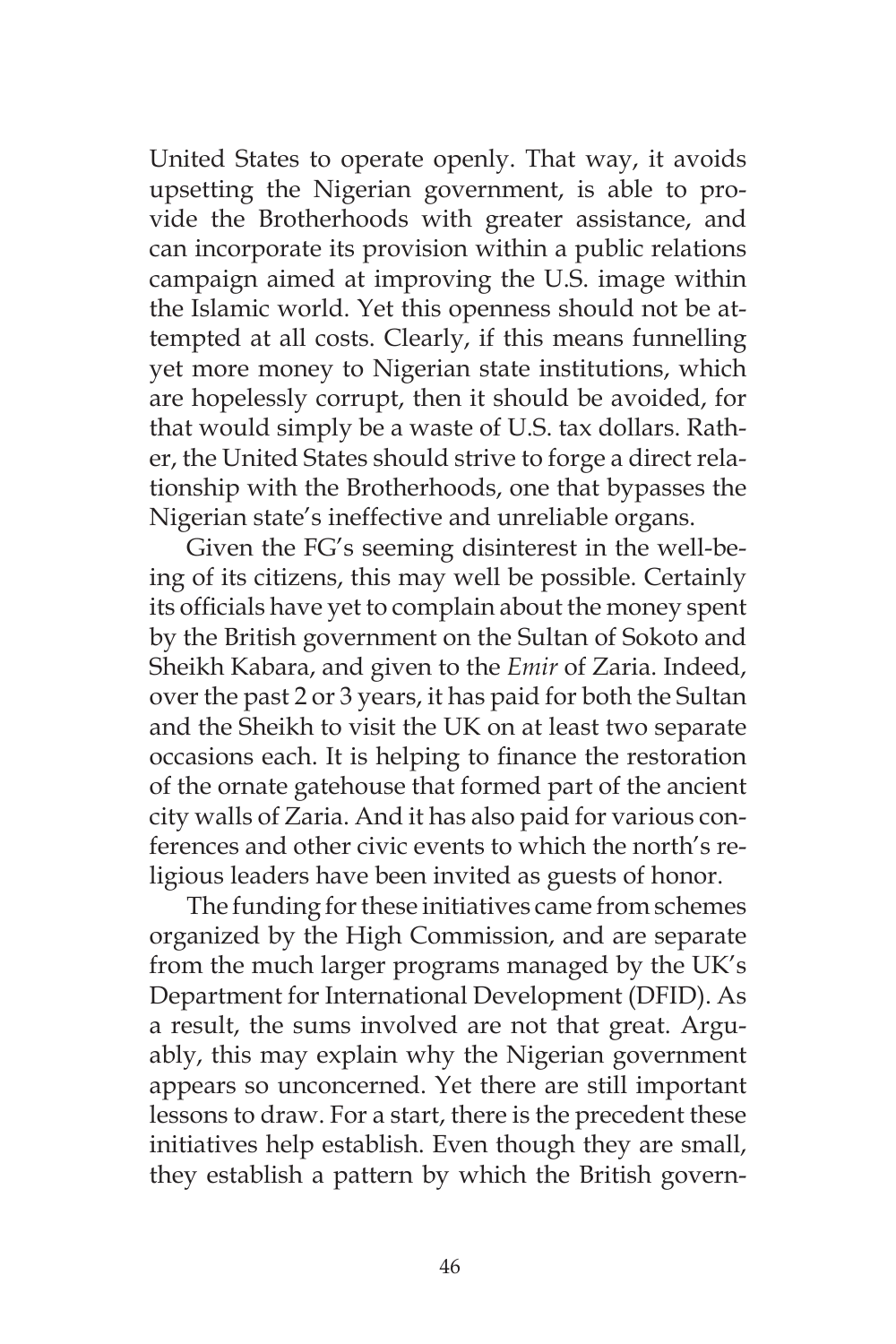ment deals directly with the Brotherhoods to pursue its socio-political objectives. Then, there is the example they set. By dividing funding between various schemes so that none is very large, the U.S. Government might be able to give significant assistance to the Brotherhoods without drawing too much attention to the fact that it is doing so.

Any such attempts to deal directly with the *Qadiriyya* and *Tijaniyya* are also likely to benefit from the high standing both Brotherhoods enjoy within northern Nigerian society. Indeed, the wide respect they command means that Nigeria's political leaders are unlikely to complain about any assistance given them. To a certain degree, these politicians are keen both to keep the *Qadiriyya* and *Tijaniyya* on side and be associated with them. In fact, perhaps the most significant obstacle that would need to be negotiated is Nigeria's Christian community. For it mostly sees itself as being in competition with its Muslim counterpart and would, in all likelihood, be upset if it felt that the other was being given preferential treatment by the United States.

Questions still remain as to whether the *Qadiriyya* and *Tijaniyya* would accept any help offered by the United States. It is not inconceivable that they might reject it for fear of undermining the loyalty of their members and standing within the wider community. It must be acknowledged that the United States is viewed with considerable suspicion by many throughout the Islamic world. Invariably, this opposition is justified on the grounds that the United States is purportedly hostile toward Muslims, their governments, and even Islam. Those making such claims substantiate them by pointing to the difficult relations the United States has with Libya, Sudan, Syria, and Iran; its recent invasions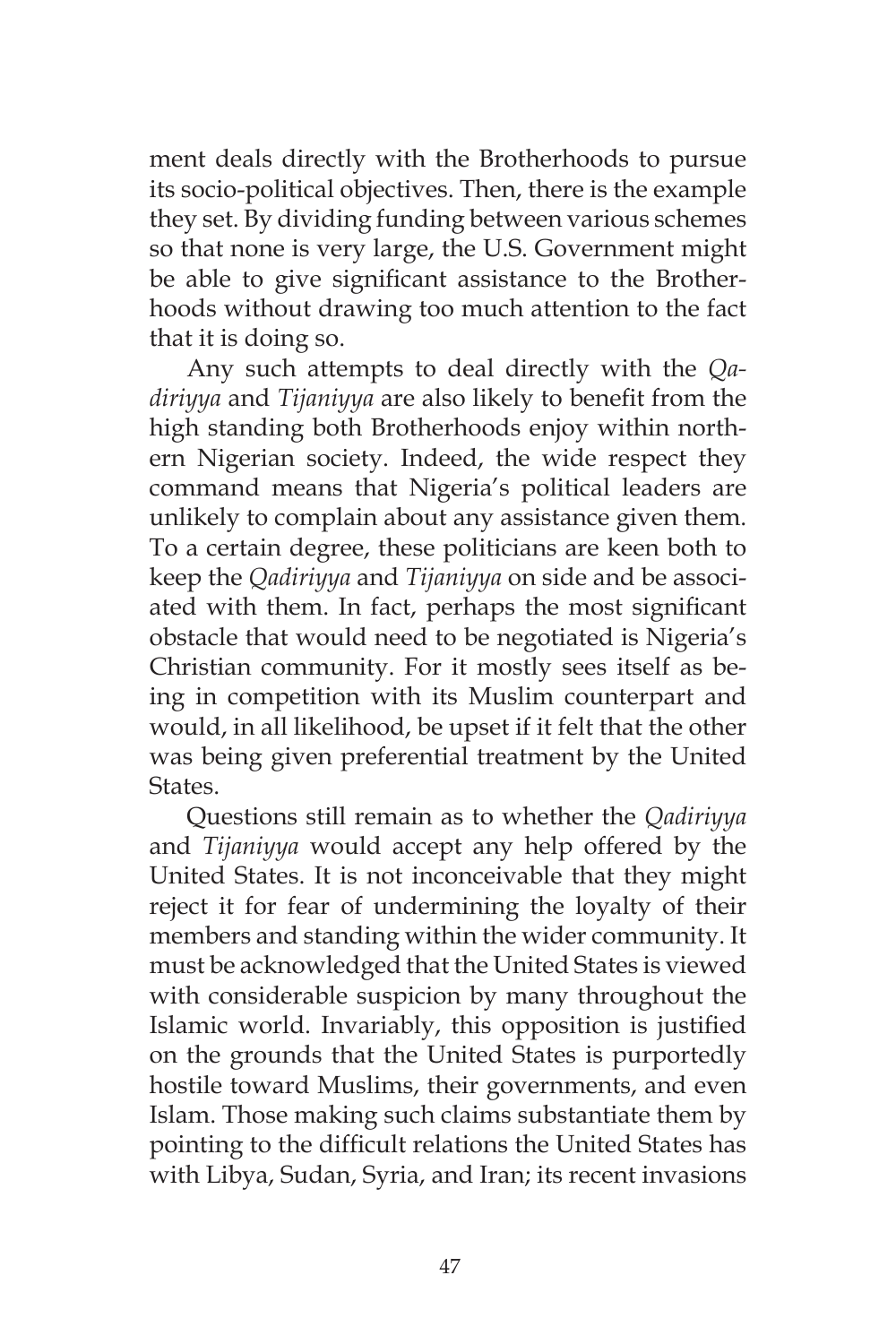of Afghanistan and Iraq; and its strong support of Israel. Certainly, some Nigerian Muslims are critical of the United States and its foreign policy for these very reasons.

Yet on the whole, northern Nigerians are not as opposed to the United States as some of their co-religionists elsewhere in the Islamic world.<sup>63</sup> That this is so should not come as a surprise, given the affection the Sultan, *Emirs*, *Qadiriyya* and *Tijaniyya* still feel toward Britain, one of the closest allies of the United States. In fact, both Sheikh Kabara and Sheikh Khalifa have appeared in public with members of the British High Commission numerous times to thank them for the assistance they periodically provide and to call on London to offer more. Sheikh Kabara makes no secret of the fact that his son is currently studying in the UK. Indeed, the Brotherhoods' willingness to receive this assistance, and their openness when doing so, is encouraging, as it suggests that they are likely to be receptive to any help the United States might want to offer.

Britain's efforts to maintain and strengthen its relationships with the *Qadiriyya* and *Tijaniyya* are led by its High Commission in Abuja. In turn, the High Commission looks to its Northern Affairs officer to take primary responsibility for this task. Their duties, like those of their counterpart in the U.S. Embassy, are extremely broad. They have to monitor and report on all major political, economic, social, and cultural developments in the north. Unsurprisingly, these responsibilities require the officer to travel extensively throughout the region and meet with key local figures including Sheikh Kabara and Sheikh Khalifa. In this way, the British government is able to retain contact and remain on good relations with both Brotherhoods.

The Northern Officer's efforts are supplemented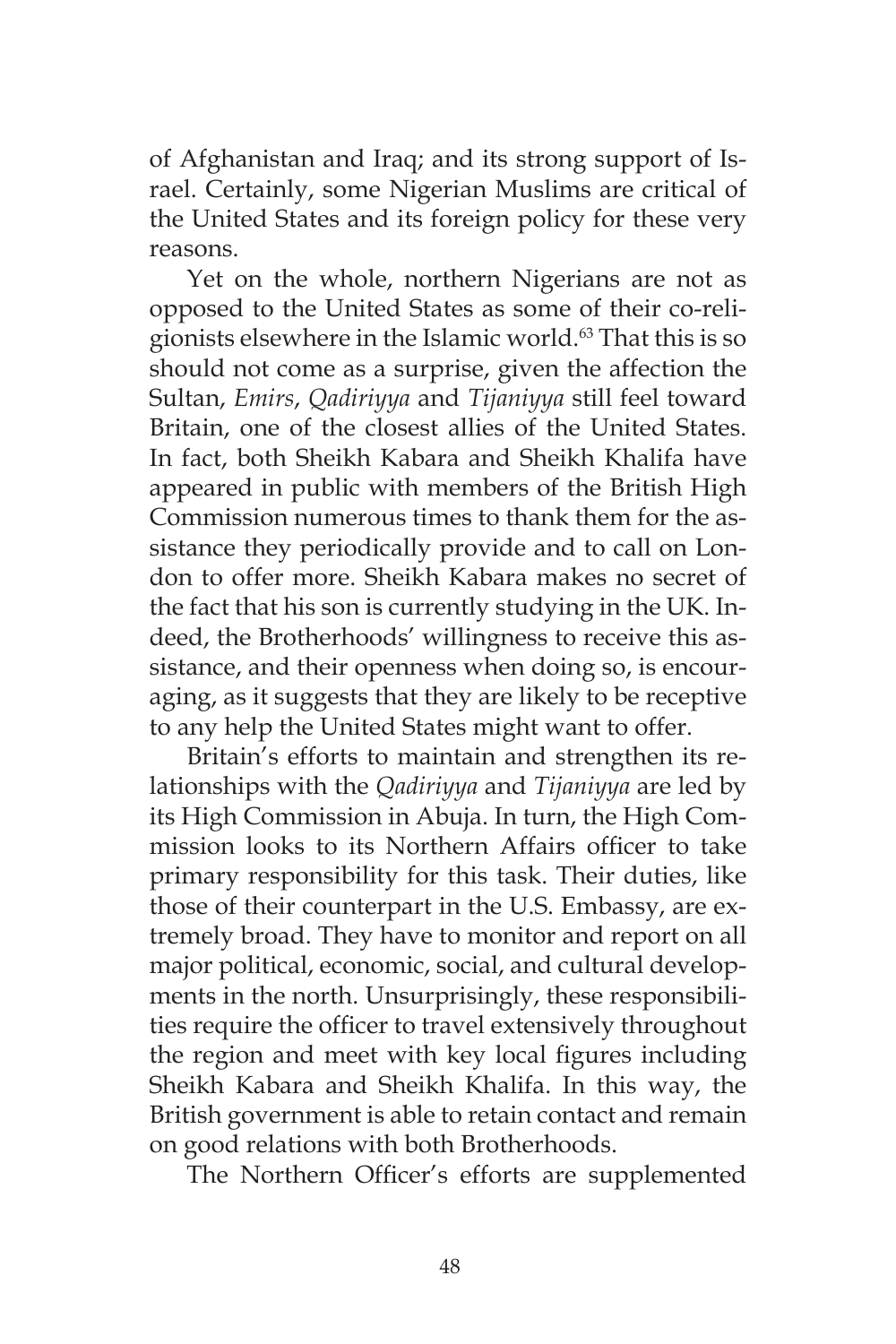by other measures. To begin with, the High Commissioner and other senior members of the British mission periodically travel to Kano and meet with both Sheikhs. Often when they do, they are accompanied by important visitors from London, including Members of Parliament and government ministers. That these high ranking officials take the time and effort to meet with them is greatly appreciated by Sheikh Kabara and Sheikh Khalifa, as are the official visits to the UK that the High Commission organizes on their behalf. During the course of these trips, both Sheikhs meet with political and religious leaders. Such meetings not only help strengthen Britain's relations with both men, but also enable the British government to discuss more carefully with them what it wants to achieve in northern Nigeria.

Of course, the British High Commission is not alone in pursuing such initiatives. Other missions, including the U.S. Embassy, adopt similar practices. And for good reason, as the diplomatic value of direct and frequent contact cannot be overemphasised. As well as demonstrating both the U.S. commitment to the Brotherhoods and desire to work them, such cooperation also bestows on them a degree of prestige as a partner of choice of the U.S. Government. Arguably, it is in the area of diplomacy that the U.S. military can make its greatest contributions, as the defense attaché and staff have an important role to play in maintaining and strengthening the U.S. Embassy's relations with the Brotherhoods.

In addition to this political function, the U.S. military can also help by offering to reform Nigeria's security sector. Without a doubt, the actions of its armed forces and police continue to drive northern Muslims into the open arms of radical Islamic groups. To begin,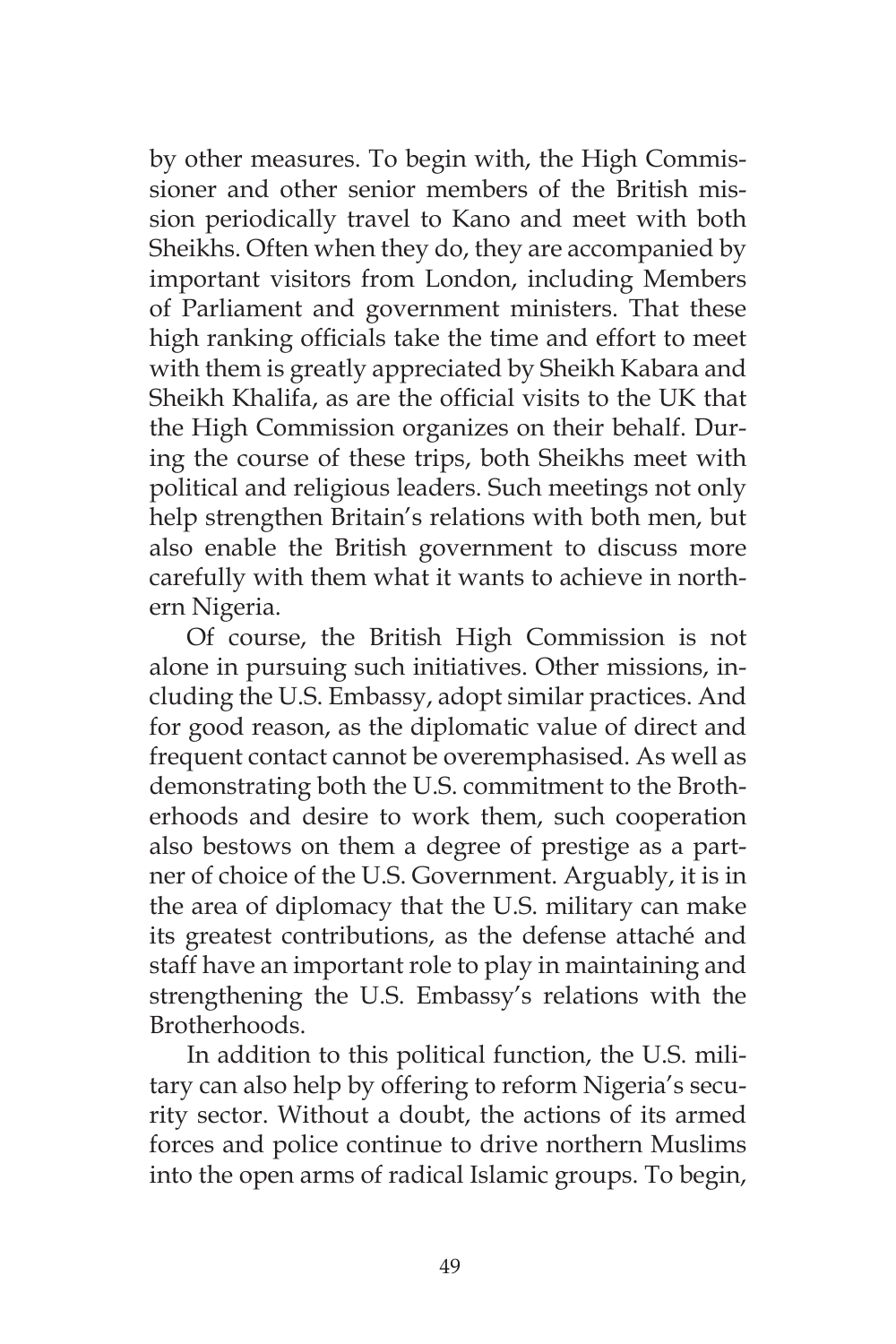the brutality with which the army and MOPOL invariably respond to demonstrations and protests causes both outrage and consternation among ordinary Nigerians. So much so, that it leaves some sections of society, unemployed young men in particular, vulnerable and exposed to the Islamists' siren calls. Even more fundamentally, the army should not be required to provide everyday policing on the scale that it does. It does not possess the necessary skills to properly investigate and monitor such groups.

### **ENDNOTES**

1. Daniel Jordan Smith, *A Culture of Corruption: Everyday Deceit and Popular Discontent in Nigeria*, Princeton, NJ, and Oxford, UK: Princeton University Press, 2007, p. 5.

2. These churches are so-called because that is what those who preach in them offer their congregations.

3. John N. Paden, *Faith and Politics in Nigeria*, Washington DC: United States Institute of Peace Press, 2008, p. 3.

4. So-called radical Islamic groups have been identified in northern Nigeria for much of the past century. This description was first applied to selected bodies and organizations by the British, who governed the region from 1900 to 1960. Yet the criteria used by British officials to determine whether a group was radical or not were markedly different from those employed today. Whereas now individuals and groups are labelled radical because of their views on democracy, human rights, and the use of violence to achieve socio-political ends, during the colonial era factions were categorized as radical on the basis of their attitude toward British rule.

5. *Salafism*'s emphasis on doctrinal orthodoxy contrasts "markedly with the strong elements of mysticism and doctrinal eclecticism found within traditional . . . Islam of the Marabouts and the Sufi Brotherhoods. *Salafists* believe that *Sufi* 'practices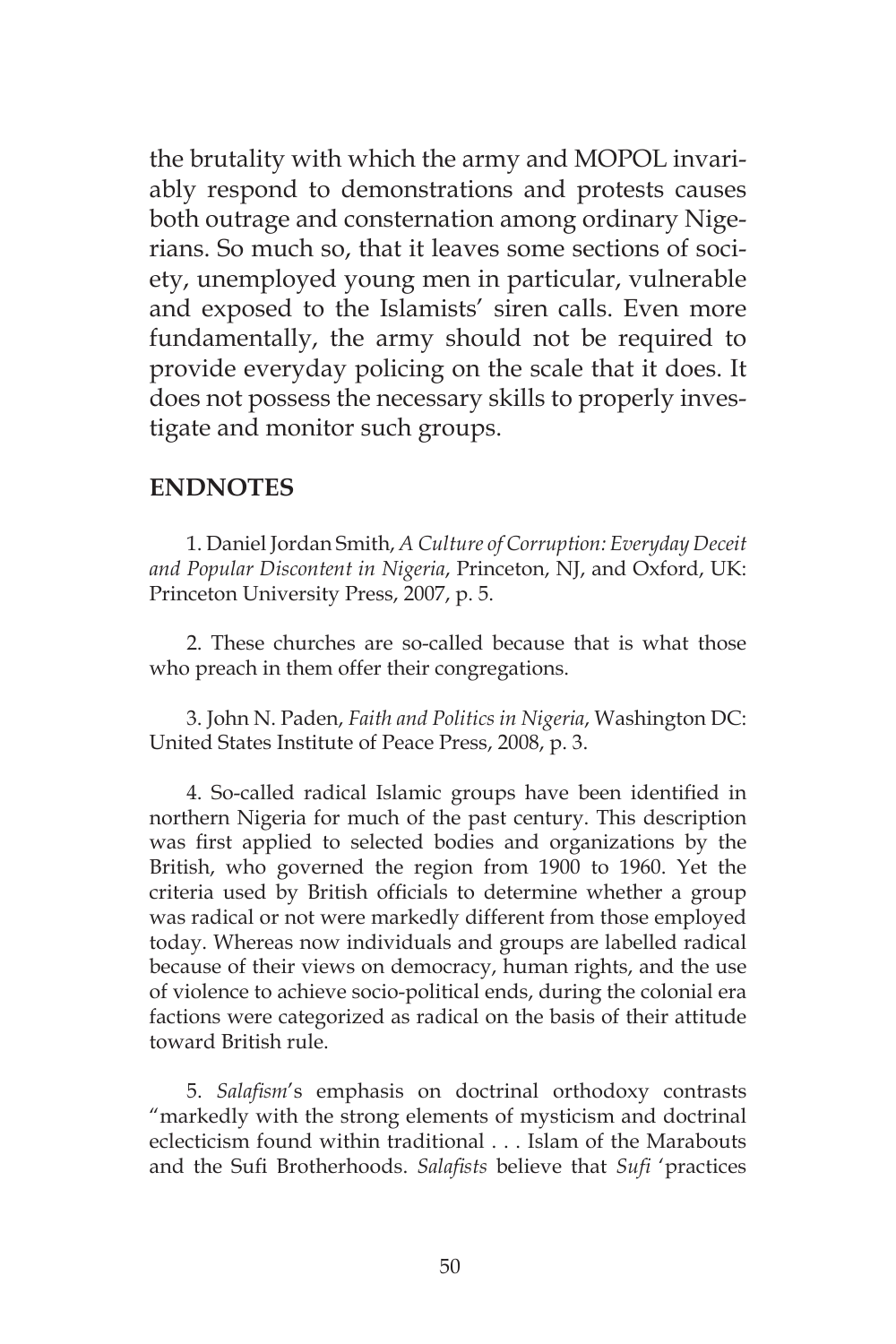and traditions [are] alien to Islam primarily because of their emphasis on intermediaries between God and Man, and [lead] to decadence and superstition." Michael Willis, *The Islamist Challenge in Algeria: A Political History*, Reading, NY: Ithaca Press, 1996, pp. 12 -13.

6. The continent's other major oil producers are Algeria, Angola, and Libya.

7. Sonia Shah, *Crude: The Story of Oil*, New York: Seven Stories Press, 2004, p. 94.

8. U.S. Department of States, "Background Note: Nigeria," September 2009, available from *www.state.gov/r/pa/ei/bgn/2836. htm*.

9. J. N. C Hill, *Identity in Algerian Politics: The Legacy of Colonial Rule*, Boulder, CO: Lynne Rienner Publishers, 2009, p. 180.

10. *Ibid*., p. 176.

11. By this time, the GSPC was already making overtures to Al Qaeda. These links were made more formal in September 2006 when Abdelmalek Droukdel, the GSPC's *emir*, announced an alliance between the two groups. Finally, in January 2007, he announced that, in recognition of this new union, the GSPC would forthwith be known as *Al Qaeda in the Land of the Islamic Maghreb*.

12. These neighbors include Sierra Leone, Liberia, Cote d'Ivoire, Niger, and the Democratic Republic of the Congo (DRC).

13. Martin Evans and John Philips, *Algeria: The Anger of the Dispossessed*, New Haven, CT, and London, UK: 2007, p. 287.

14. The DSCA's budget for 2009 was \$750 million. Department of Defense, "Fiscal Year (FY) 2009 Budget Estimates Defense Security Cooperation Agency (DSCA)," 2009, available from *www. defenselink.mil/comptroller/defbudget/fy2009/budget\_justification/ pdfs/01\_Operation\_and\_Maintenance/O\_M\_VOL\_1\_PARTS/ DSCA%20FY%2009%20PB%20OP-5.pdf*.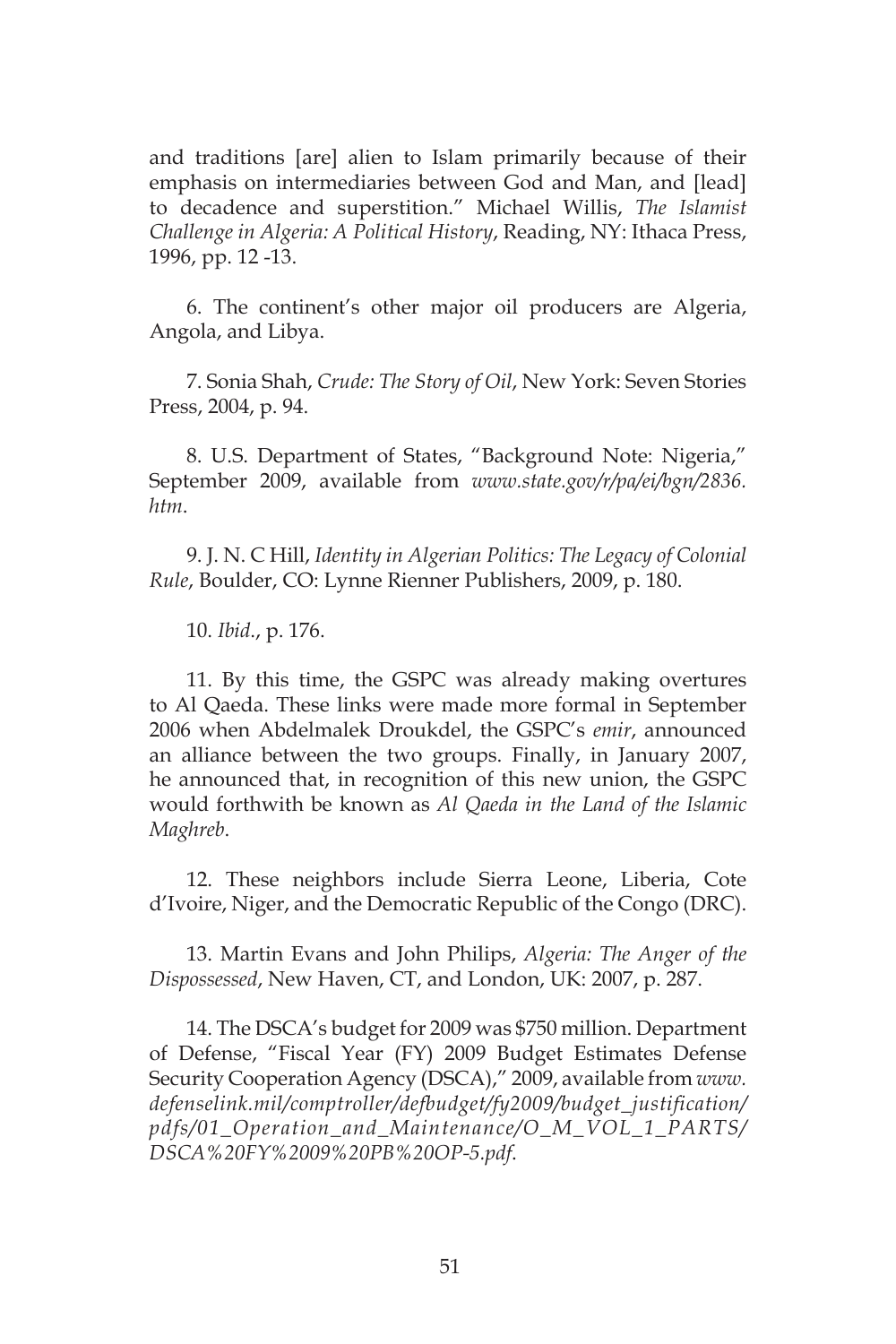15. John N. Paden, *Muslim Civic Cultures and Conflict Resolution: The Challenge of Democratic Federalism in Nigeria*, Washington DC, Brookings Institution Press: 2005, p. 253 n 5.

16. Indeed, according to intelligence reports drafted by the colonial authorities in the early 20th century, the Brotherhoods were viewed as focal points for opposition and resistance to British rule.

17. John Esposito, ed., *The Oxford Encyclopaedia of the Modern Islamic World*, 4th Ed., Oxford, UK: Oxford University Press, 1995, p. 105.

18. A.J. Arberry, *Sufism: An Account of the Mystics of Islam*, New York: Dover Publications Inc., p. 35.

19. This coolness in the relations between the *Qadiriyya* and *Tijaniyya* became apparent during the course of my interviews with Sheikh Kabara and Sheikh Khalifa.

20. Paden, *Faith and Politics in Nigeria*, p. 28.

21. Ousmane Kane, *Muslim Modernity in Postcolonial Nigeria: A Study of the Society for the Removal of Innovation and Reinstatement of Tradition*, Leiden and Boston, MA: Brill, 2003, p. 232.

22. John L. Esposito, *Islam and Politics*, 4th Ed., New York: Syracuse University Press, 1984, p. 37.

23. Qaribullahi Sheikh Nasir Kabara, Leader of Qadiriyya in Nigeria and West Africa, interview by author, Sheikh Kabara's home in Kano Nigeria, February 26, 2009; and Sheikh Ismail Ibrahim Khalifa, Leader of Tijaniyya in Nigeria and West Africa, interview by author, Sheikh Khalifa's home in Kano, Nigeria, June 11, 2009.

24. Paden, *Faith and Politics in Nigeria*, p. 30.

25. Toyin Falola, *Violence in Nigeria: The Crisis of Religious Politics and Secular Ideologies*, Rochester, NY: Rochester University Press, 1998, p. 195.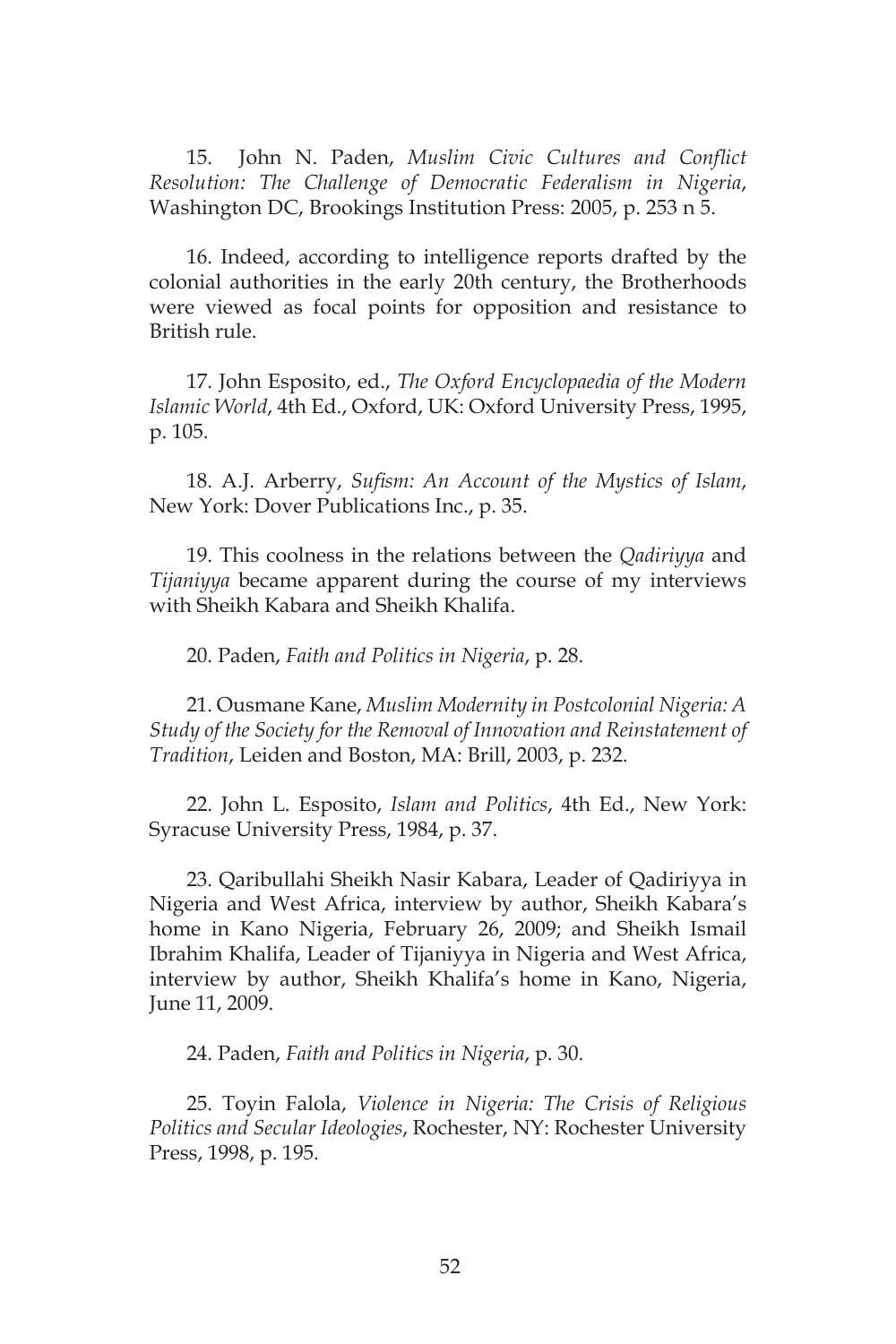26. Karl Maier, *This House Has Fallen*, London, UK: Penguin Books, 2000, p. 175.

27. *Ibid*., p. 166.

28. See for example, Zakzaky's long defense of Bin Laden. Mallam Ibraheem Zakzaky, "Terrorism in the World Today, What is Terrorism? Who are the Terrorists?" 2009, available from *www. islamicmovement.org/sheikh/terrorism2.htm*.

29. Islamic Movement in Nigeria, "Activities," 2009, available from *www.islamicmovement.org/activities.htm*.

30. Indeed one after another from 1999 onwards, the 12 states that make up the north adopted *sharia* law.

31. Islamic Movement in Nigeria, "Activities," p. 1.

32. Kabara, interview by author; and Khalifa, interview by author.

33. Khalifa, interview by author.

34. Paden, *Muslim Civic Cultures and Conflict Resolution*, p. 188.

35. This Day, "Boko Haram—Death Toll Now 700, Says Security Commander," August 2, 2009, available from *allafrica. com/stories/200908020001.html*, p. 1.

36. This is certainly the view of Ahmed Nuhu, a descendent of a former Emir of Zaria and possible successor to the current incumbent. Ahmed Nuhu, interview by author Abuja, Nigeria, December 5, 2008.

37. From October 1, 1960, to August 16, 1963, Nigeria had three regions—Northern, Western, and Eastern. Following a referendum held on July 13, 1963, a fourth region—Mid-Western—was created out of the Western region. Benjamin Obi Nwabueze, *A Constitutional History of Nigeria*, London, UK: Hurst, 1982, pp. 136-137.

38. Jean Herskovits, "Nigeria's Rigged Democracy," *Foreign Affairs*, Vol. 86, No. 4, July/August 2007, p. 120.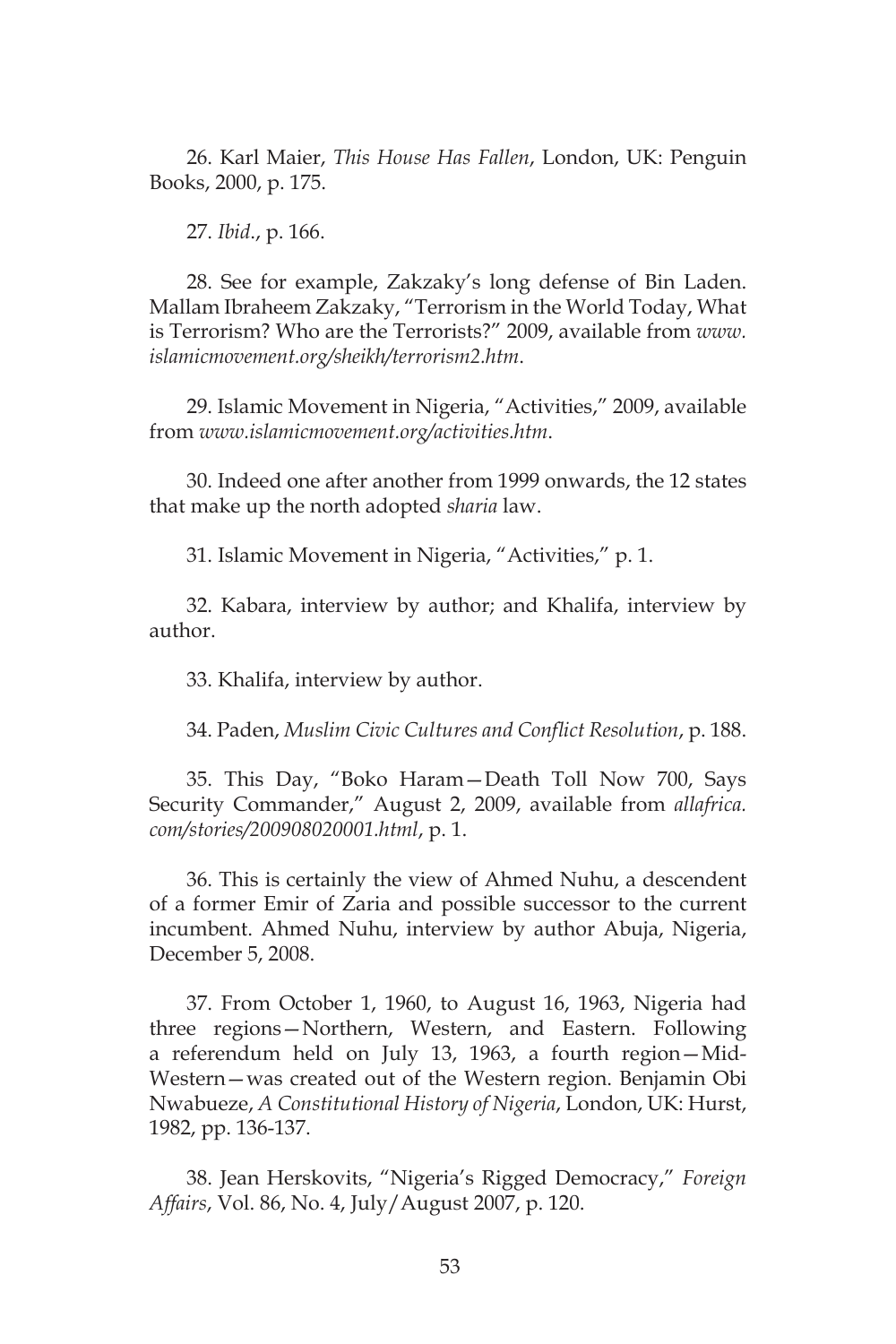39. Indeed, in 2007 Human Rights Watch stated that "Nigeria has not held a free and fair general election since the end of military rule." Human Rights Watch, "Election or 'Selection'? Human Rights Abuses and Threats to Free and Fair Elections in Nigeria," April 4, 2007, available from *www.unhcr.org/refworld/ docid/463732ec2.html*.

40. BBC, "Nigeria Riot Victims Swamp Medics," December 1, 2008, p. 1, available from *news.bbc.co.uk/1/hi/world/africa/7758098. stm*.

41. U.S. State Department, "Nigeria," *Country Report on Human Rights Practices 2006*.

42. European Election Observation Mission, "Nigeria Final Report: Gubernatorial and State Houses of Assembly Elections 14 April 2007 and Presidential and National Assembly Elections 21 April 2007," August 23, 2007, p. 4, available from *ec.europa. eu/external\_relations/human\_rights/eu\_election\_ass\_observ/nigeria/ report\_final\_annex\_23-08-07\_en.pdf*.

43. Human Rights Watch, "Nigeria: Presidential Election Marred by Fraud, Violence," April 25, 2007, p. 1, available from *www.hrw.org/en/news/2007/04/24/nigeria-presidential-electionmarred-fraud-violence*.

44. Shehu Yar'Adua had been an army officer before moving into politics. Unlike his brother, he was both charismatic and gregarious until his untimely death in one of Sani Abacha's prisons.

45. Human Rights Watch, "Nigeria: Arbitrary Killings by Security Forces in Jos," December 19, 2008, p. 1, available from *www.hrw.org/en/news/2008/12/19/nigeria-arbitrary-killings-securityforces-jos*.

46. Human Rights Watch, "Arbitrary Killings by Security Forces Submission to the Investigative Bodies on the November 28-29, 2008 Violence in Jos, Plateau State, Nigeria," July 2009, p. 1, available from *www.unhcr.org/refworld/pdfid/4a641c0e2.pdf*.

47. He was shot and killed while in police custody on July 30, 2009.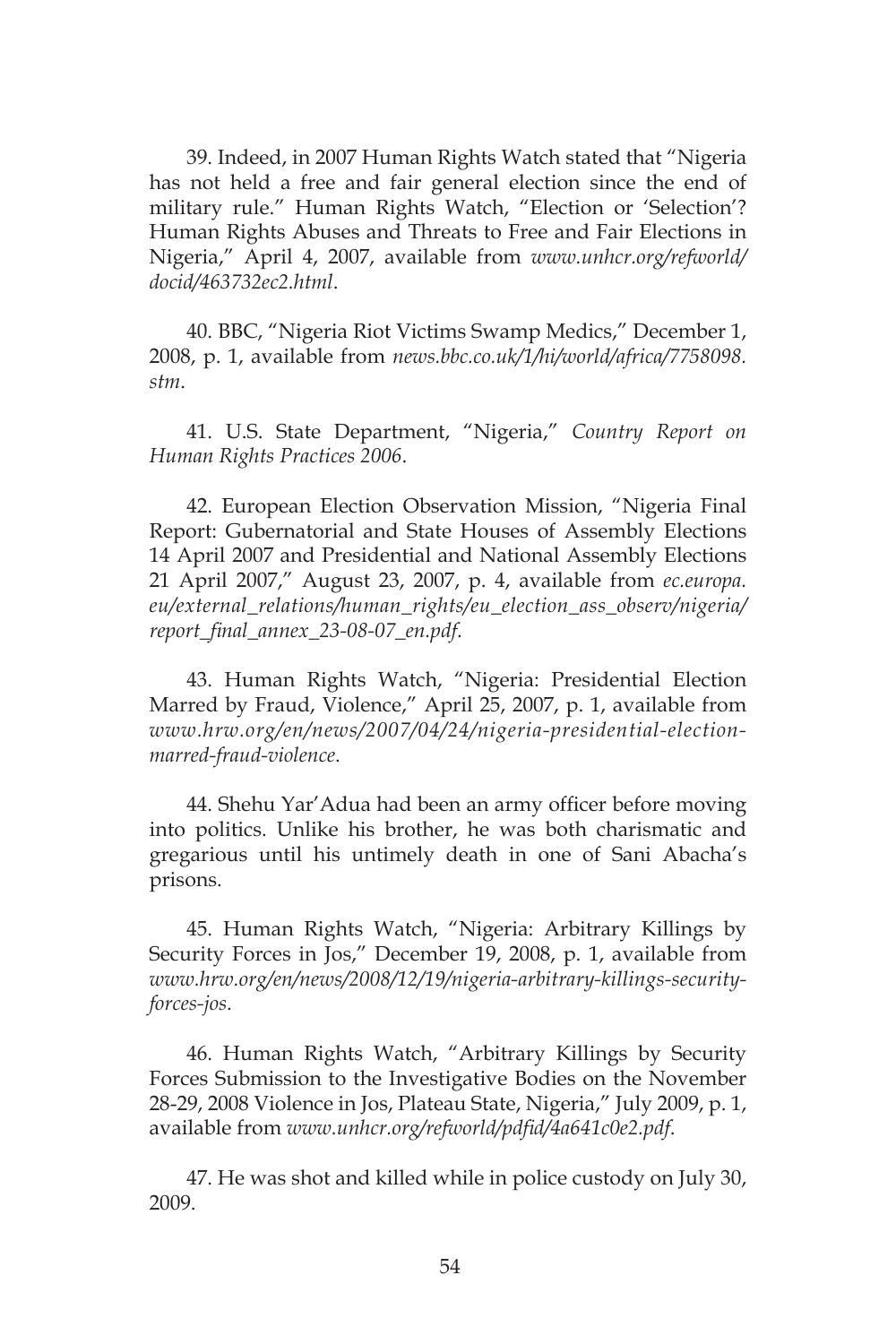48. Indeed, his Information Minister, Dora Akunyili, went so far as to describe Yusuf's death as "the best thing that could have happened to Nigeria." Agence France-Presse, "Sect Leader's Death Best Thing for Nigeria: Minister," July 31, 2009.

49. United Nations, "2007/2008 Human Development Report," 2008, p. 1, available from *hdrstats.undp.org/countries/data\_ sheets/cty\_ds\_NGA.html*.

50. Andy Rowell, James Marriott, and Lorne Stockman, *The Next Gulf*, London, UK: Constable, 2005, p. 105.

51. Olayiwola Abegunrin, *Nigerian Foreign Policy under Military Rule, 1966-1999*, Westport, CT, and London, UK: Praeger, 2003, p. 169.

52. John Ghazvinian, *Untapped: The Scramble for Africa's Oil*, London, UK: Harcourt, 2007, pp. 96-98.

53. United Nations, "2007/2008 Human Development Report," p. 1.

54. Kabara, interview by author.

55. United Nations, "2007/2008 Human Development Report," p. 1.

56. Transparency International," Global Corruption Barometer," 2007, available from *www.transparency.org*.

57. Transparency International, "2008 Corruption Perceptions Index," 2008, available from *www.transparency.org/news\_room/in\_ focus/2008/cpi2008/cpi\_2008\_table*.

58. Then it stood at 42.8 years. United Nations, "2007/2008 Human Development Report," 2008, p. 1, available from *hdrstats. undp.org/countries/data\_sheets/cty\_ds\_NGA.html.*

59. Department for International Development, "Nigeria," June 2008, p. 1, available from *www.dfid.giv.uk/countries/africa/ Nigeria-facts.asp*.

60. *Ibid*.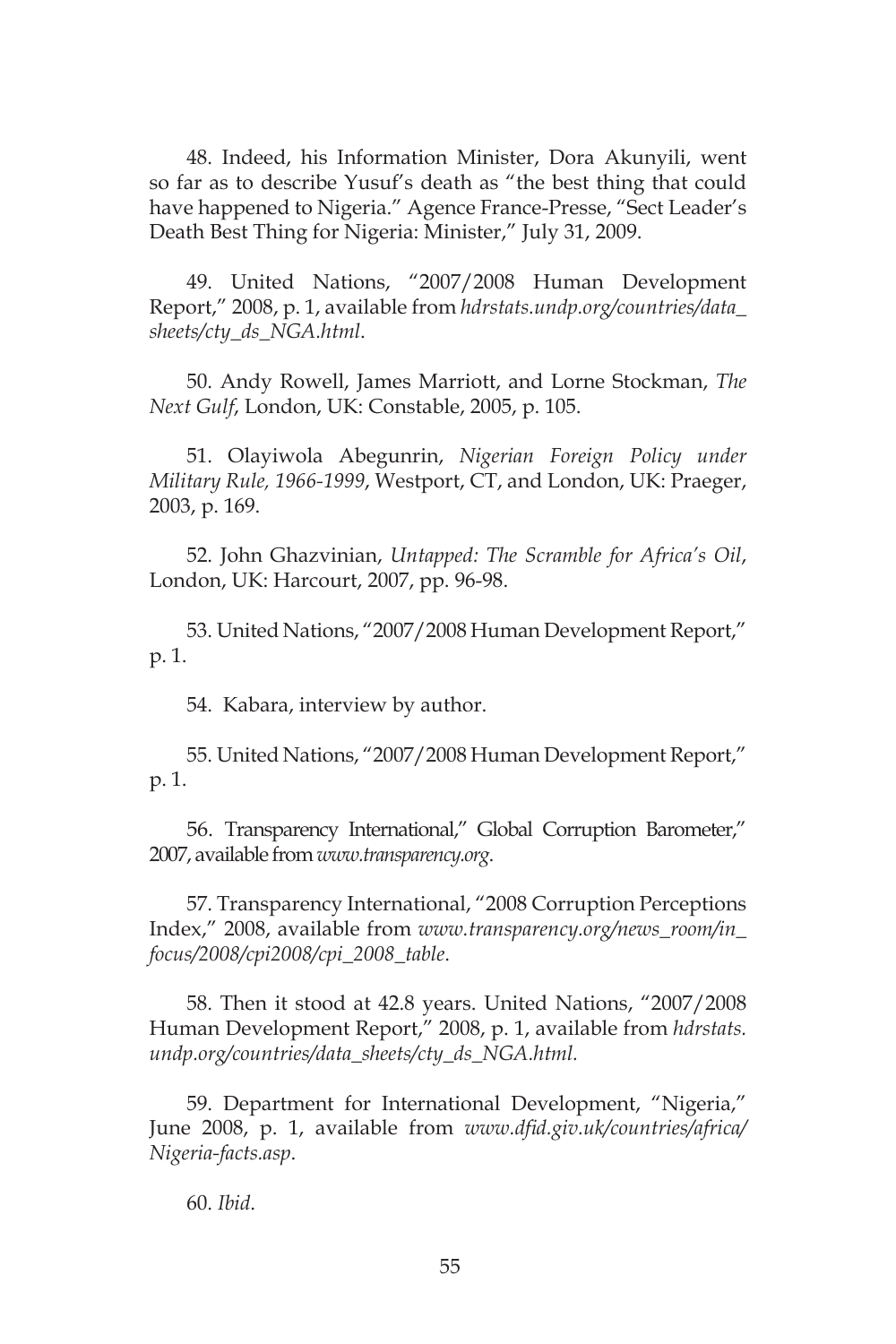61. United Nations, "2007/2008 Human Development Report," p. 2.

62. Fund for Peace, "Failed States Index 2009," 2009, p. 1, available from *www.foreignpolicy.com/articles/2009/06/22/2009\_ failed\_states\_index\_interactive\_map\_and\_rankings*.

63. Kabara, interview by author.